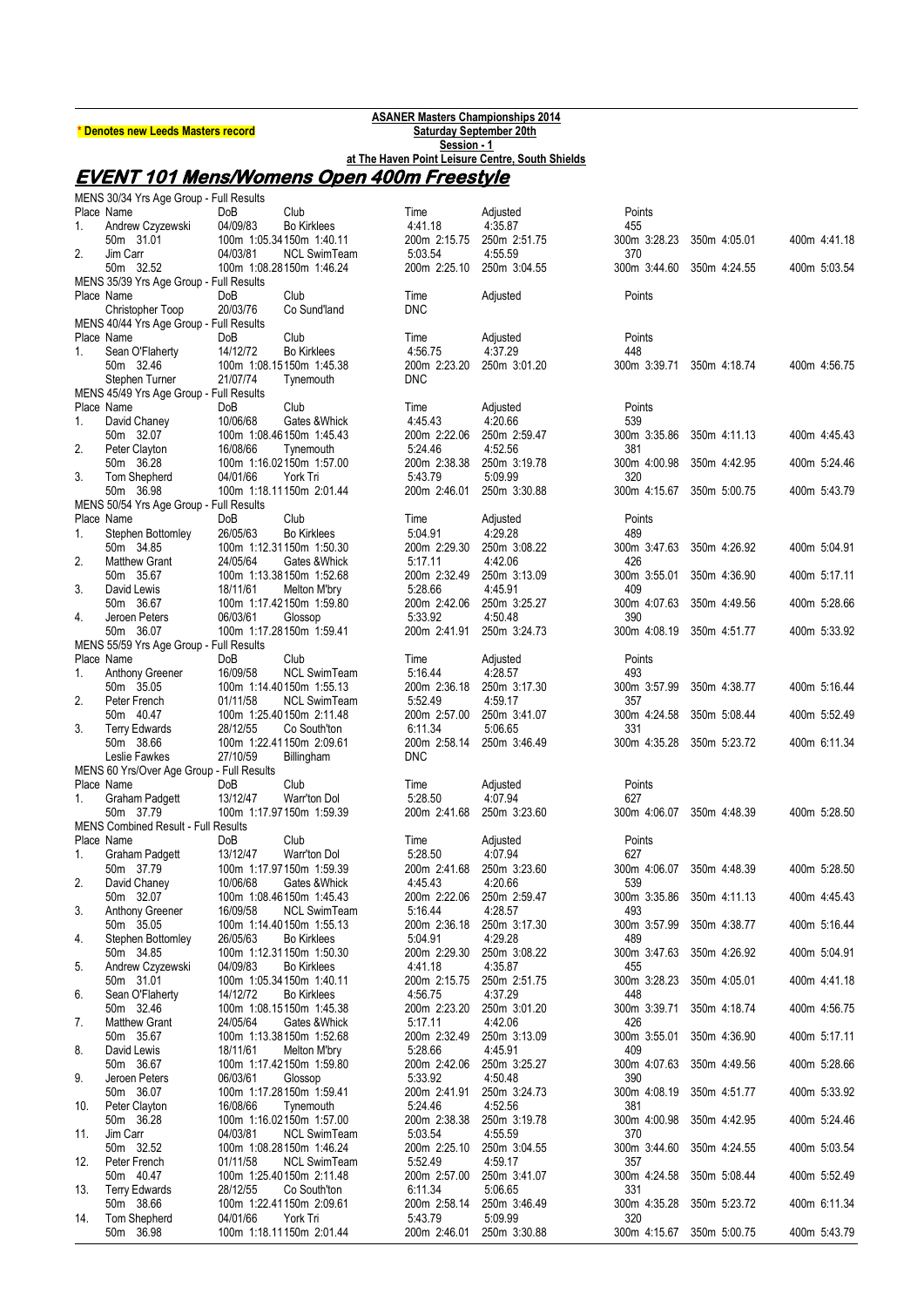|     | WOMENS 18/24 Yrs Age Group - Full Results                      |                      |                                          |                         |                         |                           |              |              |
|-----|----------------------------------------------------------------|----------------------|------------------------------------------|-------------------------|-------------------------|---------------------------|--------------|--------------|
| 1.  | Place Name<br><b>Katherine Purcell</b>                         | DoB<br>12/07/90      | Club<br><b>East Leeds</b>                | Time<br>5.53.26         | Adjusted<br>5 54 22     | Points<br>291             |              |              |
|     | 50m 38.42                                                      |                      | 100m 1:20.92150m 2:04.72                 | 200m 2:49.47            | 250m 3:37.16            | 300m 4:23.61              | 350m 5:09.68 | 400m 5:53.26 |
| 2.  | Helen Miller                                                   | 08/10/90             | York Tri                                 | 6:10.20                 | 6:11.21                 | 253                       |              |              |
|     | 50m 40.07                                                      |                      | 100m 1:25.81150m 2:13.45                 | 200m 3:01.93            | 250m 3:50.85            | 300m 4:39.10 350m 5:26.79 |              | 400m 6:10.20 |
|     | WOMENS 30/34 Yrs Age Group - Full Results<br>Place Name        | DoB                  | Club                                     | Time                    |                         | Points                    |              |              |
| 1.  | Catherine Green                                                | 26/01/80             | <b>Blyth</b>                             | 5.29.80                 | Adjusted<br>5:19.90     | 395                       |              |              |
|     | 50m 36.23                                                      |                      | 100m 1:16.80150m 1:58.05                 | 200m 2:40.09            | 250m 3:22.41            | 300m 4:05.62 350m 4:48.77 |              | 400m 5:29.80 |
| 2.  | Jennifer Dobson                                                | 10/08/83             | <b>Blyth</b>                             | 5.37.99                 | 5:31.61                 | 355                       |              |              |
|     | 50m 36.20<br>WOMENS 35/39 Yrs Age Group - Full Results         |                      | 100m 1:17.69150m 2:00.76                 | 200m 2:44.51            | 250m 3:28.47            | 300m 4:12.50 350m 4:56.79 |              | 400m 5:37.99 |
|     | Place Name                                                     | DoB                  | Club                                     | Time                    | Adjusted                | Points                    |              |              |
| 1.  | Emma Wills                                                     | 28/07/79             | York City                                | 449.80                  | 4:39.95                 | 590                       |              |              |
|     | 50m 32.47                                                      |                      | 100m 1:07.64150m 1:43.92                 | 200m 2:20.95            | 250m 2:58.31            | 300m 3:35.63              | 350m 4:13.15 | 400m 4:49.80 |
|     | Elizabeth Devaney<br>WOMENS 40/44 Yrs Age Group - Full Results | 05/09/79             | <b>Hull Masters</b>                      | <b>DNF</b>              |                         |                           |              |              |
|     | Place Name                                                     | DoB                  | Club                                     | Time                    | Adjusted                | Points                    |              |              |
| 1.  | Karen Cook                                                     | 26/06/70             | Billingham                               | 7:06.47                 | 6:34.11                 | 211                       |              |              |
|     | $50m -$                                                        | $100m -$             | 150m -<br>200m -                         | 250m -                  | 300m-                   | 350m-                     | 400m 7:06.47 |              |
|     | WOMENS 45/49 Yrs Age Group - Full Results<br>Place Name        | DoB                  | Club                                     | Time                    | Adjusted                | Points                    |              |              |
| 1.  | Karen Graham                                                   | 05/09/65             | Ilkley                                   | 5:01.35                 | 4:29.91                 | 658                       |              |              |
|     | 50m 34.39                                                      |                      | 100m 1:10.81150m 1:48.03                 | 200m 2:26.04            | 250m 3:04.27            | 300m 3:43.70              | 350m 4:23.16 | 400m 5:01.35 |
| 2.  | <b>Wendy Figures</b>                                           | 10/12/65             | Rotherham Mo                             | 5:50.84                 | 5:14.23                 | 417                       |              |              |
|     | 50m 38.90                                                      | 03/09/65             | 100m 1:22.08150m 2:06.43                 | 200m 2:51.10            | 250m 3:36.56            | 300m 4:21.56 350m 5:06.63 |              | 400m 5:50.84 |
|     | Pauline Foot<br>WOMENS 50/54 Yrs Age Group - Full Results      |                      | York Tri                                 | <b>DNC</b>              |                         |                           |              |              |
|     | Place Name                                                     | DoB                  | Club                                     | Time                    | Adjusted                | Points                    |              |              |
| 1.  | <b>Shirley Fawkes</b>                                          | 01/01/60             | Billingham                               | 7:29.87                 | 6:28.26                 | 221                       |              |              |
|     | $50m -$                                                        | $100m -$<br>18/04/63 | 150m -<br>200m -<br>East Leeds           | 250m -<br><b>DNC</b>    | 300m-                   | 350m-                     | 400m 7:29.87 |              |
|     | Jayne Dresser<br>WOMENS 55/59 Yrs Age Group - Full Results     |                      |                                          |                         |                         |                           |              |              |
|     | Place Name                                                     | DoB                  | Club                                     | Time                    | Adjusted                | Points                    |              |              |
| 1.  | Verity Dobbie                                                  | 02/12/59             | Gates & Whick                            | 5.27.37                 | 4:40.22                 | 588                       |              |              |
| 2.  | 50m 38.16                                                      | 04/09/59             | 100m 1:18.25150m 1:59.62                 | 200m 2:41.69<br>6:00.24 | 250m 3:23.59<br>5:08.36 | 300m 4:05.21              | 350m 4:46.99 | 400m 5:27.37 |
|     | Carol Boagey<br>50m 40.45                                      |                      | AFSHartlepol<br>100m 1:25.13150m 2:11.39 | 200m 2:57.76            | 250m 3:43.74            | 441<br>300m 4:30.19       | 350m 5:16.32 | 400m 6:00.24 |
| 3.  | Gillian Sheehan                                                | 16/10/59             | Billingham                               | 7:08.47                 | 6:06.76                 | 262                       |              |              |
|     | $50m -$                                                        | 100m-                | 150m-<br>200m -                          | 250m -                  | 300m-                   | 350m-                     | 400m 7:08.47 |              |
| 4.  | Lynn Shepherd<br>$50m -$                                       | 22/06/59             | Billingham<br>150m -<br>200m -           | 8:11.00<br>250m -       | 7:00.29<br>$300m -$     | 174<br>350m-              |              |              |
|     | Joan Edwards                                                   | 100m -<br>28/02/58   | Consett                                  | <b>DNC</b>              |                         |                           | 400m 8:11.00 |              |
|     | WOMENS 60 Yrs/Over Age Group - Full Results                    |                      |                                          |                         |                         |                           |              |              |
|     | Place Name                                                     | DoB                  | Club                                     | Time                    | Adjusted                | Points                    |              |              |
| 1.  | <b>Gail Daffern</b><br>$50m -$                                 | 26/08/50             | <b>East Leeds</b><br>150m -<br>200m-     | 7:59.62<br>250m -       | 6.15.65<br>300m-        | 244<br>350m -             | 400m 7:59.62 |              |
|     | Jeanette Benn                                                  | 100m -<br>31/10/51   | Co Lincoln P                             | <b>DNC</b>              |                         |                           |              |              |
|     | <b>WOMENS Combined Result - Full Results</b>                   |                      |                                          |                         |                         |                           |              |              |
|     | Place Name                                                     | DoB                  | Club                                     | Time                    | Adjusted                | Points                    |              |              |
| 1.  | Karen Graham<br>50m 34.39                                      | 05/09/65             | Ilkley<br>100m 1:10.81150m 1:48.03       | 5.01.35<br>200m 2:26.04 | 4.29.91<br>250m 3:04.27 | 658<br>300m 3:43.70       | 350m 4:23.16 | 400m 5:01.35 |
| 2.  | Emma Wills                                                     | 28/07/79             | <b>York City</b>                         | 4:49.80                 | 4.39.95                 | 590                       |              |              |
|     | 50m 32.47                                                      |                      | 100m 1:07.64150m 1:43.92                 | 200m 2:20.95            | 250m 2:58.31            | 300m 3:35.63              | 350m 4:13.15 | 400m 4:49.80 |
| 3.  | <b>Verity Dobbie</b>                                           | 02/12/59             | Gates & Whick                            | 5.27.37                 | 4:40.22                 | 588                       |              |              |
|     | 50m 38.16                                                      |                      | 100m 1:18.25150m 1:59.62                 | 200m 2:41.69<br>6:00.24 | 250m 3:23.59<br>5:08.36 | 300m 4:05.21              | 350m 4:46.99 | 400m 5:27.37 |
| 4.  | Carol Boagey<br>50m 40.45                                      | 04/09/59             | AFSHartlepol<br>100m 1:25.13150m 2:11.39 | 200m 2:57.76            | 250m 3:43.74            | 441<br>300m 4:30.19       | 350m 5:16.32 | 400m 6:00.24 |
| 5.  | <b>Wendy Figures</b>                                           | 10/12/65             | Rotherham Mo                             | 5.50.84                 | 5.14.23                 | 417                       |              |              |
|     | 50m 38.90                                                      |                      | 100m 1:22.08150m 2:06.43                 | 200m 2:51.10            | 250m 3:36.56            | 300m 4:21.56              | 350m 5:06.63 | 400m 5:50.84 |
| 6.  | Catherine Green<br>50m 36.23                                   | 26/01/80             | <b>Blyth</b><br>100m 1:16.80150m 1:58.05 | 5.29.80<br>200m 2:40.09 | 5.19.90<br>250m 3:22.41 | 395<br>300m 4:05.62       | 350m 4:48.77 | 400m 5:29.80 |
| 7.  | Jennifer Dobson                                                | 10/08/83             | <b>Blyth</b>                             | 5.37.99                 | 5.31.61                 | 355                       |              |              |
|     | 50m 36.20                                                      |                      | 100m 1:17.69150m 2:00.76                 | 200m 2:44.51            | 250m 3:28.47            | 300m 4:12.50              | 350m 4:56.79 | 400m 5:37.99 |
| 8.  | <b>Katherine Purcell</b>                                       | 12/07/90             | <b>East Leeds</b>                        | 5.53.26                 | 5 54 22                 | 291                       |              |              |
| 9.  | 50m 38.42<br>Gillian Sheehan                                   | 16/10/59             | 100m 1:20.92150m 2:04.72                 | 200m 2:49.47<br>7:08.47 | 250m 3:37.16            | 300m 4:23.61<br>262       | 350m 5:09.68 | 400m 5:53.26 |
|     | $50m -$                                                        | $100m -$             | <b>Billingham</b><br>150m -<br>200m-     | 250m -                  | 6.06.76<br>300m-        | 350m -                    | 400m 7:08.47 |              |
| 10. | Helen Miller                                                   | 08/10/90             | York Tri                                 | 6:10.20                 | 6:11.21                 | 253                       |              |              |
|     | 50m 40.07                                                      |                      | 100m 1:25.81150m 2:13.45                 | 200m 3:01.93            | 250m 3:50.85            | 300m 4:39.10              | 350m 5:26.79 | 400m 6:10.20 |
| 11. | <b>Gail Daffern</b><br>$50m -$                                 | 26/08/50<br>$100m -$ | <b>East Leeds</b><br>150m-<br>200m-      | 759.62<br>250m -        | 6.15.65<br>300m-        | 244<br>350m-              | 400m 7:59.62 |              |
| 12. | <b>Shirley Fawkes</b>                                          | 01/01/60             | Billingham                               | 7:29.87                 | 6:28.26                 | 221                       |              |              |
|     | $50m -$                                                        | $100m -$             | 150m-<br>200m -                          | 250m -                  | 300m-                   | 350m-                     | 400m 7:29.87 |              |
| 13. | Karen Cook                                                     | 26/06/70             | Billingham                               | 7:06.47                 | 6.34.11                 | 211                       |              |              |
| 14. | $50m -$<br>Lynn Shepherd                                       | $100m -$<br>22/06/59 | 150m-<br>200m-<br>Billingham             | 250m -<br>8:11.00       | 300m-<br>7:00.29        | 350m -<br>174             | 400m 7:06.47 |              |
|     | $50m -$                                                        | $100m -$             | 150m -<br>200m-                          | 250m -                  | 300m-                   | 350m-                     | 400m 8:11.00 |              |
|     |                                                                |                      |                                          |                         |                         |                           |              |              |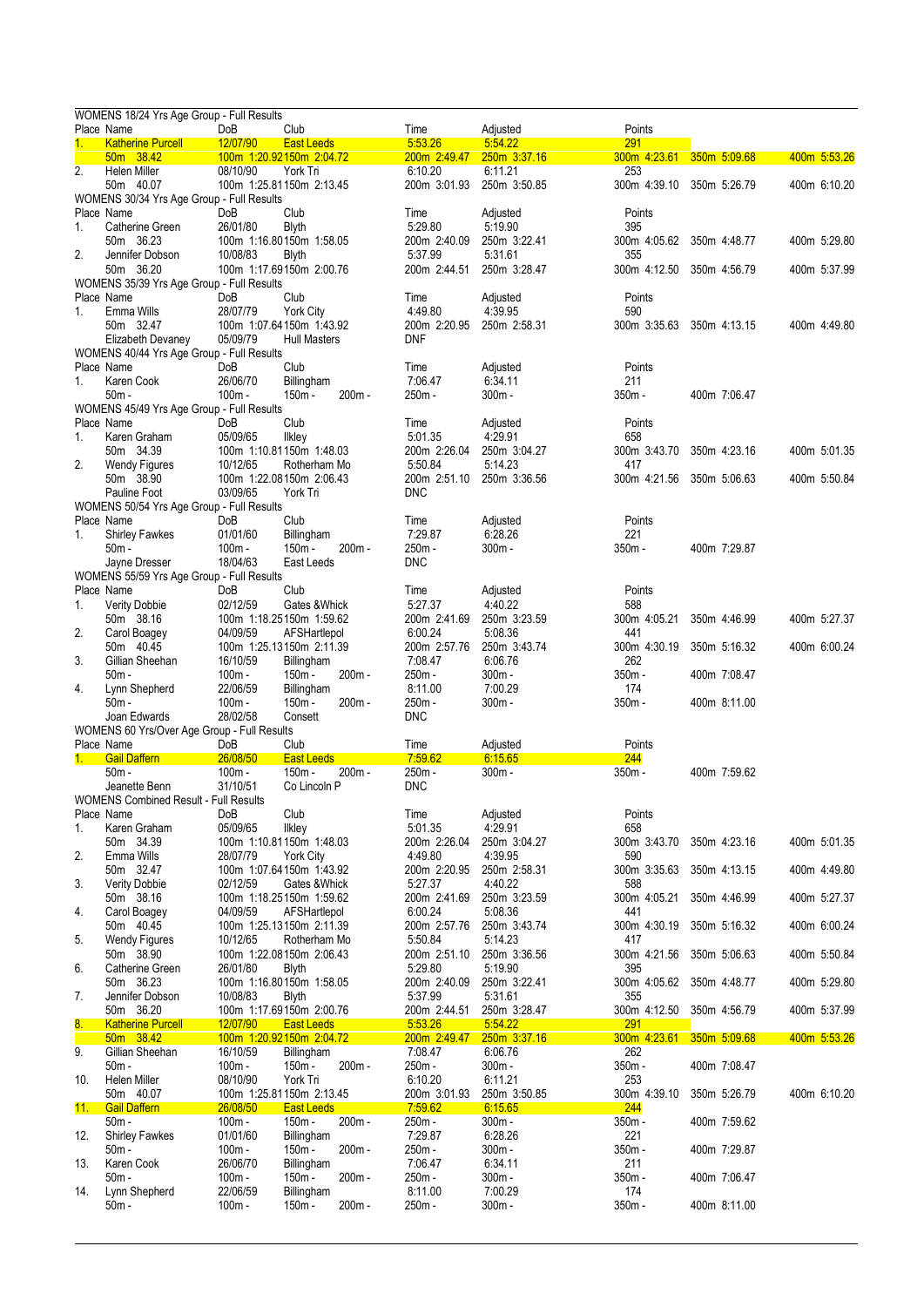## **EVENT 102 Mens Open 50m Breaststroke**

|                  | 18/24 Yrs Age Group - Full Results             |                 |                                        |               |                   |               |
|------------------|------------------------------------------------|-----------------|----------------------------------------|---------------|-------------------|---------------|
|                  | Place Name                                     | DoB             | Club                                   | Time          | Adjusted          | Points        |
| 1.               | <b>Conor Crozier</b>                           | 15/06/92        | Co Sund'land                           | 34.43         | 34.70             | 385           |
| 2.               | Nicholas Simpson                               | 14/08/96        | <b>Boldon</b>                          | 39.73         | 40.39             | 244           |
|                  | 25/29 Yrs Age Group - Full Results             |                 |                                        |               |                   |               |
| 1.               | Place Name<br><b>Thomas Spencer</b>            | DoB<br>23/05/86 | Club<br>East Leeds                     | Time<br>32.44 | Adjusted<br>32.15 | Points<br>484 |
| 2.               | Paul Love                                      | 20/05/88        | Darlington M                           | 34.56         | 34.46             | 393           |
|                  | 30/34 Yrs Age Group - Full Results             |                 |                                        |               |                   |               |
|                  | Place Name                                     | DoB             | Club                                   | Time          | Adjusted          | Points        |
| 1.               | Robert Kelly                                   | 22/08/81        | <b>Bo Kirklees</b>                     | 36.13         | 35.18             | 369           |
|                  | 35/39 Yrs Age Group - Full Results             |                 |                                        |               |                   |               |
|                  | Place Name                                     | DoB             | Club                                   | Time          | Adjusted          | Points        |
| 1.               | James Calcutt                                  | 10/03/79        | Co Sheffield                           | 34.62         | 33.44             | 430           |
| 2.               | John Major                                     | 24/06/79        | <b>Hull Masters</b>                    | 35.24         | 34.04             | 408           |
| 3.               | Graeme Wilkinson                               | 14/04/78        | Tynemouth                              | 36.55         | 35.16             | 370           |
| 4.               | <b>Neil Shutt</b>                              | 30/10/76        | Co Sund'land                           | 38.35         | 36.56             | 329           |
| 5.               | <b>Matthew Blakely</b>                         | 05/05/79        | <b>Blyth</b>                           | 39.05         | 37.72             | 299           |
|                  | 40/44 Yrs Age Group - Full Results             |                 |                                        |               |                   |               |
|                  | Place Name                                     | DoB             | Club                                   | Time          | Adjusted          | Points        |
| 1.               | <b>Paul Clemence</b>                           | 19/06/70        | <b>East Leeds</b>                      | 32.20         | 29.76             | 610           |
| 2.               | <b>Justin Ross</b>                             | 26/02/71        | Tynemouth                              | 38.85         | 36.11             | 341           |
|                  | Colin Campbell                                 | 20/10/70        | <b>York City</b>                       | DNC           |                   |               |
|                  | Alan Weddell                                   | 16/03/72        | Tynemouth                              | DNC           |                   |               |
|                  | 45/49 Yrs Age Group - Full Results             |                 |                                        |               |                   |               |
|                  | Place Name                                     | DoB             | Club                                   | Time          | Adjusted          | Points        |
| 1.               | <b>Stuart Hoyle</b>                            | 10/08/66        | <b>East Leeds</b>                      | 35.84         | 32.32             | 476           |
| 2.               | Alan Turner                                    | 17/09/68        | <b>NCL SwimTeam</b>                    | 41.72         | 38.10             | 291           |
|                  | Mark Mayes                                     | 03/01/66        | AFSHartlepol                           | DNC           |                   |               |
|                  | <b>Steven Vickers</b>                          | 20/05/67        | <b>Brighouse</b>                       | DNC           |                   |               |
|                  | 50/54 Yrs Age Group - Full Results             |                 |                                        |               |                   |               |
|                  | Place Name                                     | DoB             | Club                                   | Time          | Adjusted          | Points        |
| 1.               | Craig Heggie                                   | 23/02/62        | Copeland                               | 35.61         | 31.22             | 529           |
| 2.               | Stephen Bottomley                              | 26/05/63        | <b>Bo Kirklees</b>                     | 36.86         | 32.55             | 466           |
| 3.               | Jeroen Peters                                  | 06/03/61        | Glossop                                | 41.30         | 35.93             | 347           |
|                  | 55/59 Yrs Age Group - Full Results             |                 |                                        |               |                   |               |
|                  | Place Name                                     | DoB             | Club                                   | Time          | Adjusted          | Points        |
| 1.               | David Bradford                                 | 04/03/58        | Co Sheffield                           | 39.29         | 33.35             | 434           |
| 2.               | <b>Terry Edwards</b>                           | 28/12/55        | Co South'ton                           | 46.76         | 38.61             | 279           |
|                  | 60 Yrs/Over Age Group - Full Results           |                 |                                        |               |                   |               |
|                  | Place Name                                     | DoB             | Club                                   | Time          | Adjusted          | Points        |
| 1.               | <b>Brian Taylor</b>                            | 04/05/50        | Adwick                                 | 37.54         | 29.40             | 633           |
| 2.               | lan Urquhart                                   | 25/01/54        | Co Lincoln P                           | 40.11         | 32.80             | 456           |
| 3.               | Norman Stephenson                              | 10/07/44        | Co Sund'land                           | 41.96         | 30.37             | 574           |
| 4.               | Graeme Shutt                                   | 27/01/49        | Co Sund'land<br><b>NCL SwimTeam</b>    | 52.26<br>DQ 3 | 40.45             | 243           |
|                  | John Sawyers<br>Combined Result - Full Results | 09/04/43        |                                        |               |                   |               |
|                  | Place Name                                     | DoB             | Club                                   | Time          | Adjusted          | Points        |
| 1.               | <b>Brian Taylor</b>                            | 04/05/50        | Adwick                                 | 37.54         | 29.40             | 633           |
|                  | <b>Paul Clemence</b>                           | 19/06/70        | East Leeds                             | 32.20         | <u>29.76</u>      | 610           |
| $\overline{3}$ . | Norman Stephenson                              | 10/07/44        | Co Sund'land                           | 41.96         | 30.37             | 574           |
| 4.               | Craig Heggie                                   | 23/02/62        | Copeland                               | 35.61         | 31.22             | 529           |
| 5.               | <b>Thomas Spencer</b>                          | <u>23/05/86</u> | <b>East Leeds</b>                      | 32.44         | 32.15             | 484           |
| 6.               | <b>Stuart Hoyle</b>                            | 10/08/66        | <b>East Leeds</b>                      | 35.84         | <u>32.32</u>      | 476           |
| 7.               | Stephen Bottomley                              | 26/05/63        | <b>Bo Kirklees</b>                     | 36.86         | 32.55             | 466           |
| 8.               | lan Urquhart                                   | 25/01/54        | Co Lincoln P                           | 40.11         | 32.80             | 456           |
| 9.               | David Bradford                                 | 04/03/58        | Co Sheffield                           | 39.29         | 33.35             | 434           |
| 10.              | James Calcutt                                  | 10/03/79        | Co Sheffield                           | 34.62         | 33.44             | 430           |
| 11.              | John Major                                     | 24/06/79        | <b>Hull Masters</b>                    | 35.24         | 34.04             | 408           |
| 12.              | Paul Love                                      | 20/05/88        | Darlington M                           | 34.56         | 34.46             | 393           |
| 13.              | <b>Conor Crozier</b>                           | 15/06/92        | Co Sund'land                           | 34.43         | 34.70             | 385           |
| 14.              | Graeme Wilkinson                               | 14/04/78        | Tynemouth                              | 36.55         | 35.16             | 370           |
| 15.              | Robert Kelly                                   | 22/08/81        | <b>Bo Kirklees</b>                     | 36.13         | 35.18             | 369           |
| 16.              | Jeroen Peters                                  | 06/03/61        | Glossop                                | 41.30         | 35.93             | 347           |
| 17.              | <b>Justin Ross</b>                             | 26/02/71        | Tynemouth                              | 38.85         | 36.11             | 341           |
| 18.              | Neil Shutt                                     | 30/10/76        | Co Sund'land                           | 38.35         | 36.56             | 329           |
| 19.              | <b>Matthew Blakely</b>                         | 05/05/79        | <b>Blyth</b>                           | 39.05         | 37.72             | 299           |
| 20.              | Alan Turner                                    | 17/09/68        | <b>NCL SwimTeam</b>                    | 41.72         | 38.10             | 291           |
| 21.              | <b>Terry Edwards</b>                           | 28/12/55        | Co South'ton                           | 46.76         | 38.61             | 279           |
| 22.              | Nicholas Simpson                               | 14/08/96        | <b>Boldon</b>                          | 39.73         | 40.39             | 244           |
| 23.              | Graeme Shutt                                   | 27/01/49        | Co Sund'land                           | 52.26         | 40.45             | 243           |
|                  |                                                |                 | EVENT 103 Womens Open 50m Breaststroke |               |                   |               |
|                  |                                                |                 |                                        |               |                   |               |

18/24 Yrs Age Group - Full Results

|    | Place Name                         | DoB      | Club          | Time  | Adiusted | Points |
|----|------------------------------------|----------|---------------|-------|----------|--------|
|    | <b>Katherine Purcell</b>           | 12/07/90 | East Leeds    | 44.29 | 44.41    | 272    |
| 2. | Hannah Robson                      | 23/03/91 | <b>Boldon</b> | 44.74 | 44.98    | 262    |
|    | Helen Miller                       | 08/10/90 | York Tri      | 49.40 | 49.53    | 196    |
|    | 30/34 Yrs Age Group - Full Results |          |               |       |          |        |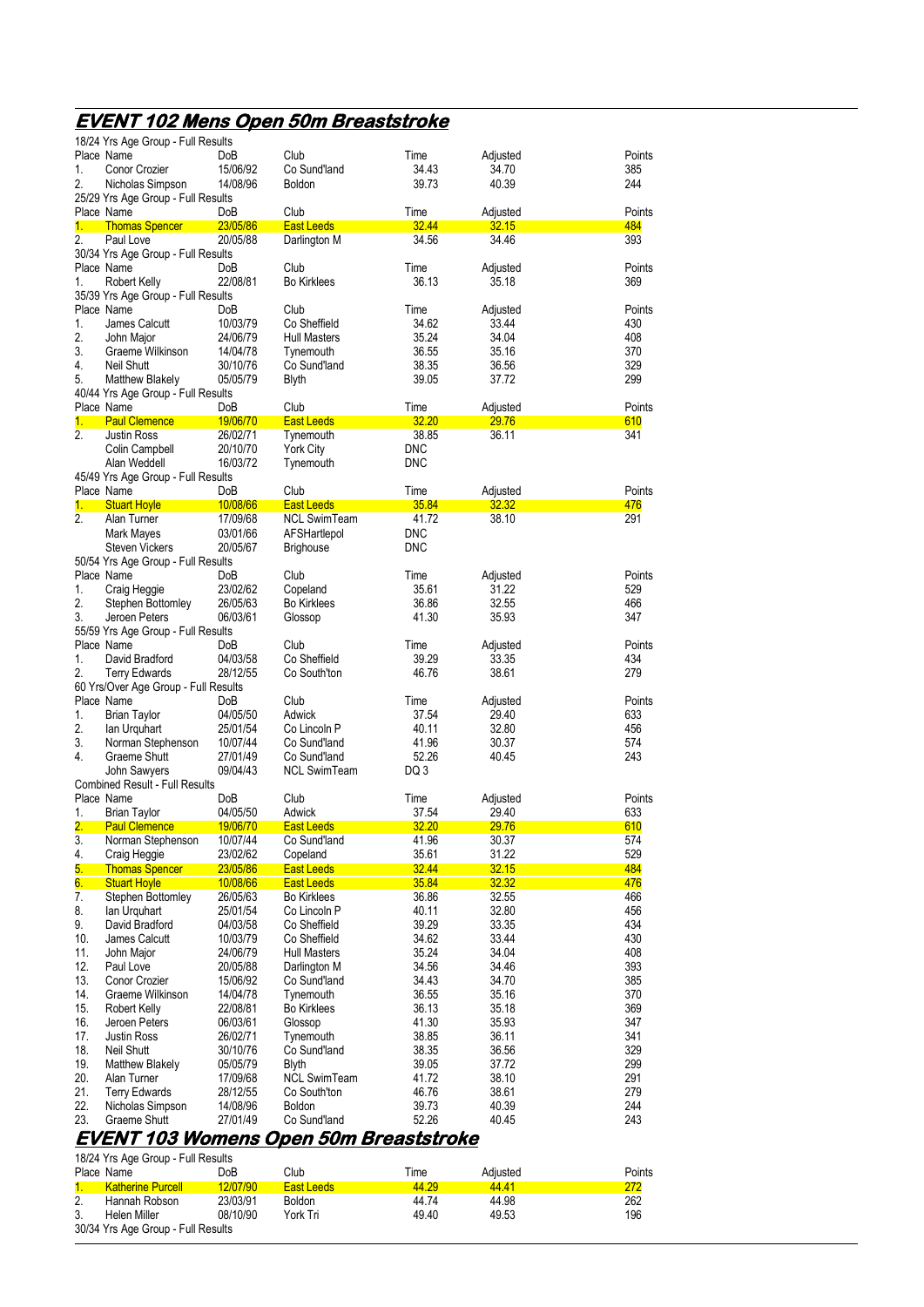|                  | Place Name                            | DoB        | Club                | Time       | Adjusted | Points |
|------------------|---------------------------------------|------------|---------------------|------------|----------|--------|
| 1.               | Kate Nicholson                        | 12/10/82   | <b>NCL SwimTeam</b> | 37.30      | 36.46    | 492    |
| 2.               | <b>Vicky Hewick</b>                   | 14/12/80   | <b>Hull Masters</b> | 47.77      | 46.34    | 240    |
|                  | 35/39 Yrs Age Group - Full Results    |            |                     |            |          |        |
|                  | Place Name                            | DoB        | Club                | Time       | Adjusted | Points |
| 1 <sub>1</sub>   | <b>Sally Evers</b>                    | 03/03/75   | <b>East Leeds</b>   | 39.90      | 37.86    | 440    |
| $\overline{2}$ . | Emma Watson                           | 21/06/76   | Blyth               | 41.84      | 39.89    | 376    |
| 3.               | Josephine Metcalf                     | 23/08/75   | <b>Hull Masters</b> | 43.60      | 41.37    | 337    |
| 4.               | Karen Watson                          | 19/03/79   | <b>Blyth</b>        | 44.53      | 43.02    | 300    |
| 5.               | Anne-Marie Blowman                    | 10/04/79   | <b>Hull Masters</b> | 52.53      | 50.74    | 182    |
|                  | 40/44 Yrs Age Group - Full Results    |            |                     |            |          |        |
|                  | Place Name                            | DoB        | Club                | Time       | Adjusted | Points |
| 1.               | Joanne Smith                          | 28/08/71   | Boldon              | 48.11      | 44.71    | 267    |
| $\overline{2}$ . | Karen Cook                            | 26/06/70   | Billingham          | 49.51      | 45.75    | 249    |
|                  | 45/49 Yrs Age Group - Full Results    |            |                     |            |          |        |
|                  | Place Name                            | <b>DoB</b> | Club                | Time       | Adjusted | Points |
| 1.               | Sharon Lock                           | 02/10/69   | Melton M'bry        | 37.94      | 34.86    | 563    |
| 2.               | <b>Wendy Figures</b>                  | 10/12/65   | Rotherham Mo        | 42.23      | 37.82    | 441    |
|                  | Pauline Foot                          | 03/09/65   | York Tri            | <b>DNC</b> |          |        |
|                  | 55/59 Yrs Age Group - Full Results    |            |                     |            |          |        |
|                  | Place Name                            | DoB        | Club                | Time       | Adjusted | Points |
| 1.               | <b>Verity Dobbie</b>                  | 02/12/59   | Consett             | 42.36      | 36.26    | 501    |
| 2.               | Carol Boagey                          | 04/09/59   | AFSHartlepol        | 44.25      | 37.88    | 439    |
| 3.               | Judith Barton                         | 20/12/56   | Poole               | 45.76      | 38.15    | 430    |
|                  | 60 Yrs/Over Age Group - Full Results  |            |                     |            |          |        |
|                  | Place Name                            | DoB        | Club                | Time       | Adjusted | Points |
| 1 <sub>1</sub>   | <b>Hilary Crick</b>                   | 18/01/49   | <b>East Leeds</b>   | 49.87*     | 38.60    | 415    |
| 2.               | <b>Gail Daffern</b>                   | 26/08/50   | <b>East Leeds</b>   | 52.95      | 41.47    | 334    |
|                  | <b>Combined Result - Full Results</b> |            |                     |            |          |        |
|                  | Place Name                            | DoB        | Club                | Time       | Adjusted | Points |
| 1.               | Sharon Lock                           | 02/10/69   | Melton M'bry        | 37.94      | 34.86    | 563    |
| $\overline{2}$ . | <b>Verity Dobbie</b>                  | 02/12/59   | Consett             | 42.36      | 36.26    | 501    |
| 3.               | Kate Nicholson                        | 12/10/82   | <b>NCL SwimTeam</b> | 37.30      | 36.46    | 492    |
| 4.               | <b>Wendy Figures</b>                  | 10/12/65   | Rotherham Mo        | 42.23      | 37.82    | 441    |
| 5.               | <b>Sally Evers</b>                    | 03/03/75   | <b>East Leeds</b>   | 39.90      | 37.86    | 440    |
| 6.               | Carol Boagey                          | 04/09/59   | AFSHartlepol        | 44.25      | 37.88    | 439    |
| 7.               | Judith Barton                         | 20/12/56   | Poole               | 45.76      | 38.15    | 430    |
| 8.               | <b>Hilary Crick</b>                   | 18/01/49   | <b>East Leeds</b>   | 49.87      | 38.60    | 415    |
| 9.               | Emma Watson                           | 21/06/76   | <b>Blyth</b>        | 41.84      | 39.89    | 376    |
| 10.              | Josephine Metcalf                     | 23/08/75   | <b>Hull Masters</b> | 43.60      | 41.37    | 337    |
| 11.              | <b>Gail Daffern</b>                   | 26/08/50   | <b>East Leeds</b>   | 52.95      | 41.47    | 334    |
| 12.              | Karen Watson                          | 19/03/79   | <b>Blyth</b>        | 44.53      | 43.02    | 300    |
| 13.              | <b>Katherine Purcell</b>              | 12/07/90   | <b>East Leeds</b>   | 44.29      | 44.41    | 272    |
| 14.              | Joanne Smith                          | 28/08/71   | <b>Boldon</b>       | 48.11      | 44.71    | 267    |
| 15.              | Hannah Robson                         | 23/03/91   | Boldon              | 44.74      | 44.98    | 262    |
| 16.              | Karen Cook                            | 26/06/70   | Billingham          | 49.51      | 45.75    | 249    |
| 17.              | <b>Vicky Hewick</b>                   | 14/12/80   | <b>Hull Masters</b> | 47.77      | 46.34    | 240    |
| 18.              | Helen Miller                          | 08/10/90   | York Tri            | 49.40      | 49.53    | 196    |
| 19.              | Anne-Marie Blowman                    | 10/04/79   | Hull Masters        | 52.53      | 50.74    | 182    |

### **EVENT 104 Mens Open 100m Butterfly**

|             | 18/24 Yrs Age Group - Full Results    |                 |                     |            |          |        |       |  |  |  |
|-------------|---------------------------------------|-----------------|---------------------|------------|----------|--------|-------|--|--|--|
|             | Place Name                            | Do <sub>B</sub> | Club                | Time       | Adjusted | Points | 50    |  |  |  |
| 1.          | Callum Conway                         | 07/05/94        | Co Sund'land        | 1:04.10    | 1:04.90  | 416    | 29.46 |  |  |  |
|             | 30/34 Yrs Age Group - Full Results    |                 |                     |            |          |        |       |  |  |  |
|             | Place Name                            | DoB             | Club                | Time       | Adjusted | Points | 50    |  |  |  |
| 1.          | Andrew Czyzewski                      | 04/09/83        | <b>Bo Kirklees</b>  | 1.05.63    | 1.04.39  | 426    | 30.53 |  |  |  |
| 2.          | Andrew Duckworth                      | 03/01/82        | <b>Brighouse</b>    | 1:07.01    | 1.05.50  | 405    | 31.15 |  |  |  |
|             | 35/39 Yrs Age Group - Full Results    |                 |                     |            |          |        |       |  |  |  |
|             | Place Name                            | DoB             | Club                | Time       | Adjusted | Points | 50    |  |  |  |
| $1_{\cdot}$ | John Major                            | 24/06/79        | <b>Hull Masters</b> | 1:14.36    | 1:11.83  | 307    | 32.87 |  |  |  |
|             | Christopher Toop                      | 20/03/76        | Co Sund'land        | <b>DNC</b> |          |        |       |  |  |  |
|             | 50/54 Yrs Age Group - Full Results    |                 |                     |            |          |        |       |  |  |  |
|             | Place Name                            | DoB             | Club                | Time       | Adjusted | Points | 50    |  |  |  |
|             | David Emerson                         | 20/04/62        | East Leeds          | <b>DNC</b> |          |        |       |  |  |  |
|             | 55/59 Yrs Age Group - Full Results    |                 |                     |            |          |        |       |  |  |  |
|             | Place Name                            | DoB             | Club                | Time       | Adjusted | Points | 50    |  |  |  |
|             | Leslie Fawkes                         | 27/10/59        | Billingham          | <b>DNC</b> |          |        |       |  |  |  |
|             | 60 Yrs/Over Age Group - Full Results  |                 |                     |            |          |        |       |  |  |  |
|             | Place Name                            | <b>DoB</b>      | Club                | Time       | Adjusted | Points | 50    |  |  |  |
| 1.          | <b>Graham Padgett</b>                 | 13/12/47        | Warr'ton Dol        | 1:31.57    | 1:09.11  | 345    | 41.59 |  |  |  |
| 2.          | Norman Stephenson                     | 10/07/44        | Co Sund'land        | 1:39.24    | 1:11.83  | 307    | 46.88 |  |  |  |
|             | <b>Combined Result - Full Results</b> |                 |                     |            |          |        |       |  |  |  |
|             | Place Name                            | <b>DoB</b>      | Club                | Time       | Adjusted | Points | 50    |  |  |  |
| 1.          | Andrew Czyzewski                      | 04/09/83        | <b>Bo Kirklees</b>  | 1:05.63    | 1.04.39  | 426    | 30.53 |  |  |  |
| 2.          | Callum Conway                         | 07/05/94        | Co Sund'land        | 1:04.10    | 1.04.90  | 416    | 29.46 |  |  |  |
| 3.          | Andrew Duckworth                      | 03/01/82        | <b>Brighouse</b>    | 1:07.01    | 1.05.50  | 405    | 31.15 |  |  |  |
| 4.          | Graham Padgett                        | 13/12/47        | Warr'ton Dol        | 1:31.57    | 1:09.11  | 345    | 41.59 |  |  |  |
| 5.          | Norman Stephenson                     | 10/07/44        | Co Sund'land        | 1.39.24    | 1:11.83  | 307    | 46.88 |  |  |  |
| 6.          | John Major                            | 24/06/79        | <b>Hull Masters</b> | 1:14.36    | 1:11.83  | 307    | 32.87 |  |  |  |
|             |                                       |                 |                     |            |          |        |       |  |  |  |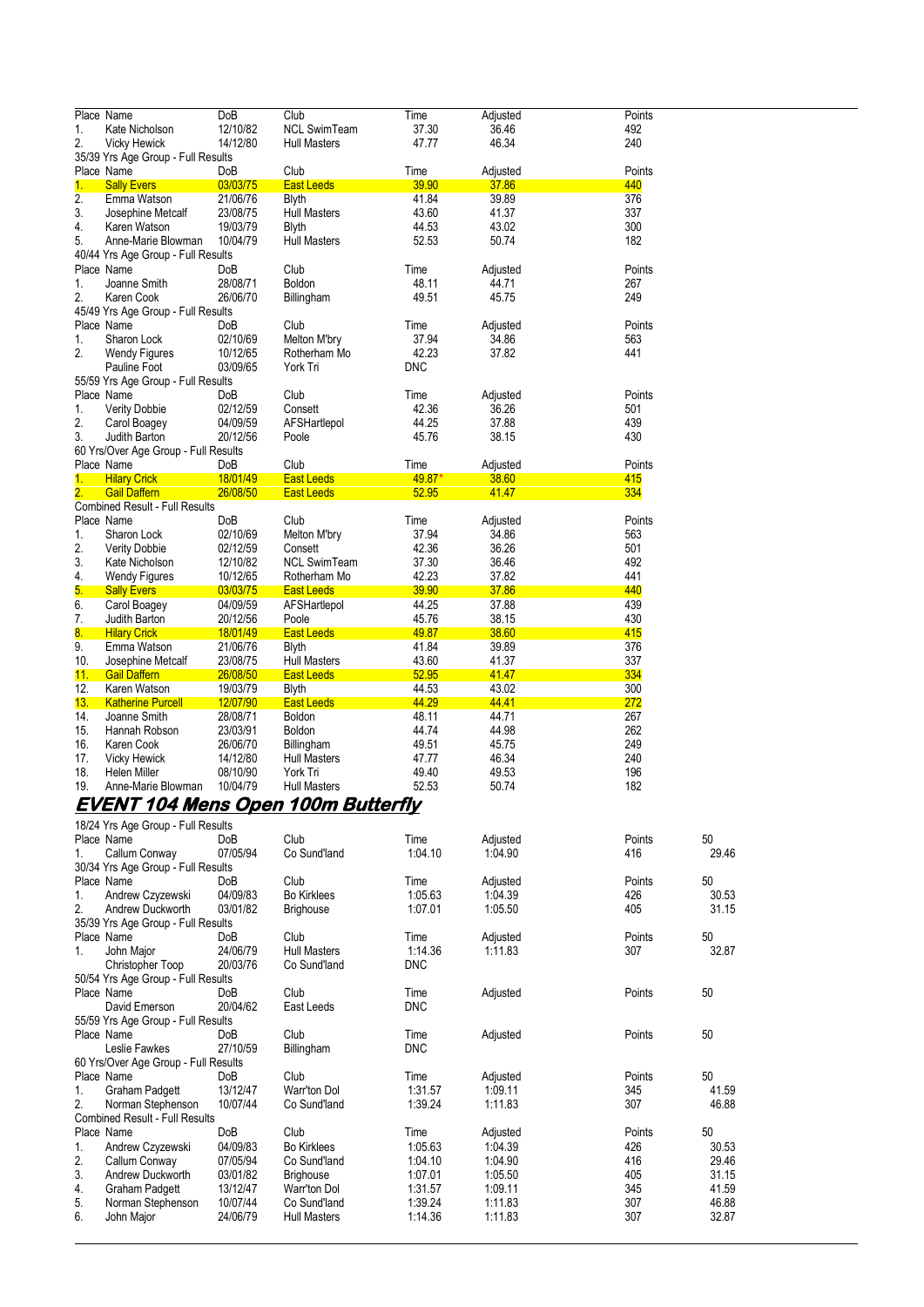# **EVENT 105 Womens Open 100m Butterfly**

|            | 18/24 Yrs Age Group - Full Results          |          |                                                   |            |          |            |       |                        |         |
|------------|---------------------------------------------|----------|---------------------------------------------------|------------|----------|------------|-------|------------------------|---------|
|            | Place Name                                  | DoB      | Club                                              | Time       | Adjusted | Points     | 50    |                        |         |
| $1_{-}$    | <b>Katherine Purcell</b>                    | 12/07/90 | <b>East Leeds</b>                                 | 1:35.35    | 1.35.61  | 190        | 41.73 |                        |         |
|            | 25/29 Yrs Age Group - Full Results          |          |                                                   |            |          |            |       |                        |         |
|            | Place Name                                  | DoB      | Club                                              | Time       | Adjusted | Points     | 50    |                        |         |
| 1.         | Lauren Christian                            | 05/09/89 | Tynemouth                                         | 1:10.54    | 1:10.54  | 475        | 32.27 |                        |         |
| 2.         | <b>Holly White</b>                          | 11/12/88 | Gates & Whick                                     | 1:15.73    | 1:15.51  | 387        | 34.21 |                        |         |
|            | 40/44 Yrs Age Group - Full Results          |          |                                                   |            |          |            |       |                        |         |
| Place Name |                                             | DoB      | Club                                              | Time       | Adjusted | Points     | 50    |                        |         |
| $1 -$      | <b>Philippa Rickard</b>                     | 14/01/71 | <b>East Leeds</b>                                 | 1.09.51    | 1.04.60  | 618        | 31.05 |                        |         |
|            | 45/49 Yrs Age Group - Full Results          |          |                                                   |            |          |            |       |                        |         |
|            | Place Name                                  | DoB      | Club                                              | Time       | Adjusted | Points     | 50    |                        |         |
| 1.         | Karen Graham                                | 05/09/65 | <b>Ilkley</b>                                     | 1:15.91    | 1.07.99  | 530        | 34.86 |                        |         |
| 2.         |                                             | 10/12/65 | Rotherham Mo                                      | 1:30.76    | 1.21.29  | 310        | 41.15 |                        |         |
|            | <b>Wendy Figures</b>                        |          |                                                   |            |          |            |       |                        |         |
|            | Combined Result - Full Results              |          |                                                   |            |          |            |       |                        |         |
| Place Name |                                             | DoB      | Club                                              | Time       | Adjusted | Points     | 50    |                        |         |
| 1.         | <b>Philippa Rickard</b>                     | 14/01/71 | <b>East Leeds</b>                                 | 1.09.51    | 1.04.60  | 618        | 31.05 |                        |         |
| 2.         | Karen Graham                                | 05/09/65 | <b>Ilkley</b>                                     | 1:15.91    | 1.07.99  | 530        | 34.86 |                        |         |
| 3.         | Lauren Christian                            | 05/09/89 | Tynemouth                                         | 1:10.54    | 1:10.54  | 475        | 32.27 |                        |         |
| 4.         | <b>Holly White</b>                          | 11/12/88 | Gates & Whick                                     | 1:15.73    | 1:15.51  | 387        | 34.21 |                        |         |
| 5.         | <b>Wendy Figures</b>                        | 10/12/65 | Rotherham Mo                                      | 1:30.76    | 1.21.29  | 310        | 41.15 |                        |         |
| 6.         | <b>Katherine Purcell</b>                    | 12/07/90 | <b>East Leeds</b>                                 | 1.35.35    | 1.35.61  | <b>190</b> | 41.73 |                        |         |
|            |                                             |          | <u>EVENT 106 Mens/Womens Open 200m Backstroke</u> |            |          |            |       |                        |         |
|            |                                             |          |                                                   |            |          |            |       |                        |         |
|            | MENS 40/44 Yrs Age Group - Full Results     |          |                                                   |            |          |            |       |                        |         |
|            | Place Name                                  | DoB      | Club                                              | Time       | Adjusted | Points     | 50    | 100                    | 150     |
| 1.         | Stephen Turner                              | 21/07/74 | Tynemouth                                         | 2:32.13    | 2:23.63  | 403        | 36.12 | 1:14.89                | 1.54.10 |
|            | MENS 45/49 Yrs Age Group - Full Results     |          |                                                   |            |          |            |       |                        |         |
| Place Name |                                             | DoB      | Club                                              | Time       | Adjusted | Points     | 50    | 100                    | 150     |
| 1.         | Peter Clayton                               | 16/08/66 | Tynemouth                                         | 3:00.94    | 2:43.15  | 275        | 42.75 | 1:28.45                | 2:15.41 |
|            | MENS 50/54 Yrs Age Group - Full Results     |          |                                                   |            |          |            |       |                        |         |
| Place Name |                                             | DoB      | Club                                              | Time       | Adjusted | Points     | 50    | 100                    | 150     |
| 1.         | Stephen Bottomley                           | 26/05/63 | <b>Bo Kirklees</b>                                | 2:38.89    | 2:20.32  | 432        | 37.50 | 1:17.02                | 1:58.22 |
| 2.         | <b>Matthew Grant</b>                        | 24/05/64 | Gates & Whick                                     | 2:55.58    | 2.36.18  | 313        | 41.63 | 1:25.87                | 2:10.90 |
|            | MENS 60 Yrs/Over Age Group - Full Results   |          |                                                   |            |          |            |       |                        |         |
|            | Place Name                                  | DoB      | Club                                              | Time       | Adjusted | Points     | 50    | 100                    | 150     |
| 1.         | <b>Graham Padgett</b>                       | 13/12/47 | Warr'ton Dol                                      | 3:10.81    | 2:24.02  | 399        | 45.42 | 1:33.13                | 2:21.60 |
|            |                                             |          |                                                   |            |          |            |       |                        |         |
|            | <b>MENS Combined Result - Full Results</b>  |          |                                                   |            |          |            |       |                        |         |
| Place Name |                                             | DoB      | Club                                              | Time       | Adjusted | Points     | 50    | 100                    | 150     |
| 1.         | Stephen Bottomley                           | 26/05/63 | <b>Bo Kirklees</b>                                | 2:38.89    | 2:20.32  | 432        | 37.50 | 1:17.02                | 1:58.22 |
| 2.         | Stephen Turner                              | 21/07/74 | Tynemouth                                         | 2:32.13    | 2.23.63  | 403        | 36.12 |                        |         |
| 3.         | Graham Padgett                              | 13/12/47 | Warr'ton Dol                                      | 3:10.81    | 2.24.02  | 399        | 45.42 | 1:33.13                | 2:21.60 |
| 4.         | <b>Matthew Grant</b>                        | 24/05/64 | Gates & Whick                                     | 2:55.58    | 2:36.18  | 313        | 41.63 | 1:25.87 2:10.90        |         |
| 5.         | Peter Clayton                               | 16/08/66 | Tynemouth                                         | 3.00.94    | 2:43.15  | 275        | 42.75 | 1:28.45 2:15.41        |         |
|            | WOMENS 18/24 Yrs Age Group - Full Results   |          |                                                   |            |          |            |       |                        |         |
|            | Place Name                                  | DoB      | Club                                              | Time       | Adjusted | Points     | 50    | 100                    | 150     |
| 1.         | Helen Miller                                | 08/10/90 | York Tri                                          | 3:15.79    | 3:16.32  | 228        | 45.39 | 1:36.03                | 2:28.43 |
|            | <b>Katherine Purcell</b>                    | 12/07/90 | <b>East Leeds</b>                                 | 3:42.68    | 343.29   | 155        | 52.58 | <u>1.48.23</u>         | 2.47.19 |
|            | WOMENS 30/34 Yrs Age Group - Full Results   |          |                                                   |            |          |            |       |                        |         |
|            | Place Name                                  | DoB      | Club                                              | Time       | Adjusted | Points     | 50    | 100                    | 150     |
| 1.         | Catherine Green                             | 26/01/80 | Blyth                                             | 2:56.41    | 2.51.11  | 345        | 41.98 | 1:26.21 2:11.48        |         |
|            | WOMENS 35/39 Yrs Age Group - Full Results   |          |                                                   |            |          |            |       |                        |         |
|            | Place Name                                  | DoB      | Club                                              | Time       | Adjusted | Points     | 50    | 100                    | 150     |
| 1.         | Emma Wills                                  | 28/07/79 | <b>York City</b>                                  | 2:31.77    | 2:26.61  | 548        | 36.21 | 1:14.59 1:53.73        |         |
|            | WOMENS 40/44 Yrs Age Group - Full Results   |          |                                                   |            |          |            |       |                        |         |
|            | Place Name                                  | DoB      | Club                                              | Time       | Adjusted | Points     | 50    | 100                    | 150     |
| 1.         | Victoria Wilford                            | 11/03/74 | <b>Bo Kirklees</b>                                | 2:50.33    | 2:40.82  | 415        | 40.83 | 1:23.74                | 2:07.57 |
|            | WOMENS 60 Yrs/Over Age Group - Full Results |          |                                                   |            |          |            |       |                        |         |
|            | Place Name                                  | DoB      | Club                                              | Time       | Adjusted | Points     | 50    | 100                    | 150     |
| 1.         | <b>Hilary Crick</b>                         | 18/01/49 |                                                   | $3.52.15*$ | 2:59.68  | 298        | 58.59 |                        |         |
|            | Jeanette Benn                               |          | <b>East Leeds</b>                                 |            |          |            |       | <u> 1.57.63</u>        | 2:56.22 |
|            |                                             | 31/10/51 | Co Lincoln P                                      | <b>DNC</b> |          |            |       |                        |         |
|            | WOMENS Combined Result - Full Results       |          |                                                   |            |          |            |       |                        |         |
| Place Name |                                             | DoB      | Club                                              | Time       | Adjusted | Points     | 50    | 100                    | 150     |
| 1.         | Emma Wills                                  | 28/07/79 | <b>York City</b>                                  | 2:31.77    | 2:26.61  | 548        | 36.21 | 1:14.59                | 1:53.73 |
| 2.         | Victoria Wilford                            | 11/03/74 | <b>Bo Kirklees</b>                                | 2:50.33    | 2:40.82  | 415        | 40.83 | 1:23.74                | 2:07.57 |
| 3.         | Catherine Green                             | 26/01/80 | <b>Blyth</b>                                      | 2:56.41    | 2:51.11  | 345        | 41.98 | 1:26.21                | 2:11.48 |
| 4.         | <b>Hilary Crick</b>                         | 18/01/49 | <b>East Leeds</b>                                 | 3:52.15    | 2:59.68  | <b>298</b> | 58.59 | <u> 1:57.63 </u>       | 2:56.22 |
| 5.         | Helen Miller                                | 08/10/90 | York Tri                                          | 3:15.79    | 3:16.32  | 228        | 45.39 | 1:36.03 2:28.43        |         |
| 6.         | <b>Katherine Purcell</b>                    | 12/07/90 | <b>East Leeds</b>                                 | 3:42.68    | 3.43.29  | 155        | 52.58 | <u>1.48.23 2.47.19</u> |         |
|            |                                             |          | <u>EVENT 107 Mens Open 100m Freestyle</u>         |            |          |            |       |                        |         |
|            |                                             |          |                                                   |            |          |            |       |                        |         |
|            | 18/24 Yrs Age Group - Full Results          |          |                                                   |            |          |            |       |                        |         |
|            | Place Name                                  | DoB      | Club                                              | Time       | Adjusted | Points     | 50    |                        |         |
| 1.         | Conor Crozier                               | 15/06/92 | Co Sund'land                                      | 58.34      | 58.80    | 446        | 26.80 |                        |         |
| 2.         | Callum Conway                               | 07/05/94 | Co Sund'land                                      | 1:00.58    | 1.01.33  | 393        | 28.91 |                        |         |
| 3.         | Nicholas Simpson                            | 14/08/96 | <b>Boldon</b>                                     | 1:02.22    | 1:03.25  | 358        | 29.05 |                        |         |
|            | 25/29 Yrs Age Group - Full Results          |          |                                                   |            |          |            |       |                        |         |
| Place Name |                                             | DoB      | Club                                              | Time       | Adjusted | Points     | 50    |                        |         |

1. Paul Love 20/05/88 Darlington M 58.96 58.79 446 27.96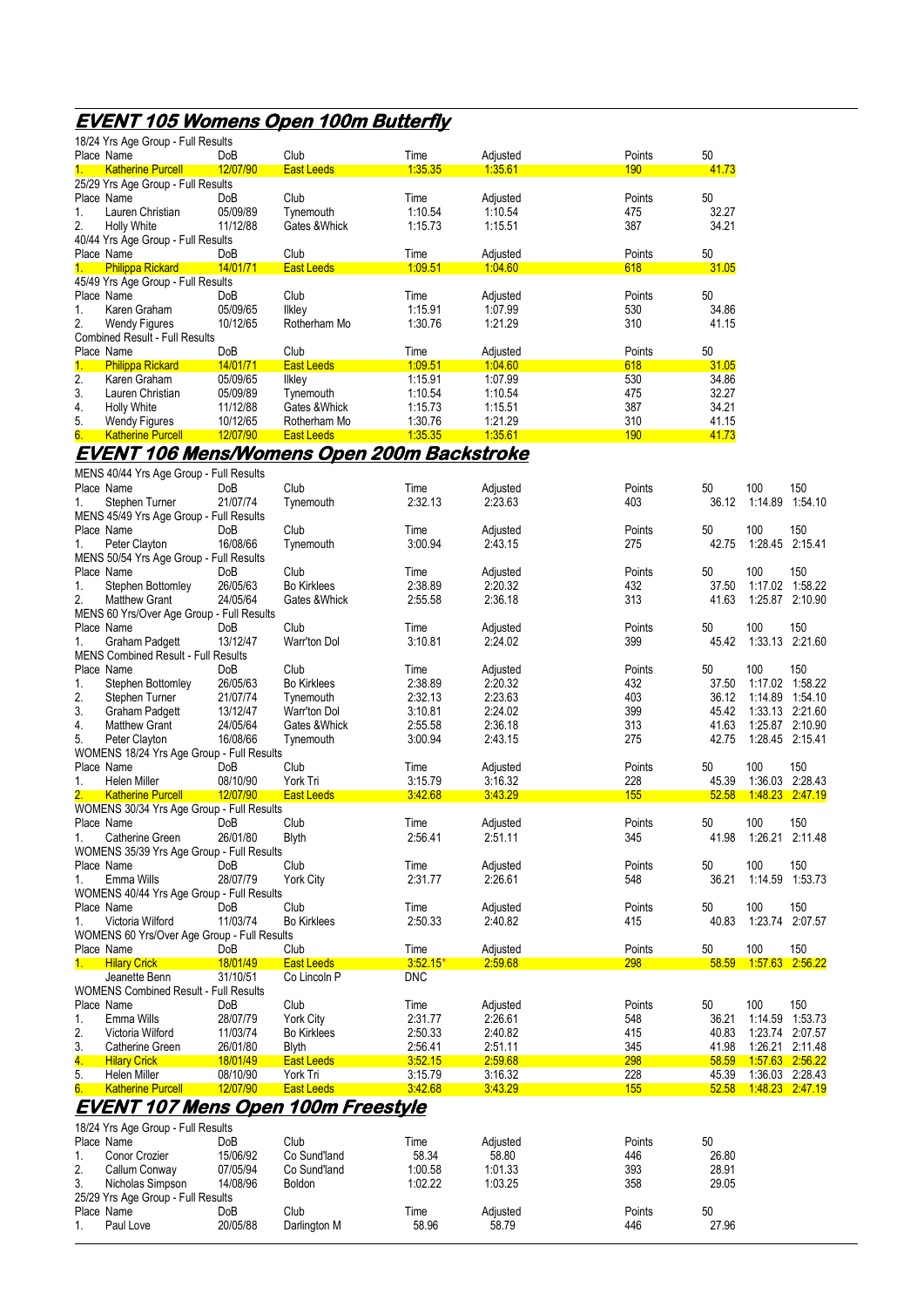|     | 30/34 Yrs Age Group - Full Results    |          |                     |            |          |        |       |
|-----|---------------------------------------|----------|---------------------|------------|----------|--------|-------|
|     | Place Name                            | DoB      | Club                | Time       | Adjusted | Points | 50    |
| 1.  | Robert Kelly                          | 22/08/81 | <b>Bo Kirklees</b>  | 59.67      | 58.11    | 462    | 28.30 |
| 2.  | Graham Kennedy                        | 15/05/84 | Boldon              | 1.00.77    | 59.83    | 423    | 28.22 |
|     |                                       |          |                     |            |          |        |       |
| 3.  | Jim Carr                              | 04/03/81 | <b>NCL SwimTeam</b> | 1.01.14    | 59.54    | 430    | 28.68 |
|     | James Barwick                         | 24/03/82 | <b>Ilkley</b>       | <b>DNC</b> |          |        |       |
|     | 35/39 Yrs Age Group - Full Results    |          |                     |            |          |        |       |
|     | Place Name                            | DoB      | Club                | Time       | Adjusted | Points | 50    |
| 1.  | Daniel Hill                           | 19/10/75 | Saltburn Mar        | 1:02.99    | 59.76    | 425    | 30.15 |
| 2.  | <b>Neil Shutt</b>                     | 30/10/76 | Co Sund'land        | 1.05.43    | 1:02.37  | 374    | 30.27 |
| 3.  | <b>Matthew Blakely</b>                | 05/05/79 | <b>Blyth</b>        | 1.08.64    | 1:06.31  | 311    | 32.92 |
|     | Christopher Toop                      | 20/03/76 | Co Sund'land        | <b>DNC</b> |          |        |       |
|     | John Major                            | 24/06/79 | <b>Hull Masters</b> | <b>DNC</b> |          |        |       |
|     |                                       |          |                     |            |          |        |       |
|     | 40/44 Yrs Age Group - Full Results    |          |                     |            |          |        |       |
|     | Place Name                            | DoB      | Club                | Time       | Adjusted | Points | 50    |
| 1.  | <b>Paul Clemence</b>                  | 19/06/70 | <b>East Leeds</b>   | 54.39      | 50.26    | 714    | 26.23 |
| 2.  | Christopher Rolle                     | 05/07/74 | Etwall              | 1:01.16    | 57.74    | 471    | 29.30 |
| 3.  | Sean O'Flaherty                       | 14/12/72 | <b>Bo Kirklees</b>  | 1:02.07    | 58.00    | 465    | 29.44 |
| 4.  | Colin Campbell                        | 20/10/70 | <b>York City</b>    | 1.07.22    | 1:02.12  | 378    | 32.54 |
|     | Alan Weddell                          | 16/03/72 | Tynemouth           | <b>DNC</b> |          |        |       |
|     |                                       |          |                     |            |          |        |       |
|     | <b>Justin Ross</b>                    | 26/02/71 | Tynemouth           | <b>DNC</b> |          |        |       |
|     | 45/49 Yrs Age Group - Full Results    |          |                     |            |          |        |       |
|     | Place Name                            | DoB      | Club                | Time       | Adjusted | Points | 50    |
| 1.  | David Chaney                          | 10/06/68 | Gates & Whick       | 58.19      | 53.14    | 604    | 27.09 |
| 1.  | Julian Plumley                        | 06/07/65 | <b>NCL SwimTeam</b> | 58.19      | 52.12    | 641    | 27.84 |
| 3.  | <b>Garry Vickers</b>                  | 15/04/68 | Etwall              | 59.64      | 54.46    | 561    | 28.15 |
| 4.  | <b>Stuart Hoyle</b>                   | 10/08/66 | <b>East Leeds</b>   | 1.01.94    | 55.85    | 520    | 29.42 |
| 5.  | Tom Shepherd                          | 04/01/66 | York Tri            | 1:08.45    | 1.01.72  | 386    | 33.00 |
|     |                                       |          |                     |            |          |        |       |
| 6.  | Alan Turner                           | 17/09/68 | <b>NCL SwimTeam</b> | 1.21.14    | 1:14.10  | 223    | 38.38 |
|     | Mark Mayes                            | 03/01/66 | AFSHartlepol        | <b>DNC</b> |          |        |       |
|     | 50/54 Yrs Age Group - Full Results    |          |                     |            |          |        |       |
|     | Place Name                            | DoB      | Club                | Time       | Adjusted | Points | 50    |
| 1.  | Paul Anjos                            | 01/08/61 | <b>Bo Kirklees</b>  | 1:07.01    | 58.29    | 458    | 32.39 |
| 2.  | David Lewis                           | 18/11/61 | Melton M'bry        | 1:08.57    | 59.65    | 427    | 32.33 |
| 3.  | Glenn Proffitt                        | 13/05/63 |                     | 1:12.09    | 1:03.67  | 351    | 33.46 |
|     |                                       |          | Saltburn Mar        |            |          |        |       |
|     | 55/59 Yrs Age Group - Full Results    |          |                     |            |          |        |       |
|     | Place Name                            | DoB      | Club                | Time       | Adjusted | Points | 50    |
| 1.  | David Bradford                        | 04/03/58 | Co Sheffield        | 1:08.38    | 58.04    | 464    | 33.00 |
| 2.  | Peter French                          | 01/11/58 | <b>NCL SwimTeam</b> | 1:10.49    | 59.83    | 423    | 32.99 |
| 3.  | Cleveland Meyerhoff                   | 24/03/57 | <b>Hull Masters</b> | 1:16.53    | 1:04.38  | 340    | 37.36 |
| 4.  | <b>Terry Edwards</b>                  | 28/12/55 | Co South'ton        | 1:16.99    | 1:03.58  | 353    | 36.59 |
|     | Leslie Fawkes                         | 27/10/59 |                     | <b>DNC</b> |          |        |       |
|     |                                       |          | Billingham          |            |          |        |       |
|     | 60 Yrs/Over Age Group - Full Results  |          |                     |            |          |        |       |
|     | Place Name                            | DoB      | Club                | Time       | Adjusted | Points | 50    |
| 1.  | lan Urquhart                          | 25/01/54 | Co Lincoln P        | 1:14.42    | 1:00.85  | 402    | 37.07 |
| 2.  | Colin Gerrard                         | 29/07/47 | RichmondDale        | 1:15.20    | 56.76    | 496    | 36.89 |
| 3.  | Graham Padgett                        | 13/12/47 | Warr'ton Dol        | 1:16.11    | 57.44    | 478    | 35.64 |
| 4.  | Alex Brown                            | 08/09/44 | <b>Blyth</b>        | 1:19.06    | 57.22    | 484    | 38.51 |
| 5.  |                                       | 04/05/50 |                     | 1:20.13    | 1:02.76  | 367    | 38.89 |
|     | <b>Brian Taylor</b>                   |          | Adwick              |            |          |        |       |
|     | Philip Latimer                        | 13/05/48 | Gates & Whick       | DNC.       |          |        |       |
|     | <b>Combined Result - Full Results</b> |          |                     |            |          |        |       |
|     | Place Name                            | DoB      | Club                | Time       | Adjusted | Points | 50    |
| 1.  | <b>Paul Clemence</b>                  | 19/06/70 | <b>East Leeds</b>   | 54.39      | 50.26    | 714    | 26.23 |
| 2.  | <b>Julian Plumley</b>                 | 06/07/65 | <b>NCL SwimTeam</b> | 58.19      | 52.12    | 641    | 27.84 |
| 2.  | David Chaney                          | 10/06/68 | Gates & Whick       | 58.19      | 53.14    | 604    | 27.09 |
|     |                                       |          |                     | 59.64      |          | 561    |       |
| 4.  | <b>Garry Vickers</b>                  | 15/04/68 | Etwall              |            | 54.46    |        | 28.15 |
| 5.  | <b>Stuart Hoyle</b>                   | 10/08/66 | <b>East Leeds</b>   | 1.01.94    | 55.85    | 520    | 29.42 |
| 6.  | Colin Gerrard                         | 29/07/47 | RichmondDale        | 1:15.20    | 56.76    | 496    | 36.89 |
| 7.  | Alex Brown                            | 08/09/44 | <b>Blyth</b>        | 1:19.06    | 57.22    | 484    | 38.51 |
| 8.  | <b>Graham Padgett</b>                 | 13/12/47 | Warr'ton Dol        | 1:16.11    | 57.44    | 478    | 35.64 |
| 9.  | <b>Christopher Rolle</b>              | 05/07/74 | Etwall              | 1:01.16    | 57.74    | 471    | 29.30 |
| 10. | Sean O'Flaherty                       | 14/12/72 | <b>Bo Kirklees</b>  | 1:02.07    | 58.00    | 465    | 29.44 |
| 11. | David Bradford                        | 04/03/58 | Co Sheffield        | 1:08.38    | 58.04    | 464    | 33.00 |
|     |                                       |          |                     |            |          | 462    |       |
| 12. | Robert Kelly                          | 22/08/81 | <b>Bo Kirklees</b>  | 59.67      | 58.11    |        | 28.30 |
| 13. | Paul Anjos                            | 01/08/61 | <b>Bo Kirklees</b>  | 1:07.01    | 58.29    | 458    | 32.39 |
| 14. | Paul Love                             | 20/05/88 | Darlington M        | 58.96      | 58.79    | 446    | 27.96 |
| 15. | Conor Crozier                         | 15/06/92 | Co Sund'land        | 58.34      | 58.80    | 446    | 26.80 |
| 16. | Jim Carr                              | 04/03/81 | <b>NCL SwimTeam</b> | 1.01.14    | 59.54    | 430    | 28.68 |
| 17. | David Lewis                           | 18/11/61 | Melton M'bry        | 1:08.57    | 59.65    | 427    | 32.33 |
| 18. | Daniel Hill                           | 19/10/75 | Saltburn Mar        | 1:02.99    | 59.76    | 425    | 30.15 |
| 19. | Peter French                          | 01/11/58 | <b>NCL SwimTeam</b> | 1:10.49    | 59.83    | 423    | 32.99 |
|     |                                       |          |                     |            |          |        |       |
| 20. | Graham Kennedy                        | 15/05/84 | Boldon              | 1.00.77    | 59.83    | 423    | 28.22 |
| 21. | lan Urguhart                          | 25/01/54 | Co Lincoln P        | 1:14.42    | 1:00.85  | 402    | 37.07 |
| 22. | Callum Conway                         | 07/05/94 | Co Sund'land        | 1:00.58    | 1.01.33  | 393    | 28.91 |
| 23. | Tom Shepherd                          | 04/01/66 | York Tri            | 1:08.45    | 1:01.72  | 386    | 33.00 |
| 24. | Colin Campbell                        | 20/10/70 | <b>York City</b>    | 1:07.22    | 1:02.12  | 378    | 32.54 |
| 25. | <b>Neil Shutt</b>                     | 30/10/76 | Co Sund'land        | 1:05.43    | 1:02.37  | 374    | 30.27 |
| 26. | <b>Brian Taylor</b>                   | 04/05/50 | Adwick              | 1:20.13    | 1:02.76  | 367    | 38.89 |
|     |                                       |          |                     |            |          |        |       |
| 27. | Nicholas Simpson                      | 14/08/96 | Boldon              | 1:02.22    | 1:03.25  | 358    | 29.05 |
| 28. | <b>Terry Edwards</b>                  | 28/12/55 | Co South'ton        | 1:16.99    | 1:03.58  | 353    | 36.59 |
| 29. | Glenn Proffitt                        | 13/05/63 | Saltburn Mar        | 1:12.09    | 1:03.67  | 351    | 33.46 |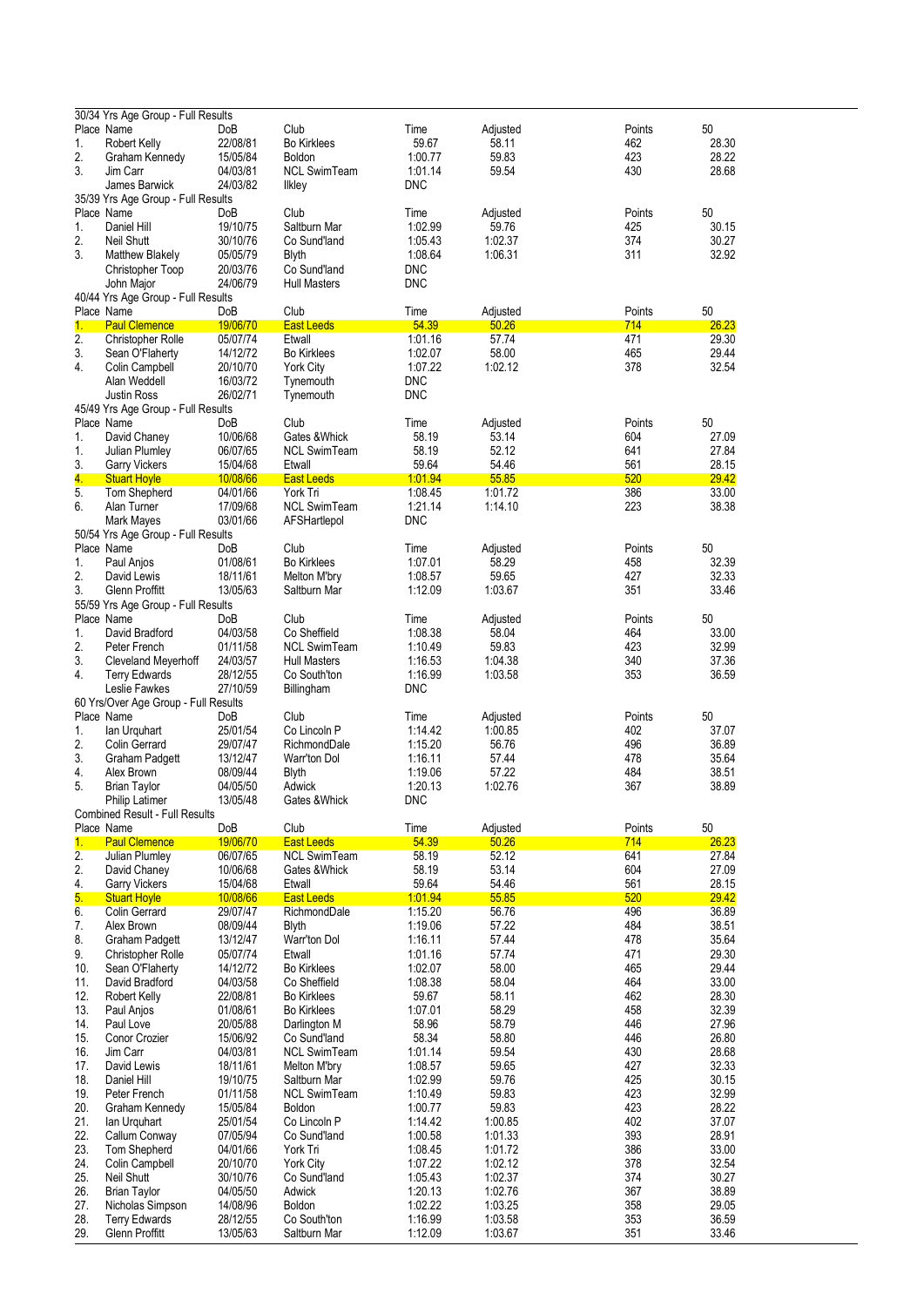| Cleveland Meyerhoff<br><b>Matthew Blakely</b><br>Alan Turner | 24/03/57                                                                                                                                                                                                                                                                                                                                        | <b>Hull Masters</b>                                                                                                                                                                                                                                                                                                                                                                                                                                                                                                        |                                                                                                                                                                                                                                                                                                                                                                |                                                                                                                                                                                                                                                                      |                                                                                                                                                                                                                                                                                 |                                                                                                                                                                                               |                                                                                                                                                                                           |
|--------------------------------------------------------------|-------------------------------------------------------------------------------------------------------------------------------------------------------------------------------------------------------------------------------------------------------------------------------------------------------------------------------------------------|----------------------------------------------------------------------------------------------------------------------------------------------------------------------------------------------------------------------------------------------------------------------------------------------------------------------------------------------------------------------------------------------------------------------------------------------------------------------------------------------------------------------------|----------------------------------------------------------------------------------------------------------------------------------------------------------------------------------------------------------------------------------------------------------------------------------------------------------------------------------------------------------------|----------------------------------------------------------------------------------------------------------------------------------------------------------------------------------------------------------------------------------------------------------------------|---------------------------------------------------------------------------------------------------------------------------------------------------------------------------------------------------------------------------------------------------------------------------------|-----------------------------------------------------------------------------------------------------------------------------------------------------------------------------------------------|-------------------------------------------------------------------------------------------------------------------------------------------------------------------------------------------|
|                                                              |                                                                                                                                                                                                                                                                                                                                                 |                                                                                                                                                                                                                                                                                                                                                                                                                                                                                                                            | 1:16.53                                                                                                                                                                                                                                                                                                                                                        | 1:04.38                                                                                                                                                                                                                                                              | 340                                                                                                                                                                                                                                                                             | 37.36                                                                                                                                                                                         |                                                                                                                                                                                           |
|                                                              | 05/05/79                                                                                                                                                                                                                                                                                                                                        | <b>Blyth</b>                                                                                                                                                                                                                                                                                                                                                                                                                                                                                                               | 1:08.64                                                                                                                                                                                                                                                                                                                                                        | 1:06.31                                                                                                                                                                                                                                                              | 311                                                                                                                                                                                                                                                                             | 32.92                                                                                                                                                                                         |                                                                                                                                                                                           |
|                                                              | 17/09/68                                                                                                                                                                                                                                                                                                                                        | <b>NCL SwimTeam</b>                                                                                                                                                                                                                                                                                                                                                                                                                                                                                                        | 1.21.14                                                                                                                                                                                                                                                                                                                                                        | 1:14.10                                                                                                                                                                                                                                                              | 223                                                                                                                                                                                                                                                                             | 38.38                                                                                                                                                                                         |                                                                                                                                                                                           |
|                                                              |                                                                                                                                                                                                                                                                                                                                                 |                                                                                                                                                                                                                                                                                                                                                                                                                                                                                                                            |                                                                                                                                                                                                                                                                                                                                                                |                                                                                                                                                                                                                                                                      |                                                                                                                                                                                                                                                                                 |                                                                                                                                                                                               |                                                                                                                                                                                           |
|                                                              |                                                                                                                                                                                                                                                                                                                                                 | <u>EVENT 108 Womens Open 100m Freestyle</u>                                                                                                                                                                                                                                                                                                                                                                                                                                                                                |                                                                                                                                                                                                                                                                                                                                                                |                                                                                                                                                                                                                                                                      |                                                                                                                                                                                                                                                                                 |                                                                                                                                                                                               |                                                                                                                                                                                           |
|                                                              |                                                                                                                                                                                                                                                                                                                                                 |                                                                                                                                                                                                                                                                                                                                                                                                                                                                                                                            |                                                                                                                                                                                                                                                                                                                                                                |                                                                                                                                                                                                                                                                      |                                                                                                                                                                                                                                                                                 |                                                                                                                                                                                               |                                                                                                                                                                                           |
| 18/24 Yrs Age Group - Full Results                           |                                                                                                                                                                                                                                                                                                                                                 |                                                                                                                                                                                                                                                                                                                                                                                                                                                                                                                            |                                                                                                                                                                                                                                                                                                                                                                |                                                                                                                                                                                                                                                                      |                                                                                                                                                                                                                                                                                 |                                                                                                                                                                                               |                                                                                                                                                                                           |
| Place Name                                                   | DoB                                                                                                                                                                                                                                                                                                                                             | Club                                                                                                                                                                                                                                                                                                                                                                                                                                                                                                                       | Time                                                                                                                                                                                                                                                                                                                                                           | Adjusted                                                                                                                                                                                                                                                             | Points                                                                                                                                                                                                                                                                          | 50                                                                                                                                                                                            |                                                                                                                                                                                           |
| Hannah Robson                                                | 23/03/91                                                                                                                                                                                                                                                                                                                                        | Boldon                                                                                                                                                                                                                                                                                                                                                                                                                                                                                                                     | 1:12.43                                                                                                                                                                                                                                                                                                                                                        | 1:12.82                                                                                                                                                                                                                                                              | 343                                                                                                                                                                                                                                                                             | 34.38                                                                                                                                                                                         |                                                                                                                                                                                           |
|                                                              |                                                                                                                                                                                                                                                                                                                                                 |                                                                                                                                                                                                                                                                                                                                                                                                                                                                                                                            |                                                                                                                                                                                                                                                                                                                                                                |                                                                                                                                                                                                                                                                      |                                                                                                                                                                                                                                                                                 |                                                                                                                                                                                               |                                                                                                                                                                                           |
| <b>Katherine Purcell</b>                                     | 12/07/90                                                                                                                                                                                                                                                                                                                                        | <b>East Leeds</b>                                                                                                                                                                                                                                                                                                                                                                                                                                                                                                          | 1:16.91                                                                                                                                                                                                                                                                                                                                                        | 1:17.12                                                                                                                                                                                                                                                              | 289                                                                                                                                                                                                                                                                             | 36.66                                                                                                                                                                                         |                                                                                                                                                                                           |
| Helen Miller                                                 | 08/10/90                                                                                                                                                                                                                                                                                                                                        | York Tri                                                                                                                                                                                                                                                                                                                                                                                                                                                                                                                   | 1:20.17                                                                                                                                                                                                                                                                                                                                                        | 1:20.39                                                                                                                                                                                                                                                              | 255                                                                                                                                                                                                                                                                             | 38.74                                                                                                                                                                                         |                                                                                                                                                                                           |
| 25/29 Yrs Age Group - Full Results                           |                                                                                                                                                                                                                                                                                                                                                 |                                                                                                                                                                                                                                                                                                                                                                                                                                                                                                                            |                                                                                                                                                                                                                                                                                                                                                                |                                                                                                                                                                                                                                                                      |                                                                                                                                                                                                                                                                                 |                                                                                                                                                                                               |                                                                                                                                                                                           |
|                                                              |                                                                                                                                                                                                                                                                                                                                                 |                                                                                                                                                                                                                                                                                                                                                                                                                                                                                                                            |                                                                                                                                                                                                                                                                                                                                                                |                                                                                                                                                                                                                                                                      |                                                                                                                                                                                                                                                                                 |                                                                                                                                                                                               |                                                                                                                                                                                           |
| Place Name                                                   | DoB                                                                                                                                                                                                                                                                                                                                             | Club                                                                                                                                                                                                                                                                                                                                                                                                                                                                                                                       | Time                                                                                                                                                                                                                                                                                                                                                           | Adjusted                                                                                                                                                                                                                                                             | Points                                                                                                                                                                                                                                                                          | 50                                                                                                                                                                                            |                                                                                                                                                                                           |
| <b>Holly White</b>                                           |                                                                                                                                                                                                                                                                                                                                                 |                                                                                                                                                                                                                                                                                                                                                                                                                                                                                                                            |                                                                                                                                                                                                                                                                                                                                                                |                                                                                                                                                                                                                                                                      |                                                                                                                                                                                                                                                                                 |                                                                                                                                                                                               |                                                                                                                                                                                           |
|                                                              |                                                                                                                                                                                                                                                                                                                                                 |                                                                                                                                                                                                                                                                                                                                                                                                                                                                                                                            |                                                                                                                                                                                                                                                                                                                                                                |                                                                                                                                                                                                                                                                      |                                                                                                                                                                                                                                                                                 |                                                                                                                                                                                               |                                                                                                                                                                                           |
|                                                              |                                                                                                                                                                                                                                                                                                                                                 |                                                                                                                                                                                                                                                                                                                                                                                                                                                                                                                            |                                                                                                                                                                                                                                                                                                                                                                |                                                                                                                                                                                                                                                                      |                                                                                                                                                                                                                                                                                 |                                                                                                                                                                                               |                                                                                                                                                                                           |
|                                                              |                                                                                                                                                                                                                                                                                                                                                 |                                                                                                                                                                                                                                                                                                                                                                                                                                                                                                                            |                                                                                                                                                                                                                                                                                                                                                                |                                                                                                                                                                                                                                                                      |                                                                                                                                                                                                                                                                                 |                                                                                                                                                                                               |                                                                                                                                                                                           |
| Place Name                                                   |                                                                                                                                                                                                                                                                                                                                                 |                                                                                                                                                                                                                                                                                                                                                                                                                                                                                                                            |                                                                                                                                                                                                                                                                                                                                                                |                                                                                                                                                                                                                                                                      |                                                                                                                                                                                                                                                                                 |                                                                                                                                                                                               |                                                                                                                                                                                           |
|                                                              |                                                                                                                                                                                                                                                                                                                                                 |                                                                                                                                                                                                                                                                                                                                                                                                                                                                                                                            |                                                                                                                                                                                                                                                                                                                                                                |                                                                                                                                                                                                                                                                      |                                                                                                                                                                                                                                                                                 |                                                                                                                                                                                               |                                                                                                                                                                                           |
|                                                              |                                                                                                                                                                                                                                                                                                                                                 |                                                                                                                                                                                                                                                                                                                                                                                                                                                                                                                            |                                                                                                                                                                                                                                                                                                                                                                |                                                                                                                                                                                                                                                                      |                                                                                                                                                                                                                                                                                 |                                                                                                                                                                                               |                                                                                                                                                                                           |
|                                                              |                                                                                                                                                                                                                                                                                                                                                 |                                                                                                                                                                                                                                                                                                                                                                                                                                                                                                                            |                                                                                                                                                                                                                                                                                                                                                                |                                                                                                                                                                                                                                                                      |                                                                                                                                                                                                                                                                                 |                                                                                                                                                                                               |                                                                                                                                                                                           |
|                                                              |                                                                                                                                                                                                                                                                                                                                                 |                                                                                                                                                                                                                                                                                                                                                                                                                                                                                                                            |                                                                                                                                                                                                                                                                                                                                                                |                                                                                                                                                                                                                                                                      |                                                                                                                                                                                                                                                                                 |                                                                                                                                                                                               |                                                                                                                                                                                           |
|                                                              |                                                                                                                                                                                                                                                                                                                                                 |                                                                                                                                                                                                                                                                                                                                                                                                                                                                                                                            |                                                                                                                                                                                                                                                                                                                                                                |                                                                                                                                                                                                                                                                      |                                                                                                                                                                                                                                                                                 |                                                                                                                                                                                               |                                                                                                                                                                                           |
|                                                              |                                                                                                                                                                                                                                                                                                                                                 |                                                                                                                                                                                                                                                                                                                                                                                                                                                                                                                            |                                                                                                                                                                                                                                                                                                                                                                |                                                                                                                                                                                                                                                                      |                                                                                                                                                                                                                                                                                 |                                                                                                                                                                                               |                                                                                                                                                                                           |
|                                                              |                                                                                                                                                                                                                                                                                                                                                 |                                                                                                                                                                                                                                                                                                                                                                                                                                                                                                                            |                                                                                                                                                                                                                                                                                                                                                                |                                                                                                                                                                                                                                                                      |                                                                                                                                                                                                                                                                                 |                                                                                                                                                                                               |                                                                                                                                                                                           |
| Anne-Marie Blowman                                           |                                                                                                                                                                                                                                                                                                                                                 |                                                                                                                                                                                                                                                                                                                                                                                                                                                                                                                            |                                                                                                                                                                                                                                                                                                                                                                |                                                                                                                                                                                                                                                                      |                                                                                                                                                                                                                                                                                 |                                                                                                                                                                                               |                                                                                                                                                                                           |
|                                                              |                                                                                                                                                                                                                                                                                                                                                 |                                                                                                                                                                                                                                                                                                                                                                                                                                                                                                                            |                                                                                                                                                                                                                                                                                                                                                                |                                                                                                                                                                                                                                                                      |                                                                                                                                                                                                                                                                                 |                                                                                                                                                                                               |                                                                                                                                                                                           |
|                                                              |                                                                                                                                                                                                                                                                                                                                                 |                                                                                                                                                                                                                                                                                                                                                                                                                                                                                                                            |                                                                                                                                                                                                                                                                                                                                                                |                                                                                                                                                                                                                                                                      |                                                                                                                                                                                                                                                                                 |                                                                                                                                                                                               |                                                                                                                                                                                           |
|                                                              |                                                                                                                                                                                                                                                                                                                                                 |                                                                                                                                                                                                                                                                                                                                                                                                                                                                                                                            |                                                                                                                                                                                                                                                                                                                                                                |                                                                                                                                                                                                                                                                      |                                                                                                                                                                                                                                                                                 |                                                                                                                                                                                               |                                                                                                                                                                                           |
|                                                              |                                                                                                                                                                                                                                                                                                                                                 | <b>East Leeds</b>                                                                                                                                                                                                                                                                                                                                                                                                                                                                                                          |                                                                                                                                                                                                                                                                                                                                                                |                                                                                                                                                                                                                                                                      |                                                                                                                                                                                                                                                                                 |                                                                                                                                                                                               |                                                                                                                                                                                           |
|                                                              |                                                                                                                                                                                                                                                                                                                                                 |                                                                                                                                                                                                                                                                                                                                                                                                                                                                                                                            |                                                                                                                                                                                                                                                                                                                                                                |                                                                                                                                                                                                                                                                      |                                                                                                                                                                                                                                                                                 |                                                                                                                                                                                               |                                                                                                                                                                                           |
|                                                              |                                                                                                                                                                                                                                                                                                                                                 |                                                                                                                                                                                                                                                                                                                                                                                                                                                                                                                            |                                                                                                                                                                                                                                                                                                                                                                |                                                                                                                                                                                                                                                                      |                                                                                                                                                                                                                                                                                 |                                                                                                                                                                                               |                                                                                                                                                                                           |
|                                                              |                                                                                                                                                                                                                                                                                                                                                 |                                                                                                                                                                                                                                                                                                                                                                                                                                                                                                                            |                                                                                                                                                                                                                                                                                                                                                                |                                                                                                                                                                                                                                                                      |                                                                                                                                                                                                                                                                                 |                                                                                                                                                                                               |                                                                                                                                                                                           |
|                                                              |                                                                                                                                                                                                                                                                                                                                                 |                                                                                                                                                                                                                                                                                                                                                                                                                                                                                                                            |                                                                                                                                                                                                                                                                                                                                                                |                                                                                                                                                                                                                                                                      |                                                                                                                                                                                                                                                                                 |                                                                                                                                                                                               |                                                                                                                                                                                           |
|                                                              |                                                                                                                                                                                                                                                                                                                                                 |                                                                                                                                                                                                                                                                                                                                                                                                                                                                                                                            |                                                                                                                                                                                                                                                                                                                                                                |                                                                                                                                                                                                                                                                      |                                                                                                                                                                                                                                                                                 |                                                                                                                                                                                               |                                                                                                                                                                                           |
|                                                              |                                                                                                                                                                                                                                                                                                                                                 |                                                                                                                                                                                                                                                                                                                                                                                                                                                                                                                            |                                                                                                                                                                                                                                                                                                                                                                |                                                                                                                                                                                                                                                                      |                                                                                                                                                                                                                                                                                 |                                                                                                                                                                                               |                                                                                                                                                                                           |
|                                                              |                                                                                                                                                                                                                                                                                                                                                 |                                                                                                                                                                                                                                                                                                                                                                                                                                                                                                                            |                                                                                                                                                                                                                                                                                                                                                                |                                                                                                                                                                                                                                                                      |                                                                                                                                                                                                                                                                                 |                                                                                                                                                                                               |                                                                                                                                                                                           |
| <b>Tracy Meyerhoff</b>                                       |                                                                                                                                                                                                                                                                                                                                                 | <b>Hull Masters</b>                                                                                                                                                                                                                                                                                                                                                                                                                                                                                                        | 1.46.00                                                                                                                                                                                                                                                                                                                                                        |                                                                                                                                                                                                                                                                      |                                                                                                                                                                                                                                                                                 | 45.73                                                                                                                                                                                         |                                                                                                                                                                                           |
|                                                              |                                                                                                                                                                                                                                                                                                                                                 |                                                                                                                                                                                                                                                                                                                                                                                                                                                                                                                            |                                                                                                                                                                                                                                                                                                                                                                |                                                                                                                                                                                                                                                                      |                                                                                                                                                                                                                                                                                 |                                                                                                                                                                                               |                                                                                                                                                                                           |
|                                                              |                                                                                                                                                                                                                                                                                                                                                 |                                                                                                                                                                                                                                                                                                                                                                                                                                                                                                                            |                                                                                                                                                                                                                                                                                                                                                                |                                                                                                                                                                                                                                                                      |                                                                                                                                                                                                                                                                                 |                                                                                                                                                                                               |                                                                                                                                                                                           |
|                                                              |                                                                                                                                                                                                                                                                                                                                                 |                                                                                                                                                                                                                                                                                                                                                                                                                                                                                                                            |                                                                                                                                                                                                                                                                                                                                                                |                                                                                                                                                                                                                                                                      |                                                                                                                                                                                                                                                                                 |                                                                                                                                                                                               |                                                                                                                                                                                           |
| Julie Hoyle                                                  |                                                                                                                                                                                                                                                                                                                                                 |                                                                                                                                                                                                                                                                                                                                                                                                                                                                                                                            |                                                                                                                                                                                                                                                                                                                                                                |                                                                                                                                                                                                                                                                      |                                                                                                                                                                                                                                                                                 |                                                                                                                                                                                               |                                                                                                                                                                                           |
|                                                              |                                                                                                                                                                                                                                                                                                                                                 |                                                                                                                                                                                                                                                                                                                                                                                                                                                                                                                            |                                                                                                                                                                                                                                                                                                                                                                |                                                                                                                                                                                                                                                                      |                                                                                                                                                                                                                                                                                 |                                                                                                                                                                                               |                                                                                                                                                                                           |
|                                                              |                                                                                                                                                                                                                                                                                                                                                 |                                                                                                                                                                                                                                                                                                                                                                                                                                                                                                                            |                                                                                                                                                                                                                                                                                                                                                                |                                                                                                                                                                                                                                                                      |                                                                                                                                                                                                                                                                                 |                                                                                                                                                                                               |                                                                                                                                                                                           |
|                                                              |                                                                                                                                                                                                                                                                                                                                                 |                                                                                                                                                                                                                                                                                                                                                                                                                                                                                                                            |                                                                                                                                                                                                                                                                                                                                                                |                                                                                                                                                                                                                                                                      |                                                                                                                                                                                                                                                                                 |                                                                                                                                                                                               |                                                                                                                                                                                           |
| Jayne Dresser                                                |                                                                                                                                                                                                                                                                                                                                                 |                                                                                                                                                                                                                                                                                                                                                                                                                                                                                                                            |                                                                                                                                                                                                                                                                                                                                                                |                                                                                                                                                                                                                                                                      |                                                                                                                                                                                                                                                                                 |                                                                                                                                                                                               |                                                                                                                                                                                           |
|                                                              |                                                                                                                                                                                                                                                                                                                                                 |                                                                                                                                                                                                                                                                                                                                                                                                                                                                                                                            |                                                                                                                                                                                                                                                                                                                                                                |                                                                                                                                                                                                                                                                      |                                                                                                                                                                                                                                                                                 |                                                                                                                                                                                               |                                                                                                                                                                                           |
|                                                              |                                                                                                                                                                                                                                                                                                                                                 |                                                                                                                                                                                                                                                                                                                                                                                                                                                                                                                            |                                                                                                                                                                                                                                                                                                                                                                |                                                                                                                                                                                                                                                                      |                                                                                                                                                                                                                                                                                 |                                                                                                                                                                                               |                                                                                                                                                                                           |
|                                                              |                                                                                                                                                                                                                                                                                                                                                 |                                                                                                                                                                                                                                                                                                                                                                                                                                                                                                                            |                                                                                                                                                                                                                                                                                                                                                                |                                                                                                                                                                                                                                                                      |                                                                                                                                                                                                                                                                                 |                                                                                                                                                                                               |                                                                                                                                                                                           |
| Joan Edwards                                                 |                                                                                                                                                                                                                                                                                                                                                 |                                                                                                                                                                                                                                                                                                                                                                                                                                                                                                                            |                                                                                                                                                                                                                                                                                                                                                                |                                                                                                                                                                                                                                                                      |                                                                                                                                                                                                                                                                                 |                                                                                                                                                                                               |                                                                                                                                                                                           |
|                                                              |                                                                                                                                                                                                                                                                                                                                                 |                                                                                                                                                                                                                                                                                                                                                                                                                                                                                                                            |                                                                                                                                                                                                                                                                                                                                                                |                                                                                                                                                                                                                                                                      |                                                                                                                                                                                                                                                                                 |                                                                                                                                                                                               |                                                                                                                                                                                           |
|                                                              |                                                                                                                                                                                                                                                                                                                                                 |                                                                                                                                                                                                                                                                                                                                                                                                                                                                                                                            |                                                                                                                                                                                                                                                                                                                                                                |                                                                                                                                                                                                                                                                      |                                                                                                                                                                                                                                                                                 |                                                                                                                                                                                               |                                                                                                                                                                                           |
|                                                              |                                                                                                                                                                                                                                                                                                                                                 |                                                                                                                                                                                                                                                                                                                                                                                                                                                                                                                            |                                                                                                                                                                                                                                                                                                                                                                |                                                                                                                                                                                                                                                                      |                                                                                                                                                                                                                                                                                 |                                                                                                                                                                                               |                                                                                                                                                                                           |
|                                                              |                                                                                                                                                                                                                                                                                                                                                 |                                                                                                                                                                                                                                                                                                                                                                                                                                                                                                                            |                                                                                                                                                                                                                                                                                                                                                                |                                                                                                                                                                                                                                                                      |                                                                                                                                                                                                                                                                                 |                                                                                                                                                                                               |                                                                                                                                                                                           |
|                                                              |                                                                                                                                                                                                                                                                                                                                                 |                                                                                                                                                                                                                                                                                                                                                                                                                                                                                                                            |                                                                                                                                                                                                                                                                                                                                                                |                                                                                                                                                                                                                                                                      |                                                                                                                                                                                                                                                                                 |                                                                                                                                                                                               |                                                                                                                                                                                           |
|                                                              |                                                                                                                                                                                                                                                                                                                                                 |                                                                                                                                                                                                                                                                                                                                                                                                                                                                                                                            |                                                                                                                                                                                                                                                                                                                                                                |                                                                                                                                                                                                                                                                      |                                                                                                                                                                                                                                                                                 |                                                                                                                                                                                               |                                                                                                                                                                                           |
| Lynn Shepherd                                                | 22/06/59                                                                                                                                                                                                                                                                                                                                        | Billingham                                                                                                                                                                                                                                                                                                                                                                                                                                                                                                                 | 1:53.88                                                                                                                                                                                                                                                                                                                                                        | 1.37.48                                                                                                                                                                                                                                                              | 143                                                                                                                                                                                                                                                                             | 53.59                                                                                                                                                                                         |                                                                                                                                                                                           |
|                                                              |                                                                                                                                                                                                                                                                                                                                                 |                                                                                                                                                                                                                                                                                                                                                                                                                                                                                                                            |                                                                                                                                                                                                                                                                                                                                                                |                                                                                                                                                                                                                                                                      |                                                                                                                                                                                                                                                                                 |                                                                                                                                                                                               |                                                                                                                                                                                           |
|                                                              |                                                                                                                                                                                                                                                                                                                                                 |                                                                                                                                                                                                                                                                                                                                                                                                                                                                                                                            |                                                                                                                                                                                                                                                                                                                                                                |                                                                                                                                                                                                                                                                      |                                                                                                                                                                                                                                                                                 |                                                                                                                                                                                               |                                                                                                                                                                                           |
| 60 Yrs/Over Age Group - Full Results                         |                                                                                                                                                                                                                                                                                                                                                 |                                                                                                                                                                                                                                                                                                                                                                                                                                                                                                                            |                                                                                                                                                                                                                                                                                                                                                                |                                                                                                                                                                                                                                                                      |                                                                                                                                                                                                                                                                                 |                                                                                                                                                                                               |                                                                                                                                                                                           |
| Place Name                                                   | DoB                                                                                                                                                                                                                                                                                                                                             | Club                                                                                                                                                                                                                                                                                                                                                                                                                                                                                                                       | Time                                                                                                                                                                                                                                                                                                                                                           | Adjusted                                                                                                                                                                                                                                                             | Points                                                                                                                                                                                                                                                                          | 50                                                                                                                                                                                            |                                                                                                                                                                                           |
| <b>Gail Daffern</b>                                          | 26/08/50                                                                                                                                                                                                                                                                                                                                        | <b>East Leeds</b>                                                                                                                                                                                                                                                                                                                                                                                                                                                                                                          | 141.58                                                                                                                                                                                                                                                                                                                                                         | 1:19.56                                                                                                                                                                                                                                                              | 263                                                                                                                                                                                                                                                                             | 48.11                                                                                                                                                                                         |                                                                                                                                                                                           |
| <b>Combined Result - Full Results</b>                        |                                                                                                                                                                                                                                                                                                                                                 |                                                                                                                                                                                                                                                                                                                                                                                                                                                                                                                            |                                                                                                                                                                                                                                                                                                                                                                |                                                                                                                                                                                                                                                                      |                                                                                                                                                                                                                                                                                 |                                                                                                                                                                                               |                                                                                                                                                                                           |
|                                                              |                                                                                                                                                                                                                                                                                                                                                 |                                                                                                                                                                                                                                                                                                                                                                                                                                                                                                                            |                                                                                                                                                                                                                                                                                                                                                                |                                                                                                                                                                                                                                                                      |                                                                                                                                                                                                                                                                                 |                                                                                                                                                                                               |                                                                                                                                                                                           |
| Place Name                                                   | DoB                                                                                                                                                                                                                                                                                                                                             | Club                                                                                                                                                                                                                                                                                                                                                                                                                                                                                                                       | Time                                                                                                                                                                                                                                                                                                                                                           | Adjusted                                                                                                                                                                                                                                                             | Points                                                                                                                                                                                                                                                                          | 50                                                                                                                                                                                            |                                                                                                                                                                                           |
| <b>Nina Williams</b>                                         | 11/09/70                                                                                                                                                                                                                                                                                                                                        | <b>East Leeds</b>                                                                                                                                                                                                                                                                                                                                                                                                                                                                                                          | 1:00.50                                                                                                                                                                                                                                                                                                                                                        | 55.91                                                                                                                                                                                                                                                                | 759                                                                                                                                                                                                                                                                             | 28.99                                                                                                                                                                                         |                                                                                                                                                                                           |
| <b>Julie Hoyle</b>                                           | 03/04/62                                                                                                                                                                                                                                                                                                                                        | <b>East Leeds</b>                                                                                                                                                                                                                                                                                                                                                                                                                                                                                                          | 1.05.99                                                                                                                                                                                                                                                                                                                                                        | 57.85                                                                                                                                                                                                                                                                | 685                                                                                                                                                                                                                                                                             | 31.61                                                                                                                                                                                         |                                                                                                                                                                                           |
|                                                              |                                                                                                                                                                                                                                                                                                                                                 |                                                                                                                                                                                                                                                                                                                                                                                                                                                                                                                            |                                                                                                                                                                                                                                                                                                                                                                |                                                                                                                                                                                                                                                                      |                                                                                                                                                                                                                                                                                 |                                                                                                                                                                                               |                                                                                                                                                                                           |
| Karen Graham                                                 | 05/09/65                                                                                                                                                                                                                                                                                                                                        | <b>Ilkley</b>                                                                                                                                                                                                                                                                                                                                                                                                                                                                                                              | 1:05.59                                                                                                                                                                                                                                                                                                                                                        | 58.75                                                                                                                                                                                                                                                                | 654                                                                                                                                                                                                                                                                             | 31.47                                                                                                                                                                                         |                                                                                                                                                                                           |
| Kate Nicholson                                               | 12/10/82                                                                                                                                                                                                                                                                                                                                        | <b>NCL SwimTeam</b>                                                                                                                                                                                                                                                                                                                                                                                                                                                                                                        | 1:02.71                                                                                                                                                                                                                                                                                                                                                        | 1:01.30                                                                                                                                                                                                                                                              | 576                                                                                                                                                                                                                                                                             | 29.62                                                                                                                                                                                         |                                                                                                                                                                                           |
| Joan Edwards                                                 |                                                                                                                                                                                                                                                                                                                                                 | Consett                                                                                                                                                                                                                                                                                                                                                                                                                                                                                                                    |                                                                                                                                                                                                                                                                                                                                                                |                                                                                                                                                                                                                                                                      |                                                                                                                                                                                                                                                                                 | 35.47                                                                                                                                                                                         |                                                                                                                                                                                           |
|                                                              | 28/02/58                                                                                                                                                                                                                                                                                                                                        |                                                                                                                                                                                                                                                                                                                                                                                                                                                                                                                            | 1:13.14                                                                                                                                                                                                                                                                                                                                                        | 1:02.08                                                                                                                                                                                                                                                              | 554                                                                                                                                                                                                                                                                             |                                                                                                                                                                                               |                                                                                                                                                                                           |
| <b>Verity Dobbie</b>                                         | 02/12/59                                                                                                                                                                                                                                                                                                                                        | Consett                                                                                                                                                                                                                                                                                                                                                                                                                                                                                                                    | 1:15.01                                                                                                                                                                                                                                                                                                                                                        | 1:04.21                                                                                                                                                                                                                                                              | 501                                                                                                                                                                                                                                                                             |                                                                                                                                                                                               |                                                                                                                                                                                           |
| Victoria Wilford                                             | 11/03/74                                                                                                                                                                                                                                                                                                                                        | <b>Bo Kirklees</b>                                                                                                                                                                                                                                                                                                                                                                                                                                                                                                         | 1:09.58                                                                                                                                                                                                                                                                                                                                                        | 1:05.69                                                                                                                                                                                                                                                              | 468                                                                                                                                                                                                                                                                             | 33.92                                                                                                                                                                                         |                                                                                                                                                                                           |
| <b>Holly White</b>                                           | 11/12/88                                                                                                                                                                                                                                                                                                                                        | Gates & Whick                                                                                                                                                                                                                                                                                                                                                                                                                                                                                                              | 1:06.31                                                                                                                                                                                                                                                                                                                                                        | 1:06.12                                                                                                                                                                                                                                                              | 459                                                                                                                                                                                                                                                                             | 31.65                                                                                                                                                                                         |                                                                                                                                                                                           |
|                                                              |                                                                                                                                                                                                                                                                                                                                                 |                                                                                                                                                                                                                                                                                                                                                                                                                                                                                                                            |                                                                                                                                                                                                                                                                                                                                                                |                                                                                                                                                                                                                                                                      |                                                                                                                                                                                                                                                                                 |                                                                                                                                                                                               |                                                                                                                                                                                           |
| Carol Boagey                                                 | 04/09/59                                                                                                                                                                                                                                                                                                                                        | AFSHartlepol                                                                                                                                                                                                                                                                                                                                                                                                                                                                                                               | 1:21.31                                                                                                                                                                                                                                                                                                                                                        | 1:09.60                                                                                                                                                                                                                                                              | 393                                                                                                                                                                                                                                                                             | 38.69                                                                                                                                                                                         |                                                                                                                                                                                           |
| Karen Watson                                                 | 19/03/79                                                                                                                                                                                                                                                                                                                                        | <b>Blyth</b>                                                                                                                                                                                                                                                                                                                                                                                                                                                                                                               | 1:13.16                                                                                                                                                                                                                                                                                                                                                        | 1:10.67                                                                                                                                                                                                                                                              | 376                                                                                                                                                                                                                                                                             | 35.00                                                                                                                                                                                         |                                                                                                                                                                                           |
| Hannah Robson                                                | 23/03/91                                                                                                                                                                                                                                                                                                                                        | Boldon                                                                                                                                                                                                                                                                                                                                                                                                                                                                                                                     | 1:12.43                                                                                                                                                                                                                                                                                                                                                        | 1:12.82                                                                                                                                                                                                                                                              | 343                                                                                                                                                                                                                                                                             | 34.38                                                                                                                                                                                         |                                                                                                                                                                                           |
|                                                              |                                                                                                                                                                                                                                                                                                                                                 |                                                                                                                                                                                                                                                                                                                                                                                                                                                                                                                            |                                                                                                                                                                                                                                                                                                                                                                |                                                                                                                                                                                                                                                                      |                                                                                                                                                                                                                                                                                 |                                                                                                                                                                                               |                                                                                                                                                                                           |
| Emma Shepherd                                                | 10/08/88                                                                                                                                                                                                                                                                                                                                        | Billingham                                                                                                                                                                                                                                                                                                                                                                                                                                                                                                                 | 1:16.33                                                                                                                                                                                                                                                                                                                                                        | 1:16.11                                                                                                                                                                                                                                                              | 301                                                                                                                                                                                                                                                                             | 37.27                                                                                                                                                                                         |                                                                                                                                                                                           |
| <b>Katherine Purcell</b>                                     | 12/07/90                                                                                                                                                                                                                                                                                                                                        | <b>East Leeds</b>                                                                                                                                                                                                                                                                                                                                                                                                                                                                                                          | 1.16.91                                                                                                                                                                                                                                                                                                                                                        | 1.17.12                                                                                                                                                                                                                                                              | 289                                                                                                                                                                                                                                                                             | 36.66                                                                                                                                                                                         |                                                                                                                                                                                           |
| <b>Gail Daffern</b>                                          | 26/08/50                                                                                                                                                                                                                                                                                                                                        | <b>East Leeds</b>                                                                                                                                                                                                                                                                                                                                                                                                                                                                                                          | 1.41.58                                                                                                                                                                                                                                                                                                                                                        | 1.19.56                                                                                                                                                                                                                                                              | 263                                                                                                                                                                                                                                                                             | 48.11                                                                                                                                                                                         |                                                                                                                                                                                           |
|                                                              |                                                                                                                                                                                                                                                                                                                                                 |                                                                                                                                                                                                                                                                                                                                                                                                                                                                                                                            |                                                                                                                                                                                                                                                                                                                                                                |                                                                                                                                                                                                                                                                      |                                                                                                                                                                                                                                                                                 |                                                                                                                                                                                               |                                                                                                                                                                                           |
| Helen Miller                                                 | 08/10/90                                                                                                                                                                                                                                                                                                                                        | York Tri                                                                                                                                                                                                                                                                                                                                                                                                                                                                                                                   | 1:20.17                                                                                                                                                                                                                                                                                                                                                        | 1:20.39                                                                                                                                                                                                                                                              | 255                                                                                                                                                                                                                                                                             | 38.74                                                                                                                                                                                         |                                                                                                                                                                                           |
| Judith Barton                                                | 20/12/56                                                                                                                                                                                                                                                                                                                                        | Poole                                                                                                                                                                                                                                                                                                                                                                                                                                                                                                                      | 1:37.51                                                                                                                                                                                                                                                                                                                                                        | 1:21.29                                                                                                                                                                                                                                                              | 247                                                                                                                                                                                                                                                                             | 46.05                                                                                                                                                                                         |                                                                                                                                                                                           |
| Gillian Sheehan                                              | 16/10/59                                                                                                                                                                                                                                                                                                                                        | Billingham                                                                                                                                                                                                                                                                                                                                                                                                                                                                                                                 | 1:37.22                                                                                                                                                                                                                                                                                                                                                        | 1:23.22                                                                                                                                                                                                                                                              | 230                                                                                                                                                                                                                                                                             | 46.59                                                                                                                                                                                         |                                                                                                                                                                                           |
|                                                              |                                                                                                                                                                                                                                                                                                                                                 |                                                                                                                                                                                                                                                                                                                                                                                                                                                                                                                            |                                                                                                                                                                                                                                                                                                                                                                |                                                                                                                                                                                                                                                                      |                                                                                                                                                                                                                                                                                 |                                                                                                                                                                                               |                                                                                                                                                                                           |
| Karen Cook                                                   | 26/06/70                                                                                                                                                                                                                                                                                                                                        | Billingham                                                                                                                                                                                                                                                                                                                                                                                                                                                                                                                 | 1:30.50                                                                                                                                                                                                                                                                                                                                                        | 1:23.63                                                                                                                                                                                                                                                              | 226                                                                                                                                                                                                                                                                             | 43.07                                                                                                                                                                                         |                                                                                                                                                                                           |
| Anne-Marie Blowman                                           | 10/04/79                                                                                                                                                                                                                                                                                                                                        | <b>Hull Masters</b>                                                                                                                                                                                                                                                                                                                                                                                                                                                                                                        | 1:27.23                                                                                                                                                                                                                                                                                                                                                        | 1:24.27                                                                                                                                                                                                                                                              | 221                                                                                                                                                                                                                                                                             | 41.85                                                                                                                                                                                         |                                                                                                                                                                                           |
| <b>Shirley Fawkes</b>                                        |                                                                                                                                                                                                                                                                                                                                                 | Billingham                                                                                                                                                                                                                                                                                                                                                                                                                                                                                                                 |                                                                                                                                                                                                                                                                                                                                                                |                                                                                                                                                                                                                                                                      |                                                                                                                                                                                                                                                                                 |                                                                                                                                                                                               |                                                                                                                                                                                           |
|                                                              | 01/01/60                                                                                                                                                                                                                                                                                                                                        |                                                                                                                                                                                                                                                                                                                                                                                                                                                                                                                            | 1:37.90                                                                                                                                                                                                                                                                                                                                                        | 1:24.49                                                                                                                                                                                                                                                              | 220                                                                                                                                                                                                                                                                             | 47.23                                                                                                                                                                                         |                                                                                                                                                                                           |
| <b>Vicky Hewick</b>                                          | 14/12/80                                                                                                                                                                                                                                                                                                                                        | <b>Hull Masters</b>                                                                                                                                                                                                                                                                                                                                                                                                                                                                                                        | 1:27.76                                                                                                                                                                                                                                                                                                                                                        | 1:25.13                                                                                                                                                                                                                                                              | 215                                                                                                                                                                                                                                                                             | 40.03                                                                                                                                                                                         |                                                                                                                                                                                           |
| Alison Christian                                             | 23/03/60                                                                                                                                                                                                                                                                                                                                        | Tynemouth                                                                                                                                                                                                                                                                                                                                                                                                                                                                                                                  | 1:52.12                                                                                                                                                                                                                                                                                                                                                        | 1:36.76                                                                                                                                                                                                                                                              | 146                                                                                                                                                                                                                                                                             | 52.13                                                                                                                                                                                         |                                                                                                                                                                                           |
|                                                              | 14/01/68                                                                                                                                                                                                                                                                                                                                        | <b>Hull Masters</b>                                                                                                                                                                                                                                                                                                                                                                                                                                                                                                        | 1.46.00                                                                                                                                                                                                                                                                                                                                                        |                                                                                                                                                                                                                                                                      | 146                                                                                                                                                                                                                                                                             |                                                                                                                                                                                               |                                                                                                                                                                                           |
| <b>Tracy Meyerhoff</b>                                       |                                                                                                                                                                                                                                                                                                                                                 |                                                                                                                                                                                                                                                                                                                                                                                                                                                                                                                            |                                                                                                                                                                                                                                                                                                                                                                | 1:36.80                                                                                                                                                                                                                                                              |                                                                                                                                                                                                                                                                                 | 45.73                                                                                                                                                                                         |                                                                                                                                                                                           |
| Lynn Shepherd                                                | 22/06/59                                                                                                                                                                                                                                                                                                                                        | Billingham<br><b>EVENT 109 Mens/Womens Open 200m Free. Team</b>                                                                                                                                                                                                                                                                                                                                                                                                                                                            | 1:53.88                                                                                                                                                                                                                                                                                                                                                        | 1:37.48                                                                                                                                                                                                                                                              | 143                                                                                                                                                                                                                                                                             | 53.59                                                                                                                                                                                         |                                                                                                                                                                                           |
|                                                              | Emma Shepherd<br>Kate Nicholson<br><b>Vicky Hewick</b><br>Place Name<br>Karen Watson<br>Place Name<br><b>Nina Williams</b><br>Victoria Wilford<br>Karen Cook<br>Place Name<br>Karen Graham<br>Place Name<br><b>Shirley Fawkes</b><br>Alison Christian<br>Place Name<br><b>Verity Dobbie</b><br>Carol Boagey<br>Gillian Sheehan<br>Judith Barton | 11/12/88<br>10/08/88<br>30/34 Yrs Age Group - Full Results<br>DoB<br>12/10/82<br>14/12/80<br>35/39 Yrs Age Group - Full Results<br>DoB<br>19/03/79<br>10/04/79<br>40/44 Yrs Age Group - Full Results<br>DoB<br>11/09/70<br>11/03/74<br>26/06/70<br>45/49 Yrs Age Group - Full Results<br>DoB<br>05/09/65<br>14/01/68<br>50/54 Yrs Age Group - Full Results<br>DoB<br>03/04/62<br>01/01/60<br>23/03/60<br>18/04/63<br>55/59 Yrs Age Group - Full Results<br>DoB<br>28/02/58<br>02/12/59<br>04/09/59<br>16/10/59<br>20/12/56 | Gates & Whick<br><b>Billingham</b><br>Club<br><b>NCL SwimTeam</b><br><b>Hull Masters</b><br>Club<br><b>Blyth</b><br><b>Hull Masters</b><br>Club<br><b>Bo Kirklees</b><br><b>Billingham</b><br>Club<br><b>Ilkley</b><br>Club<br><b>East Leeds</b><br>Billingham<br>Tynemouth<br>East Leeds<br>Club<br>Consett<br>Consett<br>AFSHartlepol<br>Billingham<br>Poole | 1:06.31<br>1:16.33<br>Time<br>1:02.71<br>1:27.76<br>Time<br>1:13.16<br>1.27.23<br>Time<br>$1:00.50*$<br>1:09.58<br>1:30.50<br>Time<br>1:05.59<br>Time<br>1.05.99'<br>1:37.90<br>1:52.12<br><b>DNC</b><br>Time<br>1:13.14<br>1:15.01<br>1:21.31<br>1:37.22<br>1:37.51 | 1:06.12<br>1:16.11<br>Adjusted<br>1:01.30<br>1:25.13<br>Adjusted<br>1:10.67<br>1:24.27<br>Adjusted<br>55.91<br>1:05.69<br>1:23.63<br>Adjusted<br>58.75<br>1:36.80<br>Adjusted<br>57.85<br>1:24.49<br>1:36.76<br>Adjusted<br>1:02.08<br>1:04.21<br>1:09.60<br>1.23.22<br>1:21.29 | 459<br>301<br>Points<br>576<br>215<br>Points<br>376<br>221<br>Points<br>759<br>468<br>226<br>Points<br>654<br>146<br>Points<br>685<br>220<br>146<br>Points<br>554<br>501<br>393<br>230<br>247 | 31.65<br>37.27<br>50<br>29.62<br>40.03<br>50<br>35.00<br>41.85<br>50<br>28.99<br>33.92<br>43.07<br>50<br>31.47<br>50<br>31.61<br>47.23<br>52.13<br>50<br>35.47<br>38.69<br>46.59<br>46.05 |

|    | <b>EXAMPLE TO A THE PIPER STATE</b>   |        |                     |         |          |        |       |                 |         |
|----|---------------------------------------|--------|---------------------|---------|----------|--------|-------|-----------------|---------|
|    | Place Name                            |        | Club                | Time    | Adiusted | Points | 50    | 10 <sub>0</sub> | 150     |
|    | <b>East Leeds SC</b>                  | $120+$ | East Leeds          | 1.5910  | 2:01.91  |        | 27.13 | 56.48           | 1.26.71 |
| 2. | Hull Masters SC                       | 120+   | <b>Hull Masters</b> | 2:17.05 | 2:20.29  |        | 35.58 | 1:09.79 1:48.40 |         |
|    | <b>Combined Result - Full Results</b> |        |                     |         |          |        |       |                 |         |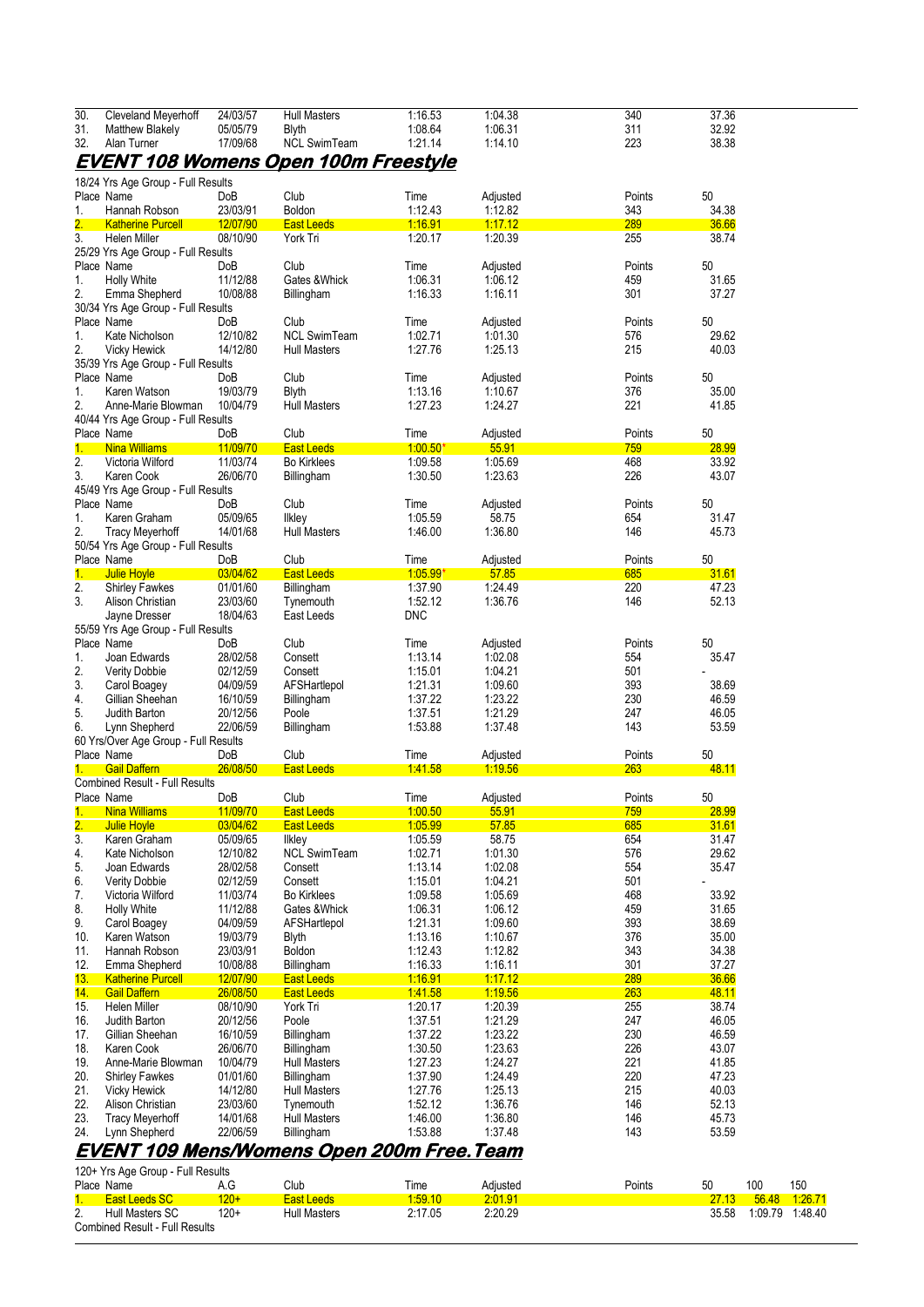|          | Place Name                                                      | A.G                  | Club                                      | Time               | Adjusted           | Points     | 50             | 100                                | 150                    |  |  |  |  |  |
|----------|-----------------------------------------------------------------|----------------------|-------------------------------------------|--------------------|--------------------|------------|----------------|------------------------------------|------------------------|--|--|--|--|--|
| 1.       | <b>East Leeds SC</b>                                            | $120+$               | <b>East Leeds</b>                         | 1:59.10            | 2:01.91            |            | <u> 27.13</u>  | 56.48                              | 1:26.71                |  |  |  |  |  |
| 2.       | Hull Masters SC                                                 | $120+$               | <b>Hull Masters</b>                       | 2:17.05            | 2:20.29            |            | 35.58          |                                    | 1:09.79 1:48.40        |  |  |  |  |  |
|          |                                                                 |                      |                                           |                    |                    |            |                |                                    |                        |  |  |  |  |  |
|          |                                                                 |                      |                                           |                    |                    |            |                |                                    |                        |  |  |  |  |  |
|          | <b>ASANER Masters Championships 2014</b>                        |                      |                                           |                    |                    |            |                |                                    |                        |  |  |  |  |  |
|          |                                                                 |                      |                                           |                    |                    |            |                |                                    |                        |  |  |  |  |  |
|          | Session - 2<br>at The Haven Point Leisure Centre, South Shields |                      |                                           |                    |                    |            |                |                                    |                        |  |  |  |  |  |
|          |                                                                 |                      |                                           |                    |                    |            |                |                                    |                        |  |  |  |  |  |
|          |                                                                 |                      | <u>EVENT 201 Mens/Womens Open 200m IM</u> |                    |                    |            |                |                                    |                        |  |  |  |  |  |
|          | MENS 30/34 Yrs Age Group - Full Results                         |                      |                                           |                    |                    |            |                |                                    |                        |  |  |  |  |  |
|          | Place Name                                                      | DoB                  | Club                                      | Time               | Adjusted           | Points     | 50             | 100                                | 150                    |  |  |  |  |  |
| 1.       | Robert Kelly                                                    | 22/08/81             | <b>Bo Kirklees</b>                        | 2:36.25            | 2:32.16            | 374        | 31.78          | 1:14.70 2:00.26                    |                        |  |  |  |  |  |
|          | MENS 35/39 Yrs Age Group - Full Results                         |                      |                                           |                    |                    |            |                |                                    |                        |  |  |  |  |  |
|          | Place Name                                                      | DoB                  | Club                                      | Time               | Adjusted           | Points     | 50             | 100                                | 150                    |  |  |  |  |  |
| 1.       | James Calcutt                                                   | 10/03/79             | Co Sheffield                              | 2:45.58            | 2:39.95            | 321        | 34.61          | 1:20.80 2:06.57                    |                        |  |  |  |  |  |
| 2.       | Christopher Toop                                                | 20/03/76             | Co Sund'land                              | 2:52.46            | 2:44.41            | 296        | 35.23          |                                    | 1:19.80 2:11.93        |  |  |  |  |  |
| 3.       | <b>Matthew Blakely</b>                                          | 05/05/79             | <b>Blyth</b>                              | 3:02.28            | 2:56.08            | 241        | 38.17          |                                    | 1:24.52 2:17.50        |  |  |  |  |  |
|          | MENS 45/49 Yrs Age Group - Full Results<br>Place Name           | DoB                  | Club                                      | Time               | Adjusted           | Points     | 50             | 100                                | 150                    |  |  |  |  |  |
| 1.       | Peter Clayton                                                   | 16/08/66             | Tynemouth                                 | 2:53.41            | 2:36.36            | 344        | 36.32          | 1:22.08 2:13.62                    |                        |  |  |  |  |  |
|          | MENS 50/54 Yrs Age Group - Full Results                         |                      |                                           |                    |                    |            |                |                                    |                        |  |  |  |  |  |
|          | Place Name                                                      | DoB                  | Club                                      | Time               | Adjusted           | Points     | 50             | 100                                | 150                    |  |  |  |  |  |
| 1.       | Jeroen PETERS                                                   | 06/03/61             | Glossop                                   | 2:57.05            | 2:34.02            | 360        | 38.29          | 1:24.44                            | 2:16.19                |  |  |  |  |  |
|          | MENS 60 Yrs/Over Age Group - Full Results                       |                      |                                           |                    |                    |            |                |                                    |                        |  |  |  |  |  |
|          | Place Name                                                      | DoB                  | Club                                      | Time               | Adjusted           | Points     | 50             | 100                                | 150                    |  |  |  |  |  |
| 1.       | <b>Graham Padgett</b>                                           | 13/12/47             | Warr'ton Dol                              | 3.01.98            | 2:17.35            | 508        | 40.06          | 1:27.89 2:20.71                    |                        |  |  |  |  |  |
| 2.       | Norman Stephenson                                               | 10/07/44             | Co Sund'land                              | 3:27.25            | 2:30.01            | 390        | 47.22          | 1:45.14 2:42.14                    |                        |  |  |  |  |  |
| 3.       | Alex Brown                                                      | 08/09/44             | <b>Blyth</b>                              | 3:33.51            | 2:34.54            | 356        | 43.09          |                                    | 1:43.43 2:45.80        |  |  |  |  |  |
|          | <b>MENS Combined Result - Full Results</b>                      |                      |                                           |                    |                    |            |                |                                    |                        |  |  |  |  |  |
|          | Place Name                                                      | DoB                  | Club                                      | Time               | Adjusted           | Points     | 50             | 100                                | 150                    |  |  |  |  |  |
| 1.       | Graham Padgett                                                  | 13/12/47             | Warr'ton Dol                              | 3.01.98            | 2:17.35            | 508        | 40.06          | 1:27.89                            | 2:20.71                |  |  |  |  |  |
| 2.<br>3. | Norman Stephenson                                               | 10/07/44<br>22/08/81 | Co Sund'land<br><b>Bo Kirklees</b>        | 3:27.25<br>2:36.25 | 2:30.01<br>2:32.16 | 390<br>374 | 47.22<br>31.78 | 1:45.14 2:42.14<br>1:14.70 2:00.26 |                        |  |  |  |  |  |
| 4.       | Robert Kelly<br>Jeroen PETERS                                   | 06/03/61             | Glossop                                   | 2:57.05            | 2:34.02            | 360        | 38.29          | 1:24.44 2:16.19                    |                        |  |  |  |  |  |
| 5.       | Alex Brown                                                      | 08/09/44             | <b>Blyth</b>                              | 3:33.51            | 2:34.54            | 356        | 43.09          | 1:43.43 2:45.80                    |                        |  |  |  |  |  |
| 6.       | Peter Clayton                                                   | 16/08/66             | Tynemouth                                 | 2:53.41            | 2:36.36            | 344        | 36.32          |                                    | 1:22.08 2:13.62        |  |  |  |  |  |
| 7.       | James Calcutt                                                   | 10/03/79             | Co Sheffield                              | 2:45.58            | 2:39.95            | 321        | 34.61          |                                    | 1:20.80 2:06.57        |  |  |  |  |  |
| 8.       | Christopher Toop                                                | 20/03/76             | Co Sund'land                              | 2:52.46            | 2:44.41            | 296        | 35.23          | 1:19.80 2:11.93                    |                        |  |  |  |  |  |
| 9.       | Matthew Blakely                                                 | 05/05/79             | Blyth                                     | 3:02.28            | 2:56.08            | 241        | 38.17          |                                    | 1:24.52 2:17.50        |  |  |  |  |  |
|          | WOMENS 18/24 Yrs Age Group - Full Results                       |                      |                                           |                    |                    |            |                |                                    |                        |  |  |  |  |  |
|          | Place Name                                                      | DoB                  | Club                                      | Time               | Adjusted           | Points     | 50             | 100                                | 150                    |  |  |  |  |  |
| 1.       | <b>Helen Miller</b>                                             | 08/10/90             | York Tri                                  | 3:25.35            | 3:25.91            | 221        | 46.99          | 1:38.33 2:40.70                    |                        |  |  |  |  |  |
|          | <b>Katherine Purcell</b>                                        | 12/07/90             | <b>East Leeds</b>                         | 3:26.92            | 3.27.48            | 216        | 43.07          |                                    | 1.41.80 2.39.11        |  |  |  |  |  |
|          | WOMENS 25/29 Yrs Age Group - Full Results                       |                      |                                           |                    |                    |            |                |                                    |                        |  |  |  |  |  |
| 1.       | Place Name                                                      | DoB                  | Club<br>Tynemouth                         | Time<br>2:37.14    | Adjusted           | Points     | 50<br>32.45    | 100                                | 150<br>1:15.33 1:59.72 |  |  |  |  |  |
| 2.       | Lauren Christian<br>Emma Shepherd                               | 05/09/89<br>10/08/88 | Billingham                                | 3.09.39            | 2:37.14<br>3:08.85 | 498<br>287 | 40.58          |                                    | 1:28.45 2:27.54        |  |  |  |  |  |
|          | WOMENS 35/39 Yrs Age Group - Full Results                       |                      |                                           |                    |                    |            |                |                                    |                        |  |  |  |  |  |
|          | Place Name                                                      | DoB                  | Club                                      | Time               | Adjusted           | Points     | 50             | 100                                | 150                    |  |  |  |  |  |
| 1.       | Emma Wills                                                      | 28/07/79             | <b>York City</b>                          | 2:39.18            | 2:33.77            | 532        | 36.38          | 1:15.57 2:03.38                    |                        |  |  |  |  |  |
|          | WOMENS 45/49 Yrs Age Group - Full Results                       |                      |                                           |                    |                    |            |                |                                    |                        |  |  |  |  |  |
|          | Place Name                                                      | DoB                  | Club                                      | Time               | Adjusted           | Points     | 50             | 100                                | 150                    |  |  |  |  |  |
| 1.       | Sharon Lock                                                     | 02/10/69             | Melton M'bry                              | 2:59.67            | 2:45.07            | 430        | 40.51          | 1:31.05 2:17.90                    |                        |  |  |  |  |  |
| 2.       | <b>Wendy Figures</b>                                            | 10/12/65             | Rotherham Mo                              | 3:03.71            | 2:44.54            | 434        | 41.00          |                                    | 1:29.70 2:19.72        |  |  |  |  |  |
|          | WOMENS 55/59 Yrs Age Group - Full Results                       |                      |                                           |                    |                    |            |                |                                    |                        |  |  |  |  |  |
|          | Place Name                                                      | DoB                  | Club                                      | Time               | Adjusted           | Points     | 50             | 100                                | 150                    |  |  |  |  |  |
| 1.       | Carol Boagey                                                    | 04/09/59             | AFSHartlepol                              | 3:22.69            | 2:53.50            | 370        | 45.48          | 1:42.85 2:36.70                    |                        |  |  |  |  |  |
|          | <b>WOMENS Combined Result - Full Results</b>                    |                      |                                           |                    |                    |            |                |                                    |                        |  |  |  |  |  |
|          | Place Name<br>Emma Wills                                        | DoB                  | Club                                      | Time               | Adjusted           | Points     | 50             | 100                                | 150                    |  |  |  |  |  |
| 1.<br>2. | Lauren Christian                                                | 28/07/79<br>05/09/89 | York City<br>Tynemouth                    | 2:39.18<br>2:37.14 | 2:33.77<br>2:37.14 | 532<br>498 | 36.38<br>32.45 | 1:15.57 2:03.38<br>1:15.33 1:59.72 |                        |  |  |  |  |  |
| 3.       | <b>Wendy Figures</b>                                            | 10/12/65             | Rotherham Mo                              | 3:03.71            | 2:44.54            | 434        | 41.00          |                                    | 1:29.70 2:19.72        |  |  |  |  |  |
| 4.       | Sharon Lock                                                     | 02/10/69             | Melton M'bry                              | 2:59.67            | 2:45.07            | 430        | 40.51          |                                    | 1:31.05 2:17.90        |  |  |  |  |  |
| 5.       | Carol Boagey                                                    | 04/09/59             | AFSHartlepol                              | 3.22.69            | 2:53.50            | 370        | 45.48          | 1:42.85 2:36.70                    |                        |  |  |  |  |  |
| 6.       | Emma Shepherd                                                   | 10/08/88             | Billingham                                | 3.09.39            | 3:08.85            | 287        | 40.58          | 1:28.45 2:27.54                    |                        |  |  |  |  |  |
| 7.       | Helen Miller                                                    | 08/10/90             | York Tri                                  | 3:25.35            | 3:25.91            | 221        | 46.99          |                                    | 1:38.33 2:40.70        |  |  |  |  |  |
| 8.       | <b>Katherine Purcell</b>                                        | 12/07/90             | <b>East Leeds</b>                         | 3.26.92            | 3.27.48            | 216        | 43.07          |                                    | 1.41.80 2.39.11        |  |  |  |  |  |
|          |                                                                 |                      | <u>EVENT 202 Mens Open 50m Freestyle</u>  |                    |                    |            |                |                                    |                        |  |  |  |  |  |
|          |                                                                 |                      |                                           |                    |                    |            |                |                                    |                        |  |  |  |  |  |
|          | 18/24 Yrs Age Group - Full Results<br>Place Name                |                      | Club                                      | Time               |                    | Points     |                |                                    |                        |  |  |  |  |  |
| 1.       | Conor Crozier                                                   | DoB<br>15/06/92      | Co Sund'land                              | 25.85              | Adjusted<br>26.05  | 473        |                |                                    |                        |  |  |  |  |  |
| 2.       | Callum Conway                                                   | 07/05/94             | Co Sund'land                              | 27.25              | 27.59              | 398        |                |                                    |                        |  |  |  |  |  |
| 3.       | Nicholas Simpson                                                | 14/08/96             | <b>Boldon</b>                             | 27.59              | 28.05              | 379        |                |                                    |                        |  |  |  |  |  |
|          | 25/29 Yrs Age Group - Full Results                              |                      |                                           |                    |                    |            |                |                                    |                        |  |  |  |  |  |

Place Name **DoB** Club Time Adjusted Points 1. Paul Love 20/05/88 Darlington M 26.97 26.89 430 2. Thomas Spencer 23/05/86 East Leeds 27.06 26.82 433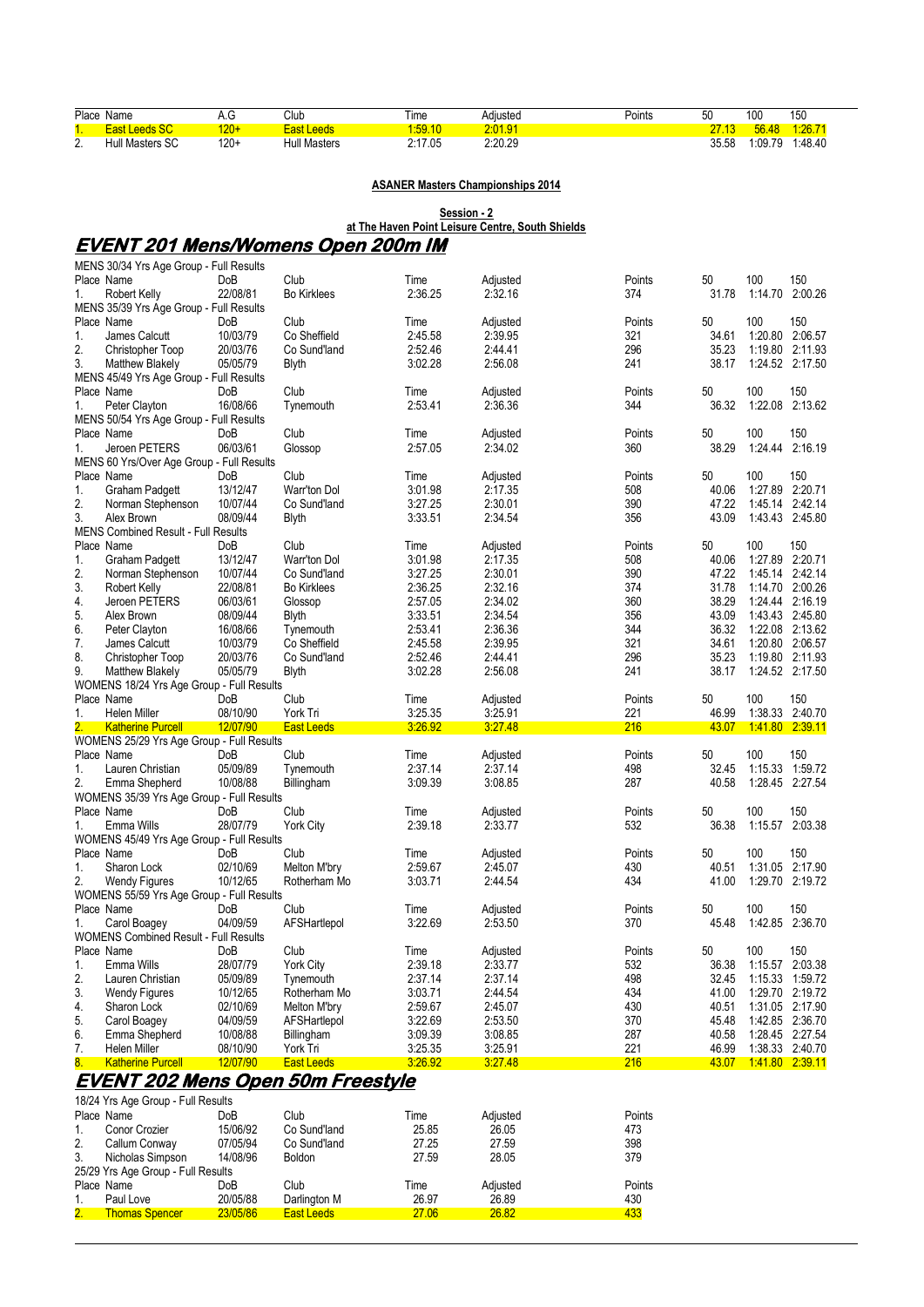|                  | 30/34 Yrs Age Group - Full Results   |          |                     |              |          |        |
|------------------|--------------------------------------|----------|---------------------|--------------|----------|--------|
|                  | Place Name                           | DoB      | Club                | Time         | Adjusted | Points |
| 1.               | Andrew Czyzewski                     | 04/09/83 | <b>Bo Kirklees</b>  | 25.99        | 25.50    | 504    |
| 2.               | Jim Carr                             | 04/03/81 | <b>NCL SwimTeam</b> | 26.80        | 26.10    | 470    |
| 3.               | Graham Kennedy                       | 15/05/84 | <b>Boldon</b>       | 27.68        | 27.25    | 413    |
| 4.               | <b>Robert Kelly</b>                  | 22/08/81 | <b>Bo Kirklees</b>  | 29.04        | 28.28    | 369    |
|                  | James Barwick                        | 24/03/82 | <b>Ilkley</b>       | <b>DNC</b>   |          |        |
|                  | 35/39 Yrs Age Group - Full Results   |          |                     |              |          |        |
|                  | Place Name                           | DoB      | Club                | Time         | Adjusted | Points |
| 1.               | Graeme Wilkinson                     | 14/04/78 | Tynemouth           | 26.10        | 25.11    | 528    |
| 2.               | John Major                           | 24/06/79 | <b>Hull Masters</b> | 26.76        | 25.85    | 484    |
| 3.               | Neil Shutt                           | 30/10/76 | Co Sund'land        | 28.89        | 27.54    | 400    |
| 4.               | Daniel Hill                          | 19/10/75 | Saltburn Mar        | 28.90        | 27.42    | 405    |
| 5.               | James Calcutt                        | 10/03/79 | Co Sheffield        | 29.40        | 28.40    | 365    |
| 6.               | Christopher Toop                     | 20/03/76 | Co Sund'land        | 31.15        | 29.70    | 319    |
|                  |                                      |          |                     |              |          |        |
|                  | 40/44 Yrs Age Group - Full Results   |          |                     |              |          |        |
|                  | Place Name                           | DoB      | Club                | Time         | Adjusted | Points |
| 1.               | <b>Paul Clemence</b>                 | 19/06/70 | <b>East Leeds</b>   | <u>24.18</u> | 22.35    | 749    |
| $\overline{2}$ . | <b>Christopher Rolle</b>             | 05/07/74 | Etwall              | 28.42        | 26.83    | 433    |
| 3.               | Colin Campbell                       | 20/10/70 | <b>York City</b>    | 29.53        | 27.29    | 411    |
| 4.               | Justin Ross                          | 26/02/71 | Tynemouth           | 31.53        | 29.30    | 332    |
|                  | 45/49 Yrs Age Group - Full Results   |          |                     |              |          |        |
|                  | Place Name                           | DoB      | Club                | Time         | Adjusted | Points |
| 1.               | David Chaney                         | 10/06/68 | Gates & Whick       | 26.04        | 23.78    | 622    |
| 2.               | <b>Garry Vickers</b>                 | 15/04/68 | Etwall              | 27.50        | 25.11    | 528    |
| 3.               | <b>Stuart Hoyle</b>                  | 10/08/66 | <b>East Leeds</b>   | 28.73        | 25.90    | 481    |
| 4.               | Tom Shepherd                         | 04/01/66 | York Tri            | 30.93        | 27.89    | 385    |
| 5.               | Alan Turner                          | 17/09/68 | <b>NCL SwimTeam</b> | 36.78        | 33.59    | 220    |
|                  | <b>Mark Mayes</b>                    | 03/01/66 |                     | <b>DNC</b>   |          |        |
|                  |                                      |          | AFSHartlepol        |              |          |        |
|                  | 50/54 Yrs Age Group - Full Results   |          |                     |              |          |        |
|                  | Place Name                           | DoB      | Club                | Time         | Adjusted | Points |
| 1.               | Paul Anjos                           | 01/08/61 | <b>Bo Kirklees</b>  | 29.27        | 25.46    | 506    |
| 2.               | David Lewis                          | 18/11/61 | Melton M'bry        | 30.61        | 26.63    | 442    |
| 3.               | Glenn Proffitt                       | 13/05/63 | Saltburn Mar        | 31.29        | 27.63    | 396    |
|                  | David Emerson                        | 20/04/62 | East Leeds          | <b>DNC</b>   |          |        |
|                  | 55/59 Yrs Age Group - Full Results   |          |                     |              |          |        |
|                  | Place Name                           | DoB      | Club                | Time         | Adjusted | Points |
| 1.               | David Bradford                       | 04/03/58 | Co Sheffield        | 30.43        | 25.83    | 485    |
| 2.               | Peter French                         | 01/11/58 | <b>NCL SwimTeam</b> | 31.53        | 26.76    | 436    |
| 3.               | Cleveland Meyerhoff                  | 24/03/57 | <b>Hull Masters</b> | 33.59        | 28.26    | 370    |
| 4.               |                                      | 28/12/55 |                     | 34.88        | 28.80    | 350    |
|                  | <b>Terry Edwards</b>                 |          | Co South'ton        |              |          |        |
|                  | 60 Yrs/Over Age Group - Full Results |          |                     |              |          |        |
|                  | Place Name                           | DoB      | Club                | Time         | Adjusted | Points |
| 1.               | lan Urquhart                         | 25/01/54 | Co Lincoln P        | 31.84        | 26.04    | 473    |
| 2.               | <b>Brian Taylor</b>                  | 04/05/50 | Adwick              | 32.63        | 25.56    | 500    |
| 3.               | Colin Gerrard                        | 29/07/47 | RichmondDale        | 33.88        | 25.57    | 500    |
| 4.               | John Sawyers                         | 09/04/43 | <b>NCL SwimTeam</b> | 35.31        | 25.17    | 524    |
| 5.               | Alex Brown                           | 08/09/44 | Blyth               | 36.08        | 26.11    | 469    |
| 6.               | <b>Graeme Shutt</b>                  | 27/01/49 | Co Sund'land        | 39.77        | 30.78    | 286    |
|                  | Philip Latimer                       | 13/05/48 | Gates & Whick       | <b>DNC</b>   |          |        |
|                  | Combined Result - Full Results       |          |                     |              |          |        |
|                  | Place Name                           | DoB      | Club                | Time         | Adjusted | Points |
| 1.               | <b>Paul Clemence</b>                 | 19/06/70 | <b>East Leeds</b>   | 24.18        | 22.35    | 749    |
| 2.               | David Chaney                         | 10/06/68 | Gates & Whick       | 26.04        | 23.78    | 622    |
| 3.               | <b>Garry Vickers</b>                 | 15/04/68 | Etwall              | 27.50        | 25.11    | 528    |
|                  |                                      |          |                     | 26.10        |          |        |
| 4.               | Graeme Wilkinson                     | 14/04/78 | Tynemouth           |              | 25.11    | 528    |
| 5.               | John Sawyers                         | 09/04/43 | <b>NCL SwimTeam</b> | 35.31        | 25.17    | 524    |
| 6.               | Paul Anjos                           | 01/08/61 | <b>Bo Kirklees</b>  | 29.27        | 25.46    | 506    |
| 7.               | Andrew Czyzewski                     | 04/09/83 | <b>Bo Kirklees</b>  | 25.99        | 25.50    | 504    |
| 8.               | <b>Brian Taylor</b>                  | 04/05/50 | Adwick              | 32.63        | 25.56    | 500    |
| 9.               | Colin Gerrard                        | 29/07/47 | RichmondDale        | 33.88        | 25.57    | 500    |
| 10.              | David Bradford                       | 04/03/58 | Co Sheffield        | 30.43        | 25.83    | 485    |
| 11.              | John Major                           | 24/06/79 | <b>Hull Masters</b> | 26.76        | 25.85    | 484    |
| 12.              | <b>Stuart Hoyle</b>                  | 10/08/66 | <b>East Leeds</b>   | 28.73        | 25.90    | 481    |
| 13.              | lan Urquhart                         | 25/01/54 | Co Lincoln P        | 31.84        | 26.04    | 473    |
| 14.              | Conor Crozier                        | 15/06/92 | Co Sund'land        | 25.85        | 26.05    | 473    |
| 15.              | Jim Carr                             | 04/03/81 | <b>NCL SwimTeam</b> | 26.80        | 26.10    | 470    |
| 16.              | Alex Brown                           | 08/09/44 | <b>Blyth</b>        | 36.08        | 26.11    | 469    |
| 17.              | David Lewis                          | 18/11/61 | Melton M'bry        | 30.61        | 26.63    | 442    |
|                  |                                      |          |                     |              |          |        |
| 18.              | Peter French                         | 01/11/58 | <b>NCL SwimTeam</b> | 31.53        | 26.76    | 436    |
| 19.              | <b>Thomas Spencer</b>                | 23/05/86 | <b>East Leeds</b>   | 27.06        | 26.82    | 433    |
| 20.              | <b>Christopher Rolle</b>             | 05/07/74 | Etwall              | 28.42        | 26.83    | 433    |
| 21.              | Paul Love                            | 20/05/88 | Darlington M        | 26.97        | 26.89    | 430    |
| 22.              | Graham Kennedy                       | 15/05/84 | Boldon              | 27.68        | 27.25    | 413    |
| 23.              | Colin Campbell                       | 20/10/70 | York City           | 29.53        | 27.29    | 411    |
| 24.              | Daniel Hill                          | 19/10/75 | Saltburn Mar        | 28.90        | 27.42    | 405    |
| 25.              | <b>Neil Shutt</b>                    | 30/10/76 | Co Sund'land        | 28.89        | 27.54    | 400    |
| 26.              | Callum Conway                        | 07/05/94 | Co Sund'land        | 27.25        | 27.59    | 398    |
| 27.              | Glenn Proffitt                       | 13/05/63 | Saltburn Mar        | 31.29        | 27.63    | 396    |
|                  |                                      | 04/01/66 | York Tri            | 30.93        | 27.89    | 385    |
|                  |                                      |          |                     |              |          |        |
| 28.<br>29.       | Tom Shepherd<br>Nicholas Simpson     | 14/08/96 | Boldon              | 27.59        | 28.05    | 379    |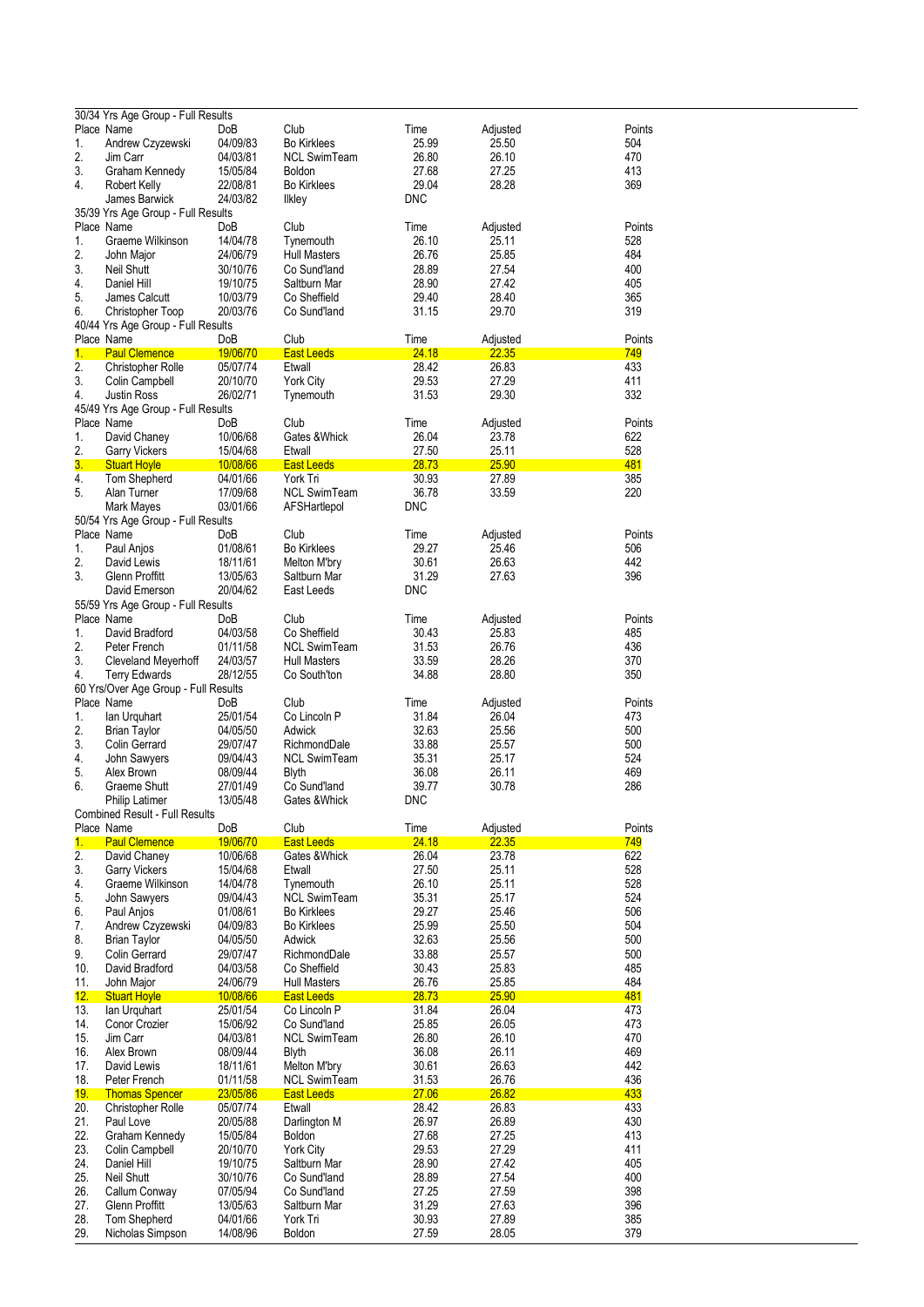| 30. | Cleveland Meyerhoff  | 24/03/57 | <b>Hull Masters</b> | 33.59 | 28.26 | 370 |
|-----|----------------------|----------|---------------------|-------|-------|-----|
| 31. | Robert Kelly         | 22/08/81 | <b>Bo Kirklees</b>  | 29.04 | 28.28 | 369 |
| 32. | James Calcutt        | 10/03/79 | Co Sheffield        | 29.40 | 28.40 | 365 |
| 33. | <b>Terry Edwards</b> | 28/12/55 | Co South'ton        | 34.88 | 28.80 | 350 |
| 34. | Justin Ross          | 26/02/71 | Tynemouth           | 31.53 | 29.30 | 332 |
| 35. | Christopher Toop     | 20/03/76 | Co Sund'land        | 31.15 | 29.70 | 319 |
| 36. | Graeme Shutt         | 27/01/49 | Co Sund'land        | 39.77 | 30.78 | 286 |
| 37. | Alan Turner          | 17/09/68 | <b>NCL SwimTeam</b> | 36.78 | 33.59 | 220 |
|     |                      |          |                     |       |       |     |

#### **EVENT 203 Womens Open 50m Freestyle**  18/24 Yrs Age Group - Full Results

|                  | Place Name                            | DoB             | Club                | Time          | Adjusted     | Points |
|------------------|---------------------------------------|-----------------|---------------------|---------------|--------------|--------|
| 1.               | Hannah Robson                         | 23/03/91        | Boldon              | 32.49         | 32.66        | 360    |
| 2.               | <b>Katherine Purcell</b>              | 12/07/90        | East Leeds          | 32.84         | 32.93        | 351    |
| 3.               | <b>Helen Miller</b>                   | 08/10/90        | York Tri            | 35.26         | 35.36        | 284    |
|                  | 25/29 Yrs Age Group - Full Results    |                 |                     |               |              |        |
|                  | Place Name                            | DoB             | Club                | Time          | Adjusted     | Points |
| 1.               | <b>Holly White</b>                    | 11/12/88        | Gates & Whick       | 29.93         | 29.84        | 473    |
|                  | 30/34 Yrs Age Group - Full Results    |                 |                     |               |              |        |
|                  | Place Name                            | DoB             | Club                | Time          | Adjusted     | Points |
| 1.               | Kate Nicholson                        | 12/10/82        | <b>NCL SwimTeam</b> | 28.62         | 27.98        | 573    |
| 2.               | Rachel Whitwell                       | 19/07/80        | <b>Bo Kirklees</b>  | 30.15         | 29.24        | 502    |
| 3.               | Jennifer Dobson                       | 10/08/83        | <b>Blyth</b>        | 31.34         | 30.75        | 432    |
| 4.               | <b>Vicky Hewick</b>                   | 14/12/80        | <b>Hull Masters</b> | 40.16         | 38.95        | 212    |
| 5.               | Tanya Johnson                         | 25/11/80        | Boldon              | 49.53         | 48.04        | 113    |
|                  | 35/39 Yrs Age Group - Full Results    |                 |                     |               |              |        |
|                  | Place Name                            | DoB             | Club                | Time          | Adjusted     | Points |
| 1 <sub>1</sub>   | <b>Sally Evers</b>                    | 03/03/75        | <b>East Leeds</b>   | 30.83         | 29.25        | 502    |
| 2.               | Karen Watson                          | 19/03/79        | Blyth               | 33.23         | 32.10        | 379    |
| 3.               | Emma Watson                           | 21/06/76        | <b>Blyth</b>        | 34.91         | 33.28        | 340    |
| 4.               | Anne-Marie Blowman                    | 10/04/79        | <b>Hull Masters</b> | 38.38         | 37.08        | 246    |
|                  | 40/44 Yrs Age Group - Full Results    |                 |                     |               |              |        |
|                  | Place Name                            | DoB             | Club                | Time          | Adjusted     | Points |
| 1.               | <b>Nina Williams</b>                  | 11/09/70        | East Leeds          | $28.02*$      | 25.89        | 724    |
| $\overline{2}$ . | <b>Philippa Rickard</b>               | 14/01/71        | <b>East Leeds</b>   | <b>29.00</b>  | 26.95        | 642    |
| 3.               | Joanne Smith                          | 28/08/71        | Boldon              | 36.50         | 33.92        | 322    |
| 4.               | Karen Cook                            | 26/06/70        | Billingham          | 42.95         | 39.69        | 201    |
|                  | 45/49 Yrs Age Group - Full Results    |                 |                     |               |              |        |
|                  | Place Name                            | DoB             | Club                | Time          | Adjusted     | Points |
|                  |                                       | 21/07/67        | Boldon              | 32.69         |              |        |
| 1.<br>2.         | Jayne Simpson                         |                 |                     |               | 29.67        | 481    |
|                  | <b>Tracy Meyerhoff</b>                | 14/01/68        | <b>Hull Masters</b> | 43.16         | 39.41        | 205    |
|                  | Pauline Foot                          | 03/09/65        | York Tri            | <b>DNC</b>    |              |        |
|                  | 50/54 Yrs Age Group - Full Results    |                 |                     |               |              |        |
|                  | Place Name                            | DoB             | Club                | Time          | Adjusted     | Points |
| $1 -$            | Julie Hoyle                           | 03/04/62        | East Leeds          | <u>29.89*</u> | <b>26.20</b> | 698    |
|                  | Jayne Dresser                         | 18/04/63        | East Leeds          | <b>DNC</b>    |              |        |
|                  | 55/59 Yrs Age Group - Full Results    |                 |                     |               |              |        |
|                  | Place Name                            | DoB             | Club                | Time          | Adjusted     | Points |
| 1.               | Joan Edwards                          | 28/02/58        | Consett             | 34.13         | 28.97        | 516    |
| 2.               | Carol Boagey                          | 04/09/59        | AFSHartlepol        | 37.18         | 31.83        | 389    |
| 3.               | Judith Barton                         | 20/12/56        | Poole               | 43.68         | 36.41        | 260    |
| 4.               | Gillian Sheehan                       | 16/10/59        | Billingham          | 45.33         | 38.80        | 215    |
| 5.               | Lynn Shepherd                         | 22/06/59        | Billingham          | 52.57         | 45.00        | 137    |
|                  | 60 Yrs/Over Age Group - Full Results  |                 |                     |               |              |        |
|                  | Place Name                            | DoB             | Club                | Time          | Adjusted     | Points |
| 1.               | <b>Gail Daffern</b>                   | 26/08/50        | East Leeds          | 42.43         | <u>33.23</u> | 342    |
|                  | Jeanette Benn                         | 31/10/51        | Co Lincoln P        | <b>DNC</b>    |              |        |
|                  | <b>Combined Result - Full Results</b> |                 |                     |               |              |        |
|                  | Place Name                            | DoB             | Club                | Time          | Adjusted     | Points |
| 1.               | <b>Nina Williams</b>                  | 11/09/70        | East Leeds          | 28.02         | 25.89        | 724    |
|                  | 2. Julie Hoyle                        | 03/04/62        | East Leeds          | 29.89         | 26.20        | 698    |
| $\overline{3}$ . | <b>Philippa Rickard</b>               | <u>14/01/71</u> | <b>East Leeds</b>   | 29.00         | 26.95        | 642    |
| 4.               | Kate Nicholson                        | 12/10/82        | <b>NCL SwimTeam</b> | 28.62         | 27.98        | 573    |
| 5.               | Joan Edwards                          | 28/02/58        | Consett             | 34.13         | 28.97        | 516    |
| 6.               | Rachel Whitwell                       | 19/07/80        | Bo Kirklees         | 30.15         | 29.24        | 502    |
| 7.               | <b>Sally Evers</b>                    | 03/03/75        | <b>East Leeds</b>   | 30.83         | <u>29.25</u> | 502    |
| 8.               | Jayne Simpson                         | 21/07/67        | Boldon              | 32.69         | 29.67        | 481    |
| 9.               | Holly White                           | 11/12/88        | Gates & Whick       | 29.93         | 29.84        | 473    |
| 10.              | Jennifer Dobson                       | 10/08/83        | Blyth               | 31.34         | 30.75        | 432    |
| 11.              | Carol Boagey                          | 04/09/59        | AFSHartlepol        | 37.18         | 31.83        | 389    |
| 12.              | Karen Watson                          | 19/03/79        | Blyth               | 33.23         | 32.10        | 379    |
| 13.              | Hannah Robson                         | 23/03/91        | Boldon              | 32.49         | 32.66        | 360    |
| 14.              | <b>Katherine Purcell</b>              | 12/07/90        | <b>East Leeds</b>   | 32.84         | <u>32.93</u> | 351    |
| 15.              | <b>Gail Daffern</b>                   | 26/08/50        | <b>East Leeds</b>   | 42.43         | 33.23        | 342    |
| 16.              | Emma Watson                           | 21/06/76        | Blyth               | 34.91         | 33.28        | 340    |
| 17.              | Joanne Smith                          |                 |                     | 36.50         | 33.92        | 322    |
|                  |                                       | 28/08/71        | Boldon              |               |              |        |
| 18.              | Helen Miller                          | 08/10/90        | York Tri            | 35.26         | 35.36        | 284    |
| 19.              | Judith Barton                         | 20/12/56        | Poole               | 43.68         | 36.41        | 260    |
| 20.              | Anne-Marie Blowman                    | 10/04/79        | Hull Masters        | 38.38         | 37.08        | 246    |
| 21.<br>22.       | Gillian Sheehan                       | 16/10/59        | Billingham          | 45.33         | 38.80        | 215    |
|                  | <b>Vicky Hewick</b>                   | 14/12/80        | Hull Masters        | 40.16         | 38.95        | 212    |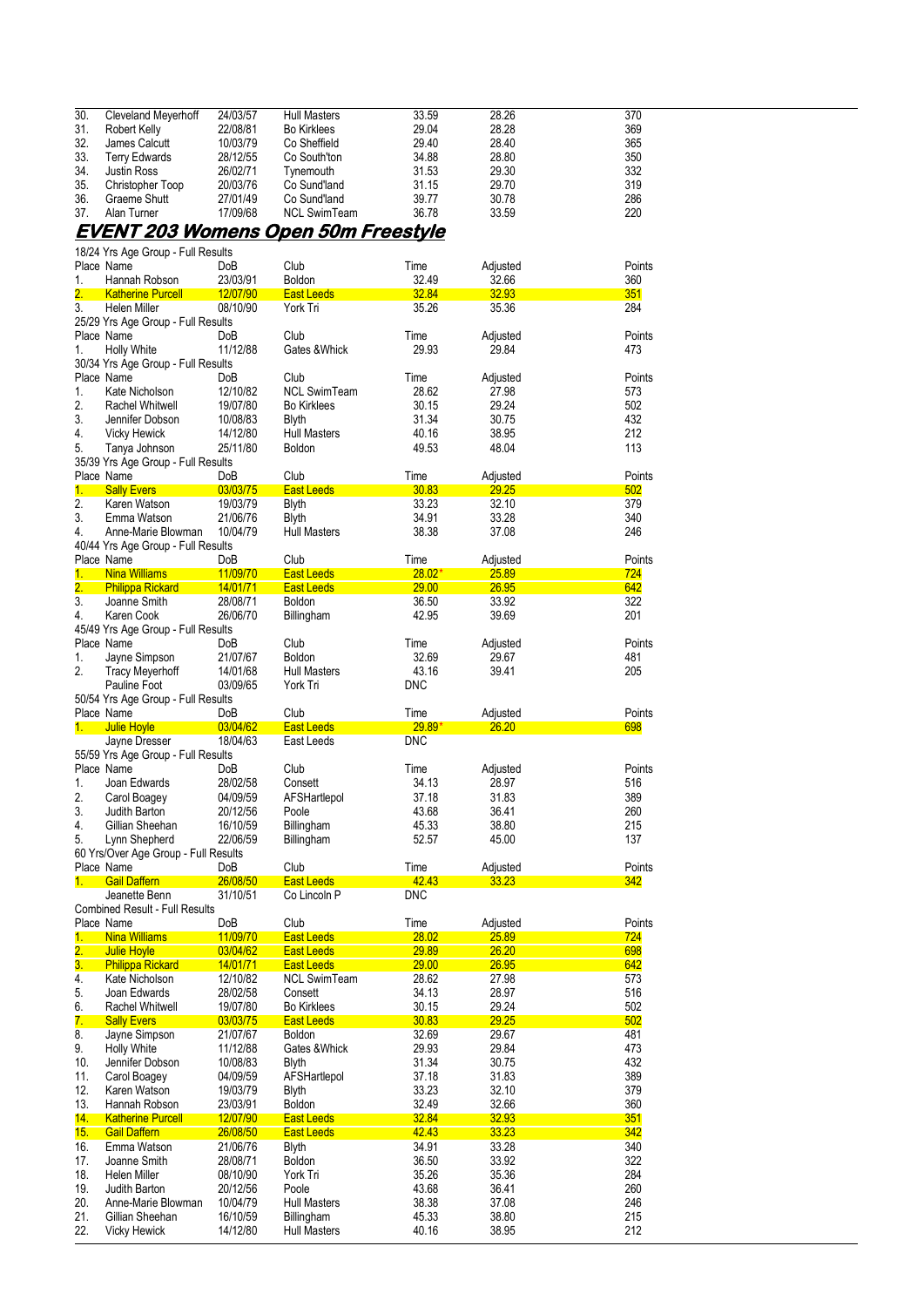| 23.            | <b>Tracy Meyerhoff</b>                | 14/01/68        | <b>Hull Masters</b>                        | 43.16      | 39.41    | 205    |       |
|----------------|---------------------------------------|-----------------|--------------------------------------------|------------|----------|--------|-------|
| 24.            | Karen Cook                            | 26/06/70        | Billingham                                 | 42.95      | 39.69    | 201    |       |
| 25.            | Lynn Shepherd                         | 22/06/59        | Billingham                                 | 52.57      | 45.00    | 137    |       |
| 26.            | Tanya Johnson                         | 25/11/80        | Boldon                                     | 49.53      | 48.04    | 113    |       |
|                |                                       |                 | <u>EVENT 204 Mens Open 100m Backstroke</u> |            |          |        |       |
|                | 18/24 Yrs Age Group - Full Results    |                 |                                            |            |          |        |       |
|                | Place Name                            | <b>DoB</b>      | Club                                       | Time       | Adjusted | Points | 50    |
| $\mathbf{1}$ . | Conor Crozier                         | 15/06/92        | Co Sund'land                               | 1:08.46    | 1.09.00  | 356    | 32.36 |
|                | 25/29 Yrs Age Group - Full Results    |                 |                                            |            |          |        |       |
|                | Place Name                            | <b>DoB</b>      | Club                                       | Time       | Adjusted | Points | 50    |
| $1_{\cdot}$    | Paul Love                             | 20/05/88        | Darlington M                               | 1:10.31    | 1:10.11  | 340    | 34.20 |
|                | 35/39 Yrs Age Group - Full Results    |                 |                                            |            |          |        |       |
|                | Place Name                            | <b>DoB</b>      | Club                                       | Time       | Adjusted | Points | 50    |
|                | James Calcutt                         | 10/03/79        | Co Sheffield                               | <b>DNC</b> |          |        |       |
|                | 40/44 Yrs Age Group - Full Results    |                 |                                            |            |          |        |       |
|                | Place Name                            | Do <sub>B</sub> | Club                                       | Time       | Adjusted | Points | 50    |
| 1.             | Sean O'Flaherty                       | 14/12/72        | <b>Bo Kirklees</b>                         | 1:11.78    | 1:07.07  | 388    | 34.12 |
|                | 45/49 Yrs Age Group - Full Results    |                 |                                            |            |          |        |       |
|                | Place Name                            | <b>DoB</b>      | Club                                       | Time       | Adjusted | Points | 50    |
| 1.             | David Chaney                          | 10/06/68        | Gates & Whick                              | 1:11.84    | 1:05.60  | 415    | 34.45 |
|                | 55/59 Yrs Age Group - Full Results    |                 |                                            |            |          |        |       |
|                | Place Name                            | <b>DoB</b>      | Club                                       | Time       | Adjusted | Points | 50    |
| 1.             | <b>Terry Edwards</b>                  | 28/12/55        | Co South'ton                               | 1:44.70    | 1.26.46  | 181    | 51.53 |
|                | 60 Yrs/Over Age Group - Full Results  |                 |                                            |            |          |        |       |
|                | Place Name                            | <b>DoB</b>      | Club                                       | Time       | Adjusted | Points | 50    |
| 1.             | <b>Graham Padgett</b>                 | 13/12/47        | <b>Warr'ton Dol</b>                        | 1:40.01    | 1:15.48  | 272    | 46.78 |
|                | <b>Combined Result - Full Results</b> |                 |                                            |            |          |        |       |
|                | Place Name                            | <b>DoB</b>      | Club                                       | Time       | Adjusted | Points | 50    |
| 1.             | David Chaney                          | 10/06/68        | Gates & Whick                              | 1:11.84    | 1.05.60  | 415    | 34.45 |
| 2.             | Sean O'Flaherty                       | 14/12/72        | <b>Bo Kirklees</b>                         | 1:11.78    | 1:07.07  | 388    | 34.12 |
| 3.             | Conor Crozier                         | 15/06/92        | Co Sund'land                               | 1:08.46    | 1:09.00  | 356    | 32.36 |
| 4.             | Paul Love                             | 20/05/88        | Darlington M                               | 1:10.31    | 1:10.11  | 340    | 34.20 |
| 5.             | <b>Graham Padgett</b>                 | 13/12/47        | <b>Warr'ton Dol</b>                        | 1:40.01    | 1:15.48  | 272    | 46.78 |
| 6.             | <b>Terry Edwards</b>                  | 28/12/55        | Co South'ton                               | 1:44.70    | 1:26.46  | 181    | 51.53 |

### **EVENT 205 Womens Open 100m Backstroke**

|                | 18/24 Yrs Age Group - Full Results    |            |                    |            |          |        |         |
|----------------|---------------------------------------|------------|--------------------|------------|----------|--------|---------|
|                | Place Name                            | DoB        | Club               | Time       | Adjusted | Points | 50      |
| 1.             | <b>Helen Miller</b>                   | 08/10/90   | York Tri           | 1:31.09    | 1.31.34  | 221    | 45.06   |
| 2.             | <b>Katherine Purcell</b>              | 12/07/90   | <b>East Leeds</b>  | 144.21     | 14449    | 147    | 50.01   |
|                | 25/29 Yrs Age Group - Full Results    |            |                    |            |          |        |         |
|                | Place Name                            | DoB        | Club               | Time       | Adjusted | Points | 50      |
| 1.             | <b>Holly White</b>                    | 11/12/88   | Gates & Whick      | 1:15.96    | 1:15.74  | 387    | 36.61   |
| 2.             | Emma Shepherd                         | 10/08/88   | Billingham         | 1.31.26    | 1:31.00  | 223    | 45.70   |
|                | 30/34 Yrs Age Group - Full Results    |            |                    |            |          |        |         |
|                | Place Name                            | DoB        | Club               | Time       | Adjusted | Points | 50      |
| 1.             | <b>Rachel Whitwell</b>                | 19/07/80   | <b>Bo Kirklees</b> | 1:15.21    | 1:12.95  | 433    | 35.70   |
| 2.             | Catherine Green                       | 26/01/80   | <b>Blyth</b>       | 1:23.63    | 1:21.12  | 315    | 40.79   |
| 3.             | Jennifer Dobson                       | 10/08/83   | <b>Blyth</b>       | 1:24.41    | 1:22.82  | 296    | 39.97   |
|                | 35/39 Yrs Age Group - Full Results    |            |                    |            |          |        |         |
|                | Place Name                            | DoB        | Club               | Time       | Adjusted | Points | 50      |
| 1.             | Emma Wills                            | 28/07/79   | <b>York City</b>   | 1:12.08    | 1.09.63  | 499    | 35.53   |
|                | 40/44 Yrs Age Group - Full Results    |            |                    |            |          |        |         |
|                | Place Name                            | <b>DoB</b> | Club               | Time       | Adjusted | Points | 50      |
| 1.             | Victoria Wilford                      | 11/03/74   | <b>Bo Kirklees</b> | 1:20.85    | 1:16.33  | 378    | 40.35   |
|                | 50/54 Yrs Age Group - Full Results    |            |                    |            |          |        |         |
|                | Place Name                            | DoB        | Club               | Time       | Adjusted | Points | 50      |
| 1 <sub>1</sub> | Julie Hoyle                           | 03/04/62   | <b>East Leeds</b>  | 1:13.70    | 1:04.61  | 624    | 35.21   |
|                | 55/59 Yrs Age Group - Full Results    |            |                    |            |          |        |         |
|                | Place Name                            | DoB        | Club               | Time       | Adjusted | Points | 50      |
| 1.             | Gillian Sheehan                       | 16/10/59   | Billingham         | 2:05.48    | 1:47.41  | 135    | 1:00.65 |
|                | 60 Yrs/Over Age Group - Full Results  |            |                    |            |          |        |         |
|                | Place Name                            | DoB        | Club               | Time       | Adjusted | Points | 50      |
|                | Jeanette Benn                         | 31/10/51   | Co Lincoln P       | <b>DNC</b> |          |        |         |
|                | <b>Combined Result - Full Results</b> |            |                    |            |          |        |         |
|                | Place Name                            | DoB        | Club               | Time       | Adjusted | Points | 50      |
| $\mathbf{1}$ . | Julie Hoyle                           | 03/04/62   | <b>East Leeds</b>  | 1:13.70    | 1.04.61  | 624    | 35.21   |
| 2.             | Emma Wills                            | 28/07/79   | <b>York City</b>   | 1:12.08    | 1.09.63  | 499    | 35.53   |
| 3.             | <b>Rachel Whitwell</b>                | 19/07/80   | <b>Bo Kirklees</b> | 1:15.21    | 1:12.95  | 433    | 35.70   |
| 4.             | <b>Holly White</b>                    | 11/12/88   | Gates & Whick      | 1:15.96    | 1:15.74  | 387    | 36.61   |
| 5.             | Victoria Wilford                      | 11/03/74   | <b>Bo Kirklees</b> | 1:20.85    | 1:16.33  | 378    | 40.35   |
| 6.             | Catherine Green                       | 26/01/80   | <b>Blyth</b>       | 1.23.63    | 1:21.12  | 315    | 40.79   |
| 7.             | Jennifer Dobson                       | 10/08/83   | <b>Blyth</b>       | 1:24.41    | 1:22.82  | 296    | 39.97   |
| 8.             | Emma Shepherd                         | 10/08/88   | Billingham         | 1.31.26    | 1:31.00  | 223    | 45.70   |
| 9.             | <b>Helen Miller</b>                   | 08/10/90   | York Tri           | 1.31.09    | 1:31.34  | 221    | 45.06   |
| 10.            | <b>Katherine Purcell</b>              | 12/07/90   | <b>East Leeds</b>  | 1:44.21    | 1.44.49  | 147    | 50.01   |
| 11.            | Gillian Sheehan                       | 16/10/59   | Billingham         | 2:05.48    | 1.47.41  | 135    | 1:00.65 |
|                |                                       |            |                    |            |          |        |         |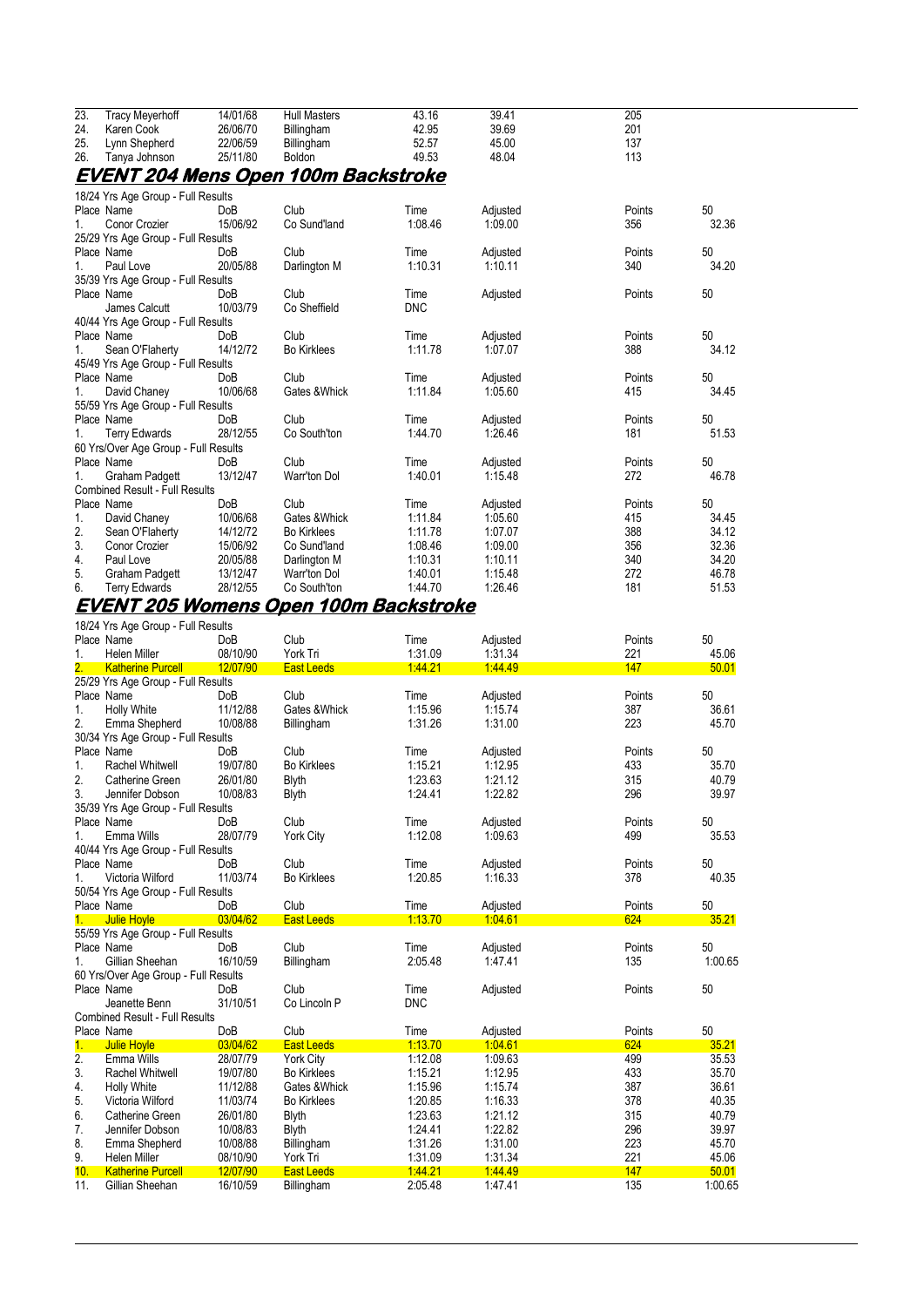## **EVENT 206 Mens/Womens Open 200m Butterfly**

|    | MENS 30/34 Yrs Age Group - Full Results      |            |                    |            |          |        |       |         |         |
|----|----------------------------------------------|------------|--------------------|------------|----------|--------|-------|---------|---------|
|    | Place Name                                   | DoB        | Club               | Time       | Adjusted | Points | 50    | 100     | 150     |
| 1. | Andrew Czyzewski                             | 04/09/83   | <b>Bo Kirklees</b> | 2:32.85    | 2:29.96  | 385    | 32.60 | 1:11.11 | 1:51.53 |
|    | MENS 40/44 Yrs Age Group - Full Results      |            |                    |            |          |        |       |         |         |
|    | Place Name                                   | <b>DoB</b> | Club               | Time       | Adjusted | Points | 50    | 100     | 150     |
| 1. | Stephen Turner                               | 21/07/74   | Tynemouth          | 2:44.11    | 2:34.94  | 349    | 37.19 | 1:19.18 | 2:01.72 |
|    | MENS 45/49 Yrs Age Group - Full Results      |            |                    |            |          |        |       |         |         |
|    | Place Name                                   | <b>DoB</b> | Club               | Time       | Adjusted | Points | 50    | 100     | 150     |
| 1. | Peter Clayton                                | 16/08/66   | Tynemouth          | 3:02.42    | 2:44.48  | 291    | 38.72 | 1:24.04 | 2:12.64 |
|    | MENS 50/54 Yrs Age Group - Full Results      |            |                    |            |          |        |       |         |         |
|    | Place Name                                   | <b>DoB</b> | Club               | Time       | Adjusted | Points | 50    | 100     | 150     |
|    | Jeroen Peters                                | 06/03/61   | Glossop            | <b>DNC</b> |          |        |       |         |         |
|    | <b>MENS Combined Result - Full Results</b>   |            |                    |            |          |        |       |         |         |
|    | Place Name                                   | DoB        | Club               | Time       | Adjusted | Points | 50    | 100     | 150     |
| 1. | Andrew Czyzewski                             | 04/09/83   | <b>Bo Kirklees</b> | 2:32.85    | 2:29.96  | 385    | 32.60 | 1:11.11 | 1.51.53 |
| 2. | Stephen Turner                               | 21/07/74   | Tynemouth          | 2:44.11    | 2:34.94  | 349    | 37.19 | 1:19.18 | 2:01.72 |
| 3. | Peter Clayton                                | 16/08/66   | Tynemouth          | 3.02.42    | 2:44.48  | 291    | 38.72 | 1:24.04 | 2:12.64 |
|    | WOMENS 18/24 Yrs Age Group - Full Results    |            |                    |            |          |        |       |         |         |
|    | Place Name                                   | <b>DoB</b> | Club               | Time       | Adjusted | Points | 50    | 100     | 150     |
| 1. | <b>Katherine Purcell</b>                     | 12/07/90   | <b>East Leeds</b>  | 3.46.18    | 3.46.80  | 151    | 47.57 | 1:44.17 | 2.45.62 |
|    | <b>WOMENS Combined Result - Full Results</b> |            |                    |            |          |        |       |         |         |
|    | Place Name                                   | <b>DoB</b> | Club               | Time       | Adjusted | Points | 50    | 100     | 150     |
| 1. | <b>Katherine Purcell</b>                     | 12/07/90   | <b>East Leeds</b>  | 3.46.18    | 3:46.80  | 151    | 47.57 | 1:44.17 | 2:45.62 |
|    |                                              |            |                    |            |          |        |       |         |         |

## **EVENT 207 Mens Open 100m Breaststroke**

|            | 25/29 Yrs Age Group - Full Results    |            |                     |            |                    |        |       |
|------------|---------------------------------------|------------|---------------------|------------|--------------------|--------|-------|
|            | Place Name                            | DoB        | Club                | Time       | Adjusted           | Points | 50    |
| 1.         | <b>Thomas Spencer</b>                 | 23/05/86   | <b>East Leeds</b>   | 1:14.70    | 1:14.04            | 423    | 35.99 |
|            | 35/39 Yrs Age Group - Full Results    |            |                     |            |                    |        |       |
|            | Place Name                            | DoB        | Club                | Time       | Adjusted           | Points | 50    |
| 1.         | James Calcutt                         | 10/03/79   | Co Sheffield        | 1:15.41    | 1:12.85            | 444    | 36.04 |
| 2.         | <b>Neil Shutt</b>                     | 30/10/76   | Co Sund'land        | 1:26.97    | 1:22.91            | 301    | 40.92 |
| 3.         | <b>Matthew Blakely</b>                | 05/05/79   | <b>Blyth</b>        | 1:29.97    | 1:26.91            | 261    | 42.94 |
|            | 40/44 Yrs Age Group - Full Results    |            |                     |            |                    |        |       |
|            | Place Name                            | <b>DoB</b> | Club                | Time       | Adjusted           | Points | 50    |
| 1.         | <b>Christopher Rolle</b>              | 05/07/74   | Etwall              | 1:18.55    | 1:14.16            | 421    | 36.58 |
| 2.         | Alan Weddell                          | 16/03/72   | Tynemouth           | 1:23.79    | 1:18.30            | 358    | 39.30 |
| 3.         | <b>Justin Ross</b>                    | 26/02/71   | Tynemouth           | 1:31.15    | 1:24.71            | 282    | 43.59 |
|            | 45/49 Yrs Age Group - Full Results    |            |                     |            |                    |        |       |
| Place Name |                                       | DoB        | Club                | Time       | Adjusted           | Points | 50    |
| $1_{-}$    | <b>Garry Vickers</b>                  | 15/04/68   | Etwall              | 1:17.47    | 1:10.75            | 485    | 36.61 |
|            | Mark Mayes                            | 03/01/66   | AFSHartlepol        | <b>DNC</b> |                    |        |       |
|            | 50/54 Yrs Age Group - Full Results    |            |                     |            |                    |        |       |
|            | Place Name                            | DoB        | Club                | Time       | Adjusted           | Points | 50    |
| 1.         | Craig Heggie                          | 23/02/62   | Copeland            | 1:16.38    | 1.06.96            | 572    | 36.32 |
| 2.         | Stephen Bottomley                     | 26/05/63   | <b>Bo Kirklees</b>  | 1:23.04    | 1:13.34            | 435    | 39.19 |
| 3.         | Jeroen Peters                         | 06/03/61   | Glossop             | 1:29.98    | 1:18.28            | 358    | 41.88 |
|            | 60 Yrs/Over Age Group - Full Results  |            |                     |            |                    |        |       |
|            | Place Name                            | DoB        | Club                | Time       | Adjusted           | Points | 50    |
| 1.         | lan Urguhart                          | 25/01/54   | Co Lincoln P        | 1.28.66    | 1:12.50            | 451    | 42.66 |
| 2.         | Brian Taylor                          | 04/05/50   | Adwick              | 1:29.23    | 1.09.89            | 503    | 42.15 |
| 3.         | <b>Graham Padgett</b>                 | 13/12/47   | Warr'ton Dol        | 1:34.30    | 1:11.17            | 477    | 44.30 |
| 4.         | John Sawyers                          | 09/04/43   | <b>NCL SwimTeam</b> | 1:36.32    | 1:08.66            | 531    | 44.74 |
| 5.         | Norman Stephenson                     | 10/07/44   | Co Sund'land        | 1:36.86    | 1:10.11            | 499    | 46.61 |
|            | <b>Combined Result - Full Results</b> |            |                     |            |                    |        |       |
|            | Place Name                            | DoB        | Club                | Time       | Adjusted           | Points | 50    |
| 1.         | Craig Heggie                          | 23/02/62   | Copeland            | 1:16.38    | 1.06.96            | 572    | 36.32 |
| 2.         | John Sawyers                          | 09/04/43   | <b>NCL SwimTeam</b> | 1.36.32    | 1:08.66            | 531    | 44.74 |
| 3.         | <b>Brian Taylor</b>                   | 04/05/50   | Adwick              | 1:29.23    | 1.09.89            | 503    | 42.15 |
| 4.         | Norman Stephenson                     | 10/07/44   | Co Sund'land        | 1:36.86    | 1:10.11            | 499    | 46.61 |
| 5.         | <b>Garry Vickers</b>                  | 15/04/68   | Etwall              | 1:17.47    | 1:10.75            | 485    | 36.61 |
| 6.         |                                       | 13/12/47   |                     | 1:34.30    |                    | 477    | 44.30 |
| 7.         | <b>Graham Padgett</b>                 | 25/01/54   | Warr'ton Dol        | 1:28.66    | 1:11.17<br>1:12.50 | 451    | 42.66 |
|            | lan Urguhart                          |            | Co Lincoln P        |            |                    |        |       |
| 8.         | James Calcutt                         | 10/03/79   | Co Sheffield        | 1:15.41    | 1:12.85            | 444    | 36.04 |
| 9.         | Stephen Bottomley                     | 26/05/63   | <b>Bo Kirklees</b>  | 1:23.04    | 1:13.34            | 435    | 39.19 |
| 10.        | <b>Thomas Spencer</b>                 | 23/05/86   | <b>East Leeds</b>   | 1:14.70    | 1:14.04            | 423    | 35.99 |
| 11.        | <b>Christopher Rolle</b>              | 05/07/74   | Etwall              | 1:18.55    | 1:14.16            | 421    | 36.58 |
| 12.        | Jeroen Peters                         | 06/03/61   | Glossop             | 1:29.98    | 1:18.28            | 358    | 41.88 |
| 13.        | Alan Weddell                          | 16/03/72   | Tynemouth           | 1:23.79    | 1:18.30            | 358    | 39.30 |
| 14.        | Neil Shutt                            | 30/10/76   | Co Sund'land        | 1:26.97    | 1:22.91            | 301    | 40.92 |
| 15.        | <b>Justin Ross</b>                    | 26/02/71   | Tynemouth           | 1:31.15    | 1.24.71            | 282    | 43.59 |
| 16.        | Matthew Blakely                       | 05/05/79   | <b>Blyth</b>        | 1:29.97    | 1.26.91            | 261    | 42.94 |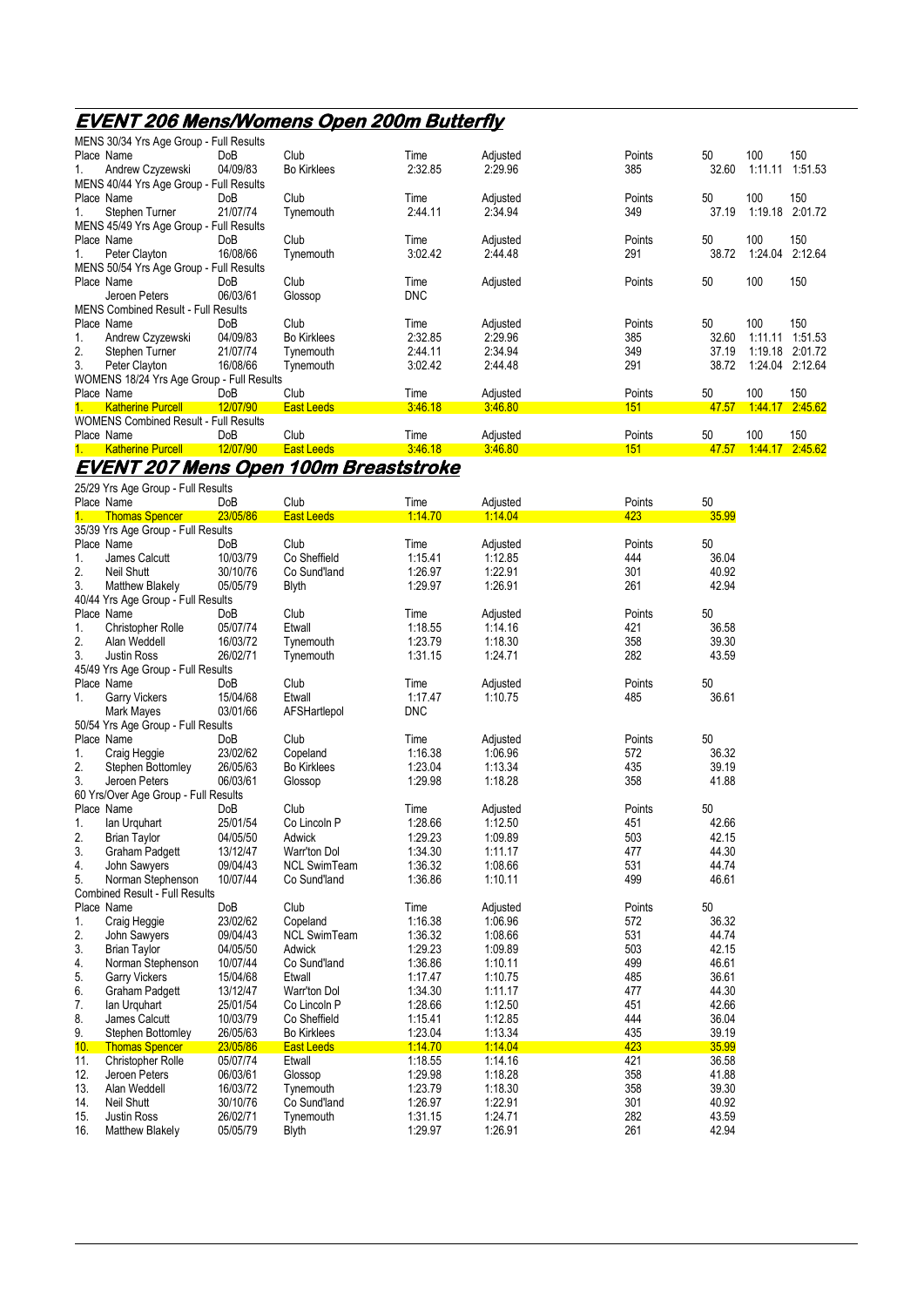## **EVENT 208 Womens Open 100m Breaststroke**

|             | 18/24 Yrs Age Group - Full Results               |          |                                                    |            |          |        |       |                 |                 |
|-------------|--------------------------------------------------|----------|----------------------------------------------------|------------|----------|--------|-------|-----------------|-----------------|
|             | Place Name                                       | DoB      | Club                                               | Time       | Adjusted | Points | 50    |                 |                 |
| 1.          | <b>Katherine Purcell</b>                         | 12/07/90 | <b>East Leeds</b>                                  | 14347      | 1.43.75  | 220    | 48.75 |                 |                 |
|             | 25/29 Yrs Age Group - Full Results               |          |                                                    |            |          |        |       |                 |                 |
|             | Place Name                                       | DoB      | Club                                               | Time       | Adjusted | Points | 50    |                 |                 |
| 1.          | Lauren Christian                                 | 05/09/89 | Tynemouth                                          | 1:20.62    | 1:20.62  | 470    | 38.19 |                 |                 |
|             | 30/34 Yrs Age Group - Full Results               |          |                                                    |            |          |        |       |                 |                 |
|             | Place Name                                       | DoB      | Club                                               | Time       | Adjusted | Points | 50    |                 |                 |
| 1.          | Kate Nicholson                                   | 12/10/82 | <b>NCL SwimTeam</b>                                | 1.23.57    | 1:21.69  | 452    | 40.25 |                 |                 |
|             | 35/39 Yrs Age Group - Full Results               |          |                                                    |            |          |        |       |                 |                 |
|             | Place Name                                       | DoB      | Club                                               | Time       | Adjusted | Points | 50    |                 |                 |
| 1.          | <b>Sally Evers</b>                               | 03/03/75 | <b>East Leeds</b>                                  | 1:30.02    | 1:25.41  | 395    | 41.81 |                 |                 |
| 2.          | Emma Watson                                      | 21/06/76 | Blyth                                              | 1.31.41    | 1:27.14  | 372    | 42.72 |                 |                 |
| 3.          | Josephine Metcalf                                | 23/08/75 | <b>Hull Masters</b>                                | 1.34.95    | 1:30.09  | 337    | 45.15 |                 |                 |
|             |                                                  |          |                                                    |            |          |        |       |                 |                 |
|             | 45/49 Yrs Age Group - Full Results               |          |                                                    |            |          |        |       |                 |                 |
|             | Place Name                                       | DoB      | Club                                               | Time       | Adjusted | Points | 50    |                 |                 |
| 1.          | Sharon Lock                                      | 02/10/69 | Melton M'bry                                       | 1:22.30    | 1:15.61  | 570    | 39.30 |                 |                 |
| 2.          | <b>Wendy Figures</b>                             | 10/12/65 | Rotherham Mo                                       | 1.30.90    | 1.21.42  | 456    | 43.75 |                 |                 |
|             | 55/59 Yrs Age Group - Full Results               |          |                                                    |            |          |        |       |                 |                 |
|             | Place Name                                       | DoB      | Club                                               | Time       | Adjusted | Points | 50    |                 |                 |
| 1.          | Carol Boagey                                     | 04/09/59 | AFSHartlepol                                       | 1:36.01    | 1:22.18  | 444    | 46.25 |                 |                 |
| 2.          | Judith Barton                                    | 20/12/56 | Poole                                              | 1.53.37    | 1:34.51  | 291    | 53.32 |                 |                 |
|             | 60 Yrs/Over Age Group - Full Results             |          |                                                    |            |          |        |       |                 |                 |
|             | Place Name                                       | DoB      | Club                                               | Time       | Adjusted | Points | 50    |                 |                 |
| 1.          | <b>Hilary Crick</b>                              | 18/01/49 | <b>East Leeds</b>                                  | 1.46.27'   | 1:22.25  | 442    | 53.54 |                 |                 |
|             | <b>Gail Daffern</b>                              | 26/08/50 | <b>East Leeds</b>                                  | 1.52.74    | 1:28.30  | 358    | 53.81 |                 |                 |
|             | <b>Combined Result - Full Results</b>            |          |                                                    |            |          |        |       |                 |                 |
|             | Place Name                                       | DoB      | Club                                               | Time       | Adjusted | Points | 50    |                 |                 |
| 1.          | Sharon Lock                                      | 02/10/69 | Melton M'bry                                       | 1.22.30    | 1:15.61  | 570    | 39.30 |                 |                 |
| 2.          | Lauren Christian                                 | 05/09/89 | Tynemouth                                          | 1:20.62    | 1.20.62  | 470    | 38.19 |                 |                 |
| 3.          | <b>Wendy Figures</b>                             | 10/12/65 | Rotherham Mo                                       | 1:30.90    | 1:21.42  | 456    | 43.75 |                 |                 |
|             |                                                  | 12/10/82 |                                                    | 1.23.57    | 1.21.69  | 452    | 40.25 |                 |                 |
| 4.          | Kate Nicholson                                   | 04/09/59 | <b>NCL SwimTeam</b>                                |            | 1:22.18  | 444    |       |                 |                 |
| 5.          | Carol Boagey                                     |          | AFSHartlepol                                       | 1:36.01    |          |        | 46.25 |                 |                 |
| 6.          | <b>Hilary Crick</b>                              | 18/01/49 | <b>East Leeds</b>                                  | 1.46.27    | 1:22.25  | 442    | 53.54 |                 |                 |
| 7.          | <b>Sally Evers</b>                               | 03/03/75 | <b>East Leeds</b>                                  | 1:30.02    | 1:25.41  | 395    | 41.81 |                 |                 |
| 8.          | Emma Watson                                      | 21/06/76 | <b>Blyth</b>                                       | 1.31.41    | 1:27.14  | 372    | 42.72 |                 |                 |
| 9.          | <b>Gail Daffern</b>                              | 26/08/50 | <b>East Leeds</b>                                  | 1.52.74    | 1:28.30  | 358    | 53.81 |                 |                 |
| 10.         | Josephine Metcalf                                | 23/08/75 | <b>Hull Masters</b>                                | 1:34.95    | 1:30.09  | 337    | 45.15 |                 |                 |
| 11.         | Judith Barton                                    | 20/12/56 | Poole                                              | 1.53.37    | 1:34.51  | 291    | 53.32 |                 |                 |
| 12.         | <b>Katherine Purcell</b>                         | 12/07/90 | <b>East Leeds</b>                                  | 1.43.47    | 1:43.75  | 220    | 48.75 |                 |                 |
|             |                                                  |          | <b>EVENT 209 Mens/Womens Open 200m Medley Team</b> |            |          |        |       |                 |                 |
|             |                                                  |          |                                                    |            |          |        |       |                 |                 |
|             | 120+ Yrs Age Group - Full Results                |          |                                                    |            |          |        |       |                 |                 |
|             | Place Name                                       | A.G      | Club                                               | Time       | Adjusted | Points | 50    | 100             | 150             |
| 1.          | Borough of Kirklees SC 120+                      |          | <b>Bo Kirklees</b>                                 | 2:17.84    | 2:21.09  |        | 39.22 | 1:17.41         | 1.50.35         |
| 2.          | Hull Masters SC                                  | $120+$   | <b>Hull Masters</b>                                | 2:51.45    | 2:55.50  |        | 53.98 | 1:45.01         | 2:16.18         |
|             | East Leeds SC                                    | $120+$   | East Leeds                                         | DNC        |          |        |       |                 |                 |
|             | <b>Combined Result - Full Results</b>            |          |                                                    |            |          |        |       |                 |                 |
|             | Place Name                                       | A.G      | Club                                               | Time       | Adjusted | Points | 50    | 100             | 150             |
| 1.          | Borough of Kirklees SC 120+                      |          | <b>Bo Kirklees</b>                                 | 2:17.84    | 2:21.09  |        | 39.22 | 1:17.41 1:50.35 |                 |
| 2.          | Hull Masters SC                                  | $120+$   | <b>Hull Masters</b>                                | 2:51.45    | 2:55.50  |        | 53.98 | 1:45.01 2:16.18 |                 |
|             | <b>ASANER Masters Championships 2014</b>         |          |                                                    |            |          |        |       |                 |                 |
|             |                                                  |          |                                                    |            |          |        |       |                 |                 |
| Session - 3 |                                                  |          |                                                    |            |          |        |       |                 |                 |
|             | at The Haven Point Leisure Centre, South Shields |          |                                                    |            |          |        |       |                 |                 |
|             |                                                  |          |                                                    |            |          |        |       |                 |                 |
|             |                                                  |          | <u>EVENT 301 Mens/Womens Open 200m Freestyle</u>   |            |          |        |       |                 |                 |
|             | MENS 30/34 Yrs Age Group - Full Results          |          |                                                    |            |          |        |       |                 |                 |
|             | Place Name                                       | DoB      | Club                                               | Time       | Adjusted | Points | 50    | 100             | 150             |
| 1.          | Jim Carr                                         | 04/03/81 | <b>NCL SwimTeam</b>                                | 2:18.86    | 2:15.22  | 396    | 31.77 | 1:07.57 1:43.71 |                 |
|             | MENS 35/39 Yrs Age Group - Full Results          |          |                                                    |            |          |        |       |                 |                 |
|             | Place Name                                       | DoB      | Club                                               | Time       | Adjusted | Points | 50    | 100             | 150             |
|             |                                                  |          |                                                    |            |          |        |       |                 |                 |
| 1.          | Daniel Hill                                      | 19/10/75 | Saltburn Mar                                       | 2:19.20    | 2:12.07  | 425    | 32.67 | 1:08.18 1:44.02 |                 |
|             | Christopher Toop                                 | 20/03/76 | Co Sund'land                                       | <b>DNC</b> |          |        |       |                 |                 |
|             | James Calcutt                                    | 10/03/79 | Co Sheffield                                       | <b>DNC</b> |          |        |       |                 |                 |
|             | MENS 40/44 Yrs Age Group - Full Results          |          |                                                    |            |          |        |       |                 |                 |
|             | Place Name                                       | DoB      | Club                                               | Time       | Adjusted | Points | 50    | 100             | 150             |
| 1.          | <b>Paul Clemence</b>                             | 19/06/70 | <b>East Leeds</b>                                  | 2:20.02    | 2:09.39  | 452    | 33.19 | 1.08.92 1.43.82 |                 |
| 2.          | Colin Campbell                                   | 20/10/70 | <b>York City</b>                                   | 2.45.02    | 2:32.50  | 276    | 35.91 | 1:16.48 2:00.52 |                 |
|             | MENS 45/49 Yrs Age Group - Full Results          |          |                                                    |            |          |        |       |                 |                 |
|             | Place Name                                       | DoB      | Club                                               | Time       | Adjusted | Points | 50    | 100             | 150             |
| 1.          | Julian Plumley                                   | 06/07/65 | <b>NCL SwimTeam</b>                                | 2:08.44    | 1:55.04  | 644    | 29.63 | 1:02.44 1:35.85 |                 |
|             | David Chaney                                     | 10/06/68 | Gates & Whick                                      | 2:13.66    | 2:02.06  | 539    | 30.68 | 1:05.23 1:40.00 |                 |
| 2.          |                                                  |          |                                                    |            |          |        | 35.23 |                 | 1:14.11 1:54.38 |
| 3.          | Peter Clayton                                    | 16/08/66 | Tynemouth                                          | 2:33.07    | 2:18.02  | 373    |       |                 |                 |
| 4.          | Tom Shepherd                                     | 04/01/66 | York Tri                                           | 2:37.18    | 2.21.72  | 344    | 34.74 | 1:13.78 1:55.62 |                 |
| 5.          | Mark Mayes                                       | 03/01/66 | AFSHartlepol                                       | 2.49.04    | 2:32.42  | 277    | 38.87 | 1:20.38 2:05.23 |                 |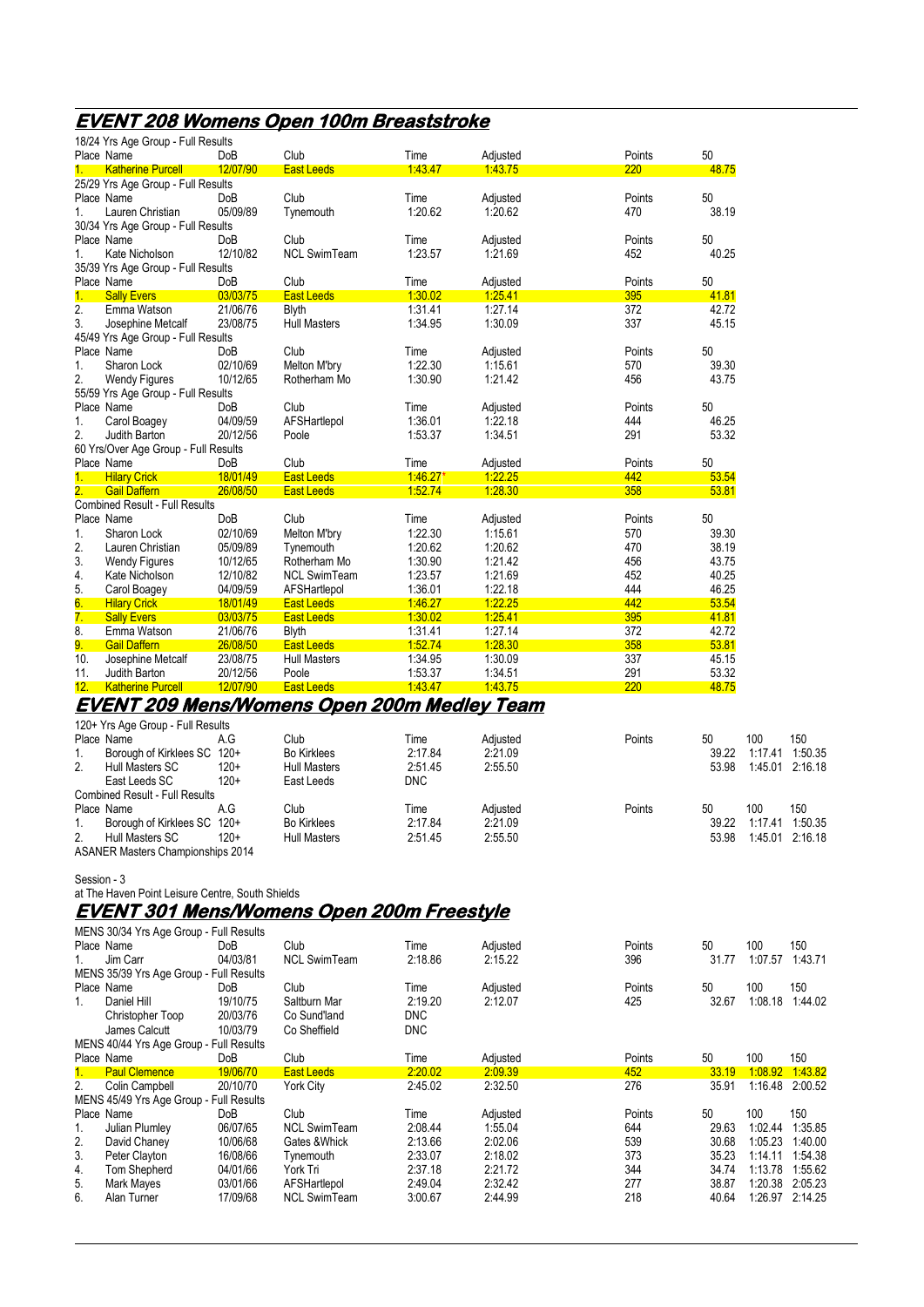|            | MENS 50/54 Yrs Age Group - Full Results                    |                      |                                     |                    |                     |               |                |                                    |                        |
|------------|------------------------------------------------------------|----------------------|-------------------------------------|--------------------|---------------------|---------------|----------------|------------------------------------|------------------------|
| Place Name |                                                            | DoB                  | Club                                | Time               | Adjusted            | Points        | 50             | 100                                | 150                    |
| 1.         | David Lewis                                                | 18/11/61             | Melton M'bry                        | 2:30.92            | 2:11.29             | 433           | 34.49          | 1:12.55                            | 1:52.33                |
| Place Name | MENS 55/59 Yrs Age Group - Full Results                    |                      | Club                                |                    |                     |               |                | 100                                | 150                    |
| 1.         | Anthony Greener                                            | DoB<br>16/09/58      | <b>NCL SwimTeam</b>                 | Time<br>2:29.93    | Adjusted<br>2:07.25 | Points<br>476 | 50<br>33.16    | 1:10.99                            | 1:50.87                |
|            | MENS 60 Yrs/Over Age Group - Full Results                  |                      |                                     |                    |                     |               |                |                                    |                        |
| Place Name |                                                            | DoB                  | Club                                | Time               | Adjusted            | Points        | 50             | 100                                | 150                    |
| 1.         | Graham Padgett                                             | 13/12/47             | Warr'ton Dol                        | 2:40.53            | 2:01.16             | 551           | 37.88          | 1:17.99                            | 1:59.39                |
| 2.         | Colin Gerrard                                              | 29/07/47             | RichmondDale                        | 2:49.29            | 2:07.77             | 470           | 41.11          | 1:24.11 2:07.55                    |                        |
| 3.         | Alex Brown                                                 | 08/09/44             | <b>Blyth</b>                        | 3:00.11            | 2:10.36             | 442           | 40.17          | 1:26.15 2:14.20                    |                        |
|            | <b>Philip Latimer</b>                                      | 13/05/48             | Gates & Whick                       | DNC                |                     |               |                |                                    |                        |
|            | <b>MENS Combined Result - Full Results</b>                 |                      |                                     |                    |                     |               |                |                                    |                        |
| Place Name |                                                            | DoB                  | Club                                | Time               | Adjusted            | Points        | 50             | 100                                | 150                    |
| 1.         | Julian Plumley                                             | 06/07/65             | <b>NCL SwimTeam</b>                 | 2:08.44            | 1:55.04             | 644           | 29.63          | 1:02.44                            | 1.35.85                |
| 2.         | Graham Padgett                                             | 13/12/47             | Warr'ton Dol                        | 2:40.53            | 2:01.16             | 551           | 37.88          | 1:17.99                            | 1.59.39                |
| 3.         | David Chaney                                               | 10/06/68<br>16/09/58 | Gates & Whick                       | 2:13.66<br>2:29.93 | 2:02.06             | 539<br>476    | 30.68          | 1:05.23                            | 1:40.00                |
| 4.<br>5.   | Anthony Greener<br>Colin Gerrard                           | 29/07/47             | <b>NCL SwimTeam</b><br>RichmondDale | 2:49.29            | 2:07.25<br>2:07.77  | 470           | 33.16<br>41.11 | 1:10.99 1:50.87<br>1:24.11         | 2:07.55                |
| 6.         | <b>Paul Clemence</b>                                       | 19/06/70             | <b>East Leeds</b>                   | 2:20.02            | 2.09.39             | 452           | 33.19          | 1:08.92 1:43.82                    |                        |
| 7.         | Alex Brown                                                 | 08/09/44             | <b>Blyth</b>                        | 3:00.11            | 2:10.36             | 442           | 40.17          | 1:26.15 2:14.20                    |                        |
| 8.         | David Lewis                                                | 18/11/61             | Melton M'bry                        | 2:30.92            | 2:11.29             | 433           | 34.49          | 1:12.55 1:52.33                    |                        |
| 9.         | Daniel Hill                                                | 19/10/75             | Saltburn Mar                        | 2:19.20            | 2:12.07             | 425           | 32.67          | 1:08.18                            | 1:44.02                |
| 10.        | Jim Carr                                                   | 04/03/81             | <b>NCL SwimTeam</b>                 | 2:18.86            | 2:15.22             | 396           | 31.77          | 1:07.57 1:43.71                    |                        |
| 11.        | Peter Clayton                                              | 16/08/66             | Tynemouth                           | 2:33.07            | 2:18.02             | 373           | 35.23          | 1:14.11                            | 1.54.38                |
| 12.        | Tom Shepherd                                               | 04/01/66             | York Tri                            | 2:37.18            | 2:21.72             | 344           | 34.74          | 1:13.78 1:55.62                    |                        |
| 13.        | Mark Mayes                                                 | 03/01/66             | AFSHartlepol                        | 2:49.04            | 2:32.42             | 277           | 38.87          | 1:20.38                            | 2:05.23                |
| 14.        | Colin Campbell                                             | 20/10/70             | <b>York City</b>                    | 2:45.02            | 2:32.50             | 276           | 35.91          | 1:16.48 2:00.52                    |                        |
| 15.        | Alan Turner                                                | 17/09/68             | <b>NCL SwimTeam</b>                 | 3:00.67            | 2:44.99             | 218           | 40.64          | 1:26.97 2:14.25                    |                        |
|            | WOMENS 18/24 Yrs Age Group - Full Results                  |                      |                                     |                    |                     |               |                |                                    |                        |
| Place Name |                                                            | DoB                  | Club                                | Time               | Adjusted            | Points        | 50             | 100                                | 150                    |
| 1.         | <b>Katherine Purcell</b>                                   | 12/07/90             | East Leeds                          | 2:51.90            | 2:52.37             | 268           | 37.85          | 1:21.40 2:07.57                    |                        |
| 2.         | Helen Miller                                               | 08/10/90             | York Tri                            | 2:55.94            | 2:56.42             | 250           | 40.15          | 1:25.11 2:12.51                    |                        |
|            | WOMENS 25/29 Yrs Age Group - Full Results                  |                      |                                     |                    |                     |               |                |                                    |                        |
| Place Name |                                                            | DoB<br>10/08/88      | Club                                | Time<br>2:47.81    | Adjusted<br>2:47.33 | Points<br>293 | 50<br>39.77    | 100                                | 150<br>1:22.40 2:06.43 |
| 1.         | Emma Shepherd<br>WOMENS 30/34 Yrs Age Group - Full Results |                      | Billingham                          |                    |                     |               |                |                                    |                        |
| Place Name |                                                            | DoB                  | Club                                | Time               | Adjusted            | Points        | 50             | 100                                | 150                    |
| 1.         | Catherine Green                                            | 26/01/80             | <b>Blyth</b>                        | 2:37.08            | 2:32.36             | 388           | 36.09          | 1:16.08                            | 1.57.27                |
|            |                                                            |                      |                                     |                    |                     |               |                |                                    |                        |
|            |                                                            |                      |                                     |                    |                     |               |                |                                    |                        |
|            | WOMENS 35/39 Yrs Age Group - Full Results                  |                      |                                     |                    |                     |               |                |                                    |                        |
| Place Name |                                                            | DoB                  | Club                                | Time               | Adjusted            | Points        | 50             | 100                                | 150                    |
| 1.         | Emma Wills                                                 | 28/07/79             | <b>York City</b>                    | 2:18.95            | 2:14.23             | 568           | 32.58          | 1:07.52 1:43.33                    |                        |
|            | Elizabeth Devaney                                          | 05/09/79             | <b>Hull Masters</b>                 | DNC                |                     |               |                |                                    |                        |
| Place Name | WOMENS 40/44 Yrs Age Group - Full Results                  | DoB                  | Club                                | Time               | Adjusted            | Points        | 50             | 100                                | 150                    |
| 1.         | <b>Nina Williams</b>                                       | 11/09/70             | <b>East Leeds</b>                   | 2:18.35            | 2:07.85             | 657           | 32.71          | 1:08.25                            | 1.44.00                |
| 2.         | Victoria Wilford                                           | 11/03/74             | <b>Bo Kirklees</b>                  | 2:31.51            | 2:23.05             | 469           | 34.85          | 1:13.20                            | 1:53.14                |
| 3.         | Karen Cook                                                 | 26/06/70             | Billingham                          | 3:24.05            | 3:08.57             | 204           | 45.03          | 1:35.67 2:30.94                    |                        |
|            | WOMENS 50/54 Yrs Age Group - Full Results                  |                      |                                     |                    |                     |               |                |                                    |                        |
| Place Name |                                                            | DoB                  | Club                                | Time               | Adjusted            | Points        | 50             | 100                                | 150                    |
| 1.         | Alison Christian                                           | 23/03/60             | Tynemouth                           | 4:08.12            | 3:34.14             | 139           | 50.52          | 1:50.66 2:51.70                    |                        |
|            | Jayne Dresser                                              | 18/04/63             | East Leeds                          | <b>DNC</b>         |                     |               |                |                                    |                        |
|            | WOMENS 55/59 Yrs Age Group - Full Results                  |                      |                                     |                    |                     |               |                |                                    |                        |
| Place Name |                                                            | DoB                  | Club                                | Time               | Adjusted            | Points        | 50             | 100                                | 150                    |
| 1.         | Verity Dobbie                                              | 02/12/59             | Gates & Whick                       | 2:36.88            | 2:14.29             | 567           |                |                                    |                        |
| 2.         | Joan Edwards                                               | 28/02/58             | Consett                             | 2:38.40            | 2:14.44             | 565           | 37.29          | 1:17.70                            | 1:59.06                |
| 3.         | Carol Boagey                                               | 04/09/59             | AFSHartlepol                        | 2:54.86            | 2:29.68             | 409           | 39.36          | 1:23.37                            | 2:09.87                |
| 4.         | Gillian Sheehan                                            | 16/10/59             | Billingham                          | 3.29.89            | 2:59.66             | 236           | 48.85          | 1:42.35 2:36.68                    |                        |
| 5.         | Lynn Shepherd                                              | 22/06/59             | Billingham                          | 3:57.79            | 3:23.54             | 162           | 56.07          | 1:56.82 2:58.64                    |                        |
|            | WOMENS 60 Yrs/Over Age Group - Full Results                |                      |                                     |                    |                     |               |                |                                    |                        |
| Place Name | Jeanette Benn                                              | DoB<br>31/10/51      | Club<br>Co Lincoln P                | Time<br><b>DNC</b> | Adjusted            | Points        | 50             | 100                                | 150                    |
|            | WOMENS Combined Result - Full Results                      |                      |                                     |                    |                     |               |                |                                    |                        |
| Place Name |                                                            | DoB                  | Club                                | Time               | Adjusted            | Points        | 50             | 100                                | 150                    |
| 1.         | Nina Williams                                              | 11/09/70             | <b>East Leeds</b>                   | 2.18.35            | 2.07.85             | 657           | 32.71          | 1:08.25 1:44.00                    |                        |
| 2.         | Emma Wills                                                 | 28/07/79             | <b>York City</b>                    | 2:18.95            | 2:14.23             | 568           | 32.58          | 1:07.52 1:43.33                    |                        |
| 3.         | <b>Verity Dobbie</b>                                       | 02/12/59             | Gates & Whick                       | 2:36.88            | 2:14.29             | 567           |                |                                    |                        |
| 4.         | Joan Edwards                                               | 28/02/58             | Consett                             | 2:38.40            | 2:14.44             | 565           | 37.29          | 1:17.70 1:59.06                    |                        |
| 5.         | Victoria Wilford                                           | 11/03/74             | <b>Bo Kirklees</b>                  | 2:31.51            | 2:23.05             | 469           | 34.85          | 1:13.20                            | 1:53.14                |
| 6.         | Carol Boagey                                               | 04/09/59             | AFSHartlepol                        | 2:54.86            | 2:29.68             | 409           | 39.36          | 1:23.37 2:09.87                    |                        |
| 7.         | Catherine Green                                            | 26/01/80             | <b>Blyth</b>                        | 2:37.08            | 2:32.36             | 388           | 36.09          |                                    | 1:16.08 1:57.27        |
| 8.         | Emma Shepherd                                              | 10/08/88             | Billingham                          | 2:47.81            | 2.47.33             | 293           | 39.77          | 1:22.40 2:06.43                    |                        |
| 9.         | <b>Katherine Purcell</b>                                   | 12/07/90             | <b>East Leeds</b>                   | 2.51.90            | 2.52.37             | 268           | 37.85          | 1:21.40 2:07.57                    |                        |
| 10.        | <b>Helen Miller</b>                                        | 08/10/90             | York Tri                            | 2:55.94            | 2:56.42             | 250           | 40.15          | 1:25.11 2:12.51                    |                        |
| 11.        | Gillian Sheehan                                            | 16/10/59             | Billingham                          | 3.29.89            | 2.59.66             | 236           | 48.85          | 1:42.35 2:36.68                    |                        |
| 12.        | Karen Cook                                                 | 26/06/70             | Billingham                          | 3.24.05            | 3:08.57             | 204           | 45.03          | 1:35.67 2:30.94                    |                        |
| 13.<br>14. | Lynn Shepherd<br>Alison Christian                          | 22/06/59<br>23/03/60 | Billingham<br>Tynemouth             | 3.57.79<br>4:08.12 | 3.23.54<br>3.34.14  | 162<br>139    | 56.07<br>50.52 | 1:56.82 2:58.64<br>1:50.66 2:51.70 |                        |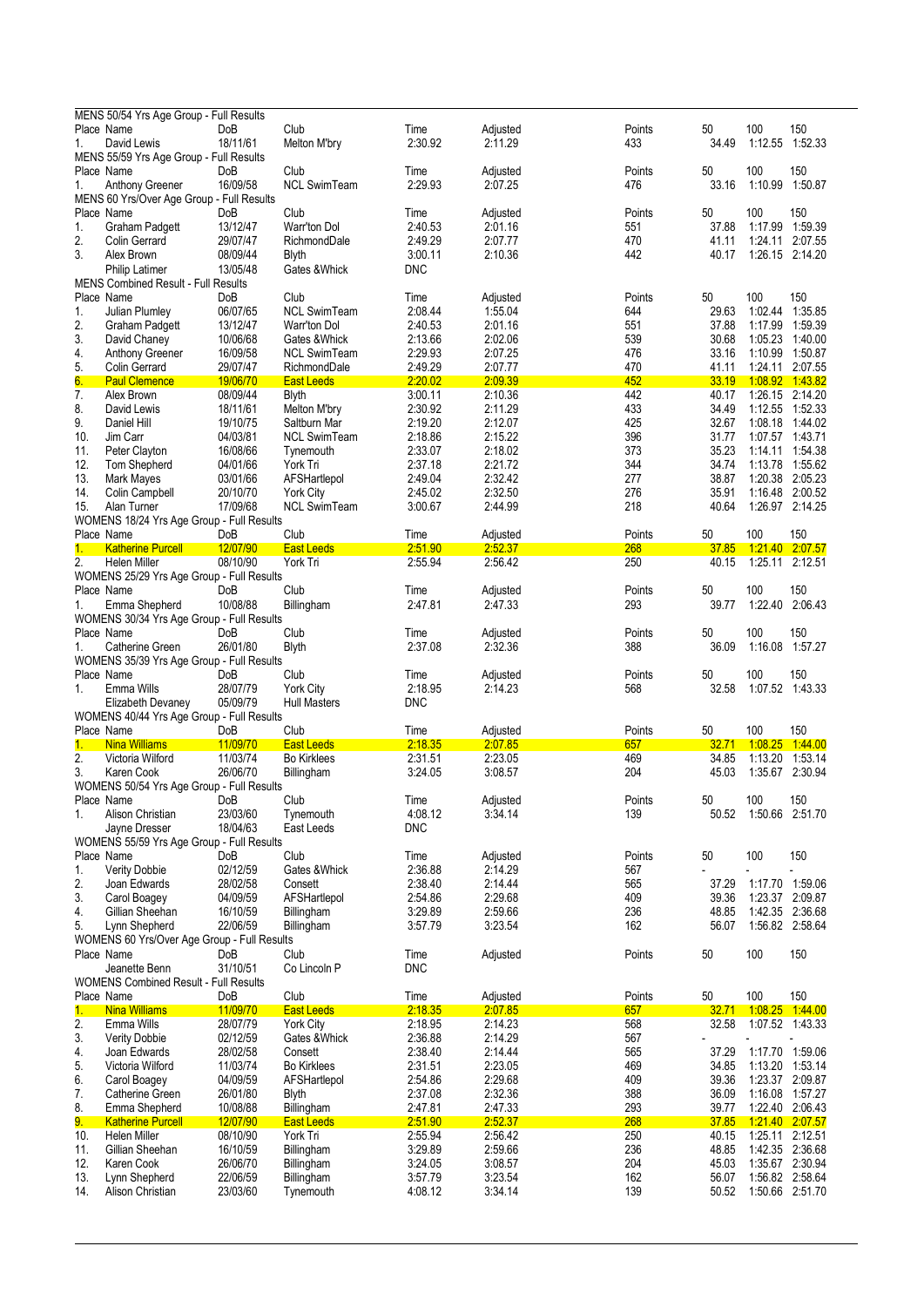## **EVENT 302 Mens Open 50m Backstroke**

|    | 18/24 Yrs Age Group - Full Results    |            |                     |            |          |        |
|----|---------------------------------------|------------|---------------------|------------|----------|--------|
|    | Place Name                            | <b>DoB</b> | Club                | Time       | Adjusted | Points |
| 1. | Conor Crozier                         | 15/06/92   | Co Sund'land        | 29.91      | 30.14    | 422    |
| 2. | Nicholas Simpson                      | 14/08/96   | Boldon              | 33.72      | 34.28    | 286    |
|    | 35/39 Yrs Age Group - Full Results    |            |                     |            |          |        |
|    | Place Name                            | DoB        | Club                | Time       | Adjusted | Points |
| 1  | Graeme Wilkinson                      | 14/04/78   | Tynemouth           | 33.48      | 32.20    | 346    |
|    | James Calcutt                         | 10/03/79   | Co Sheffield        | <b>DNC</b> |          |        |
|    | 40/44 Yrs Age Group - Full Results    |            |                     |            |          |        |
|    | Place Name                            | DoB        | Club                | Time       | Adjusted | Points |
| 1. | Sean O'Flaherty                       | 14/12/72   | <b>Bo Kirklees</b>  | 32.76      | 30.61    | 403    |
|    | 45/49 Yrs Age Group - Full Results    |            |                     |            |          |        |
|    | Place Name                            | DoB        | Club                | Time       | Adjusted | Points |
| 1. | David Chaney                          | 10/06/68   | Gates & Whick       | 33.67      | 30.75    | 397    |
|    | 55/59 Yrs Age Group - Full Results    |            |                     |            |          |        |
|    | Place Name                            | DoB        | Club                | Time       | Adjusted | Points |
| 1. | <b>Terry Edwards</b>                  | 28/12/55   | Co South'ton        | 46.67      | 38.54    | 201    |
|    | Peter French                          | 01/11/58   | <b>NCL SwimTeam</b> | <b>DNC</b> |          |        |
|    | 60 Yrs/Over Age Group - Full Results  |            |                     |            |          |        |
|    | Place Name                            | DoB        | Club                | Time       | Adjusted | Points |
| 1  | Graeme Shutt                          | 27/01/49   | Co Sund'land        | 48.86      | 37.82    | 213    |
|    | <b>Philip Latimer</b>                 | 13/05/48   | Gates & Whick       | <b>DNC</b> |          |        |
|    | <b>Combined Result - Full Results</b> |            |                     |            |          |        |
|    | Place Name                            | DoB        | Club                | Time       | Adjusted | Points |
| 1. | <b>Conor Crozier</b>                  | 15/06/92   | Co Sund'land        | 29.91      | 30.14    | 422    |
| 2. | Sean O'Flaherty                       | 14/12/72   | <b>Bo Kirklees</b>  | 32.76      | 30.61    | 403    |
| 3. | David Chaney                          | 10/06/68   | Gates & Whick       | 33.67      | 30.75    | 397    |
| 4. | Graeme Wilkinson                      | 14/04/78   | Tynemouth           | 33.48      | 32.20    | 346    |
| 5. | Nicholas Simpson                      | 14/08/96   | <b>Boldon</b>       | 33.72      | 34.28    | 286    |
| 6. | Graeme Shutt                          | 27/01/49   | Co Sund'land        | 48.86      | 37.82    | 213    |
| 7. | Terry Edwards                         | 28/12/55   | Co South'ton        | 46.67      | 38.54    | 201    |

### **EVENT 303 Womens Open 50m Backstroke**

|                  | 18/24 Yrs Age Group - Full Results    |            |                     |            |          |        |
|------------------|---------------------------------------|------------|---------------------|------------|----------|--------|
|                  | Place Name                            | DoB        | Club                | Time       | Adjusted | Points |
| 1.               | <b>Helen Miller</b>                   | 08/10/90   | York Tri            | 42.31      | 42.43    | 222    |
| $\overline{2}$ . | <b>Katherine Purcell</b>              | 12/07/90   | <b>East Leeds</b>   | 43.27      | 43.39    | 207    |
|                  | 25/29 Yrs Age Group - Full Results    |            |                     |            |          |        |
|                  | Place Name                            | DoB        | Club                | Time       | Adjusted | Points |
| 1.               | <b>Holly White</b>                    | 11/12/88   | Gates & Whick       | 34.32      | 34.22    | 423    |
|                  | 30/34 Yrs Age Group - Full Results    |            |                     |            |          |        |
|                  | Place Name                            | DoB        | Club                | Time       | Adjusted | Points |
| 1.               | <b>Rachel Whitwell</b>                | 19/07/80   | <b>Bo Kirklees</b>  | 33.72      | 32.71    | 485    |
| $\overline{2}$ . | Jennifer Dobson                       | 10/08/83   | <b>Blyth</b>        | 38.26      | 37.54    | 320    |
| 3.               | Tanya Johnson                         | 25/11/80   | <b>Boldon</b>       | 55.06      | 53.41    | 111    |
|                  | 35/39 Yrs Age Group - Full Results    |            |                     |            |          |        |
|                  | Place Name                            | DoB        | Club                | Time       | Adjusted | Points |
| 1.               | Emma Wills                            | 28/07/79   | <b>York City</b>    | 34.18      | 33.02    | 471    |
|                  | 45/49 Yrs Age Group - Full Results    |            |                     |            |          |        |
|                  | Place Name                            | DoB        | Club                | Time       | Adjusted | Points |
| 1.               | Jayne Simpson                         | 21/07/67   | <b>Boldon</b>       | 36.87      | 33.46    | 453    |
| 2.               | <b>Tracy Meyerhoff</b>                | 14/01/68   | <b>Hull Masters</b> | 53.23      | 48.61    | 147    |
|                  | Pauline Foot                          | 03/09/65   | York Tri            | DNC        |          |        |
|                  | 50/54 Yrs Age Group - Full Results    |            |                     |            |          |        |
|                  | Place Name                            | DoB        | Club                | Time       | Adjusted | Points |
| 1.               | <b>Julie Hoyle</b>                    | 03/04/62   | <b>East Leeds</b>   | 33.75      | 29.59    | 655    |
|                  | 55/59 Yrs Age Group - Full Results    |            |                     |            |          |        |
|                  | Place Name                            | DoB        | Club                | Time       | Adjusted | Points |
| 1.               | Joan Edwards                          | 28/02/58   | Consett             | 41.83      | 35.50    | 379    |
| 2.               | Carol Boagey                          | 04/09/59   | AFSHartlepol        | 48.55      | 41.56    | 236    |
| 3.               | Gillian Sheehan                       | 16/10/59   | Billingham          | 58.36      | 49.96    | 136    |
|                  | 60 Yrs/Over Age Group - Full Results  |            |                     |            |          |        |
|                  | Place Name                            | <b>DoB</b> | Club                | Time       | Adjusted | Points |
|                  | Jeanette Benn                         | 31/10/51   | Co Lincoln P        | <b>DNC</b> |          |        |
|                  | <b>Combined Result - Full Results</b> |            |                     |            |          |        |
|                  | Place Name                            | DoB        | Club                | Time       | Adjusted | Points |
| 1.               | <b>Julie Hoyle</b>                    | 03/04/62   | <b>East Leeds</b>   | 33.75      | 29.59    | 655    |
| 2.               | <b>Rachel Whitwell</b>                | 19/07/80   | <b>Bo Kirklees</b>  | 33.72      | 32.71    | 485    |
| 3.               | Emma Wills                            | 28/07/79   | <b>York City</b>    | 34.18      | 33.02    | 471    |
| 4.               | Jayne Simpson                         | 21/07/67   | <b>Boldon</b>       | 36.87      | 33.46    | 453    |
| 5.               | <b>Holly White</b>                    | 11/12/88   | Gates & Whick       | 34.32      | 34.22    | 423    |
| 6.               | Joan Edwards                          | 28/02/58   | Consett             | 41.83      | 35.50    | 379    |
| 7.               | Jennifer Dobson                       | 10/08/83   | <b>Blyth</b>        | 38.26      | 37.54    | 320    |
| 8.               | Carol Boagey                          | 04/09/59   | AFSHartlepol        | 48.55      | 41.56    | 236    |
| 9.               | Helen Miller                          | 08/10/90   | York Tri            | 42.31      | 42.43    | 222    |
| 10.              | <b>Katherine Purcell</b>              | 12/07/90   | <b>East Leeds</b>   | 43.27      | 43.39    | 207    |
| 11.              | <b>Tracy Meyerhoff</b>                | 14/01/68   | <b>Hull Masters</b> | 53.23      | 48.61    | 147    |
| 12.              | Gillian Sheehan                       | 16/10/59   | Billingham          | 58.36      | 49.96    | 136    |
| 13.              | Tanya Johnson                         | 25/11/80   | Boldon              | 55.06      | 53.41    | 111    |
|                  |                                       |            |                     |            |          |        |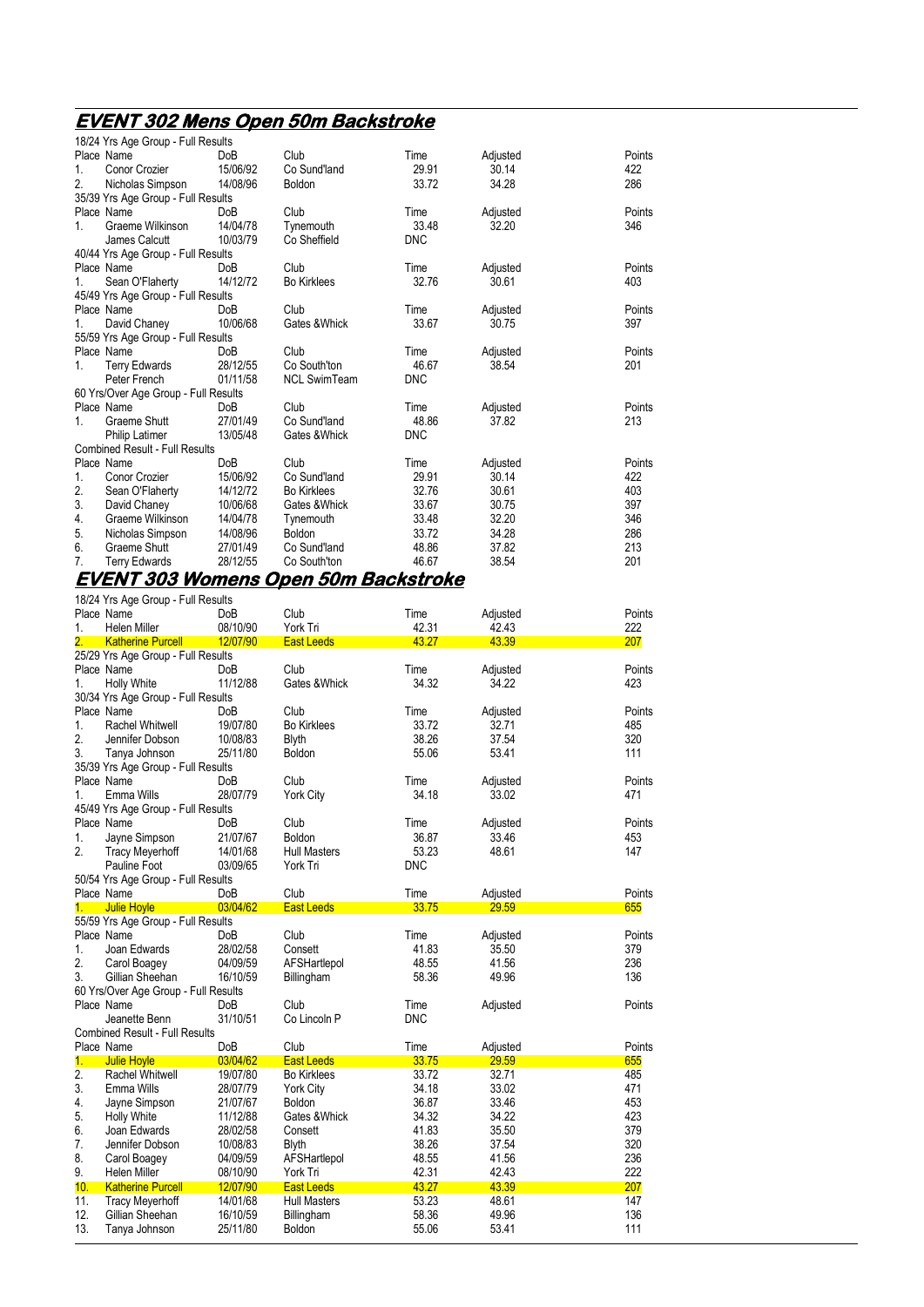## **EVENT 304 Mens Open 100m IM**

|     | 30/34 Yrs Age Group - Full Results                   |            |                     |                |                |        |       |
|-----|------------------------------------------------------|------------|---------------------|----------------|----------------|--------|-------|
|     | Place Name                                           | DoB        | Club                | Time           | Adjusted       | Points | 50    |
| 1.  | Andrew Czyzewski                                     | 04/09/83   | <b>Bo Kirklees</b>  | 1.08.80        | 1.07.50        | 424    | 31.81 |
| 2.  | Robert Kelly                                         | 22/08/81   | <b>Bo Kirklees</b>  | 1:11.05        | 1.09.19        | 393    | 33.63 |
| 3.  | Graham Kennedy<br>35/39 Yrs Age Group - Full Results | 15/05/84   | <b>Boldon</b>       | 1:11.51        | 1:10.41        | 373    | 34.61 |
|     | Place Name                                           | DoB        | Club                | Time           | Adjusted       | Points | 50    |
| 1.  | Neil Shutt                                           | 30/10/76   | Co Sund'land        | 1:17.10        | 1:13.50        | 328    | 37.06 |
| 2.  | James Calcutt                                        | 10/03/79   | Co Sheffield        | 1:18.58        | 1:15.91        | 298    | 36.39 |
| 3.  | Christopher Toop                                     | 20/03/76   | Co Sund'land        | 1:18.85        | 1:15.17        | 307    | 36.47 |
|     | 40/44 Yrs Age Group - Full Results                   |            |                     |                |                |        |       |
|     | Place Name                                           | DoB        | Club                | Time           | Adjusted       | Points | 50    |
| 1.  | <b>Justin Ross</b>                                   | 26/02/71   | Tynemouth           | 1:25.55        | 1:19.51        | 259    | 40.83 |
|     | 45/49 Yrs Age Group - Full Results                   |            |                     |                |                |        |       |
|     | Place Name                                           | DoB        | Club                | Time           | Adjusted       | Points | 50    |
| 1.  | <b>Stuart Hoyle</b>                                  | 10/08/66   | <b>East Leeds</b>   | 1:11.30        | 1.04.29        | 490    | 32.54 |
| 2.  | Tom Shepherd                                         | 04/01/66   | York Tri            | 1.23.32        | 1:15.13        | 307    | 38.99 |
| 3.  | Mark Mayes                                           | 03/01/66   | AFSHartlepol        | 1:25.51        | 1:17.10        | 284    | 41.29 |
|     | Alan Turner                                          | 17/09/68   | <b>NCL SwimTeam</b> | <b>DNC</b>     |                |        |       |
|     | <b>Steven Vickers</b>                                | 20/05/67   | <b>Brighouse</b>    | <b>DNC</b>     |                |        |       |
|     | 50/54 Yrs Age Group - Full Results                   |            |                     |                |                |        |       |
|     | Place Name                                           | DoB        | Club                | Time           | Adjusted       | Points | 50    |
| 1.  | Stephen Bottomley                                    | 26/05/63   | <b>Bo Kirklees</b>  | 1:13.23        | 1:04.67        | 482    | 34.59 |
| 2.  | David Lewis                                          | 18/11/61   | Melton M'bry        | 1.25.52        | 1:14.40        | 316    | 39.81 |
|     | 55/59 Yrs Age Group - Full Results                   |            |                     |                |                |        |       |
|     | Place Name                                           | DoB        | Club                | Time           | Adjusted       | Points | 50    |
| 1.  | David Bradford                                       | 04/03/58   | Co Sheffield        | 1:23.39        | 1:10.78        | 367    | 38.87 |
| 2.  | <b>Terry Edwards</b>                                 | 28/12/55   | Co South'ton        | 1.35.63        | 1:18.97        | 264    | 44.68 |
|     | 60 Yrs/Over Age Group - Full Results                 |            |                     |                |                |        |       |
|     | Place Name                                           | DoB        | Club                | Time           | Adjusted       | Points | 50    |
| 1.  | lan Urquhart                                         | 25/01/54   | Co Lincoln P        | 1.22.93        | 1:07.81        | 418    | 40.53 |
| 2.  | <b>Brian Taylor</b>                                  | 04/05/50   | Adwick              | 1:25.41        | 1:06.89        | 435    | 41.34 |
| 3.  | Alex Brown                                           | 08/09/44   | <b>Blyth</b>        | 1:35.68        | 1:09.25        | 392    | 45.97 |
| 4.  | Norman Stephenson                                    | 10/07/44   | Co Sund'land        | 1.36.59        | 1:09.91        | 381    | 47.50 |
| 5.  | Graeme Shutt                                         | 27/01/49   | Co Sund'land        | 1:48.33        | 1:23.85        | 221    | 50.93 |
|     | <b>Combined Result - Full Results</b>                |            |                     |                |                |        |       |
|     | Place Name                                           | <b>DoB</b> | Club                | Time           | Adjusted       | Points | 50    |
| 1.  | <b>Stuart Hoyle</b>                                  | 10/08/66   | <b>East Leeds</b>   | <u>1:11.30</u> | 1.04.29        | 490    | 32.54 |
| 2.  | Stephen Bottomley                                    | 26/05/63   | <b>Bo Kirklees</b>  | 1:13.23        | 1:04.67        | 482    | 34.59 |
| 3.  | <b>Brian Taylor</b>                                  | 04/05/50   | Adwick              | 1:25.41        | 1.06.89        | 435    | 41.34 |
| 4.  | Andrew Czyzewski                                     | 04/09/83   | <b>Bo Kirklees</b>  | 1.08.80        | 1:07.50        | 424    | 31.81 |
| 5.  | lan Urquhart                                         | 25/01/54   | Co Lincoln P        | 1.22.93        | 1:07.81        | 418    | 40.53 |
| 6.  | Robert Kelly                                         | 22/08/81   | <b>Bo Kirklees</b>  | 1:11.05        | 1:09.19        | 393    | 33.63 |
| 7.  | Alex Brown                                           | 08/09/44   | <b>Blyth</b>        | 1:35.68        | 1:09.25        | 392    | 45.97 |
| 8.  | Norman Stephenson                                    | 10/07/44   | Co Sund'land        | 1.36.59        | 1:09.91        | 381    | 47.50 |
| 9.  | Graham Kennedy                                       | 15/05/84   | <b>Boldon</b>       | 1:11.51        | 1:10.41        | 373    | 34.61 |
| 10. | David Bradford                                       | 04/03/58   | Co Sheffield        | 1.23.39        | 1:10.78        | 367    | 38.87 |
| 11. | <b>Neil Shutt</b>                                    | 30/10/76   | Co Sund'land        | 1:17.10        | 1:13.50        | 328    | 37.06 |
| 12. | David Lewis                                          | 18/11/61   | Melton M'bry        | 1.25.52        | 1:14.40        | 316    | 39.81 |
| 13. | Tom Shepherd                                         | 04/01/66   | York Tri            | 1:23.32        | 1:15.13        | 307    | 38.99 |
| 14. | Christopher Toop                                     | 20/03/76   | Co Sund'land        | 1:18.85        | 1:15.17        | 307    | 36.47 |
| 15. | James Calcutt                                        | 10/03/79   | Co Sheffield        | 1:18.58        | 1:15.91        | 298    | 36.39 |
| 16. | Mark Mayes                                           | 03/01/66   | AFSHartlepol        | 1:25.51        | 1:17.10        | 284    | 41.29 |
| 17. | <b>Terry Edwards</b>                                 | 28/12/55   | Co South'ton        | 1:35.63        | 1:18.97        | 264    | 44.68 |
| 18. | <b>Justin Ross</b>                                   | 26/02/71   | Tynemouth           | 1:25.55        | 1:19.51        | 259    | 40.83 |
| 19. | Graeme Shutt                                         | 27/01/49   | Co Sund'land        | 1:48.33        | 1.23.85        | 221    | 50.93 |
|     | EVENT 305 Womens O                                   |            | pen 100m IM         |                |                |        |       |
|     | 18/24 Yrs Age Group - Full Results                   |            |                     |                |                |        |       |
|     | Place Name                                           | DoB        | Club                | Time           | Adjusted       | Points | 50    |
| 1.  | Hannah Robson                                        | 23/03/91   | Boldon              | 1:23.95        | 1.24.40        | 320    | 38.77 |
| 2.  | <b>Katherine Purcell</b>                             | 12/07/90   | <b>East Leeds</b>   | 1:32.64        | 1:32.89        | 240    | 45.76 |
| 3.  | Helen Miller                                         | 08/10/90   | York Tri            | 1:34.53        | 1.34.79        | 226    | 44.23 |
|     | 25/29 Yrs Age Group - Full Results                   |            |                     |                |                |        |       |
|     | Place Name                                           | DoB        | Club                | Time           | Adjusted       | Points | 50    |
| 1.  | Emma Shepherd                                        | 10/08/88   | Billingham          | 1:31.92        | 1.31.66        | 249    | 42.14 |
|     | 30/34 Yrs Age Group - Full Results                   |            |                     |                |                |        |       |
|     | Place Name                                           | DoB        | Club                | Time           | Adjusted       | Points | 50    |
| 1.  | Rachel Whitwell                                      | 19/07/80   | <b>Bo Kirklees</b>  | 1:14.50        | 1:12.26        | 510    | 34.55 |
| 2.  | Jennifer Dobson                                      | 10/08/83   | <b>Blyth</b>        | 1:23.27        | 1.21.70        | 352    | 38.20 |
|     | 35/39 Yrs Age Group - Full Results                   |            |                     |                |                |        |       |
|     | Place Name                                           | DoB        | Club                | Time           | Adjusted       | Points | 50    |
| 1.  | <b>Sally Evers</b>                                   | 03/03/75   | <b>East Leeds</b>   | 1.21.88        | <u>1.17.69</u> | 410    | 37.56 |
| 2.  | Karen Watson                                         | 19/03/79   | <b>Blyth</b>        | 1.25.65        | 1.22.74        | 339    | 40.44 |
| 3.  | Josephine Metcalf                                    | 23/08/75   | <b>Hull Masters</b> | 1:29.15        | 1:24.59        | 318    | 43.14 |
| 4.  | Anne-Marie Blowman                                   | 10/04/79   | <b>Hull Masters</b> | 1:53.27        | 1.49.42        | 146    | 55.90 |
|     | 40/44 Yrs Age Group - Full Results                   |            |                     |                |                |        |       |
|     | Place Name                                           | DoB        | Club                | Time           | Adjusted       | Points | 50    |
| 1.  | <b>Nina Williams</b>                                 | 11/09/70   | <b>East Leeds</b>   | 1.17.51        | <u>1.11.63</u> | 523    | 37.79 |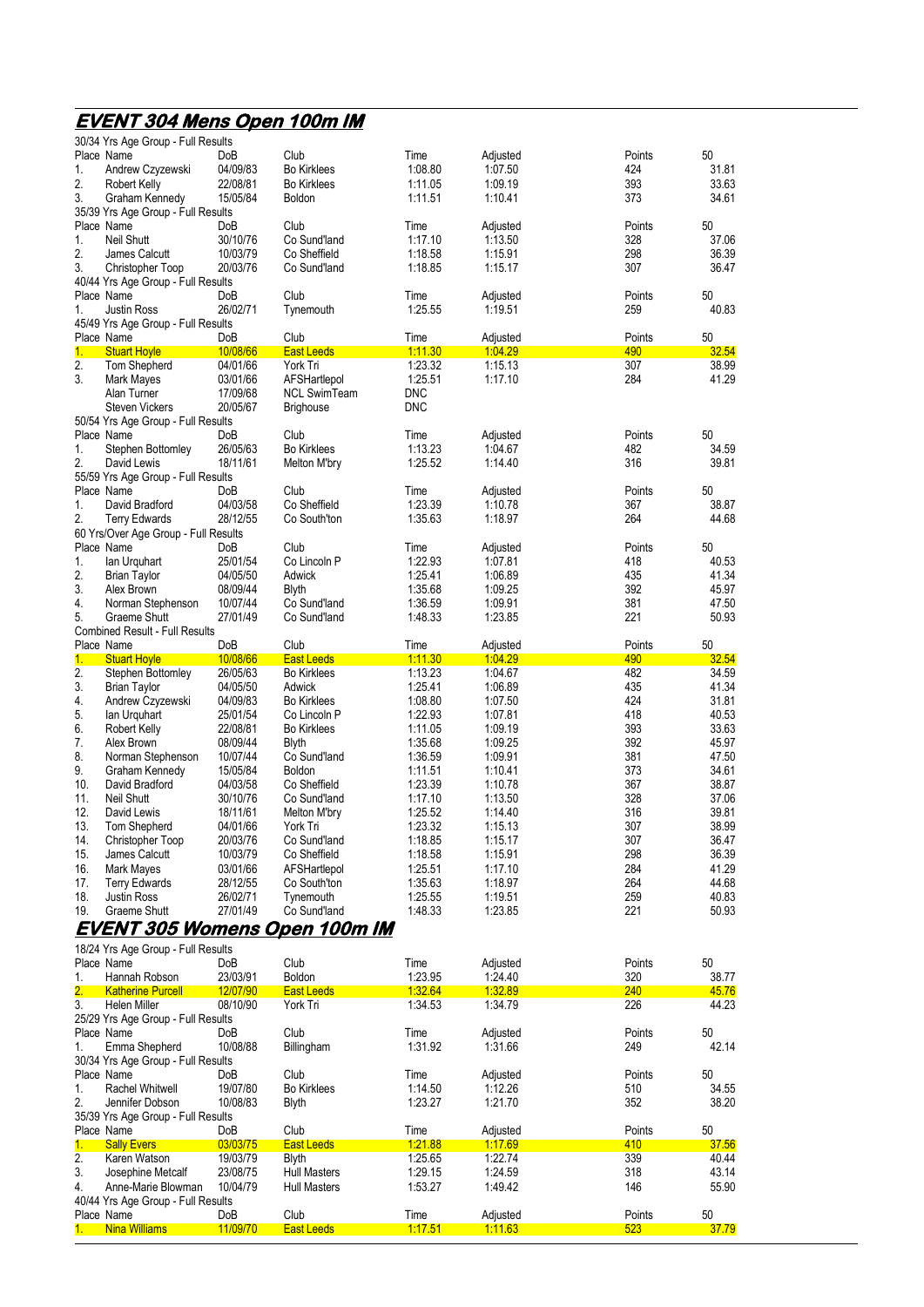|     | 45/49 Yrs Age Group - Full Results    |                 |                     |            |          |        |         |
|-----|---------------------------------------|-----------------|---------------------|------------|----------|--------|---------|
|     | Place Name                            | <b>DoB</b>      | Club                | Time       | Adjusted | Points | 50      |
| 1.  | Jayne Simpson                         | 21/07/67        | Boldon              | 1:25.92    | 1:17.97  | 406    | 39.45   |
|     | Pauline Foot                          | 03/09/65        | York Tri            | <b>DNC</b> |          |        |         |
|     | 55/59 Yrs Age Group - Full Results    |                 |                     |            |          |        |         |
|     | Place Name                            | DoB             | Club                | Time       | Adjusted | Points | 50      |
| 1.  | Verity Dobbie                         | 02/12/59        | Consett             | 1:30.19    | 1:17.20  | 418    | 44.05   |
| 2.  | Carol Boagey                          | 04/09/59        | AFSHartlepol        | 1:37.26    | 1:23.25  | 333    | 47.88   |
| 3.  | Lynn Shepherd                         | 22/06/59        | Billingham          | 2:20.69    | 2:00.43  | 110    | 1.09.03 |
|     | 60 Yrs/Over Age Group - Full Results  |                 |                     |            |          |        |         |
|     | Place Name                            | Do <sub>B</sub> | Club                | Time       | Adjusted | Points | 50      |
|     | Jeanette Benn                         | 31/10/51        | Co Lincoln P        | <b>DNC</b> |          |        |         |
|     | <b>Combined Result - Full Results</b> |                 |                     |            |          |        |         |
|     | Place Name                            | DoB             | Club                | Time       | Adjusted | Points | 50      |
| 1.  | <b>Nina Williams</b>                  | 11/09/70        | <b>East Leeds</b>   | 1:17.51    | 1.11.63  | 523    | 37.79   |
| 2.  | Rachel Whitwell                       | 19/07/80        | <b>Bo Kirklees</b>  | 1:14.50    | 1:12.26  | 510    | 34.55   |
| 3.  | <b>Verity Dobbie</b>                  | 02/12/59        | Consett             | 1:30.19    | 1:17.20  | 418    | 44.05   |
| 4.  | <b>Sally Evers</b>                    | 03/03/75        | <b>East Leeds</b>   | 1.21.88    | 1.17.69  | 410    | 37.56   |
| 5.  | Jayne Simpson                         | 21/07/67        | <b>Boldon</b>       | 1:25.92    | 1.17.97  | 406    | 39.45   |
| 6.  | Jennifer Dobson                       | 10/08/83        | <b>Blyth</b>        | 1:23.27    | 1:21.70  | 352    | 38.20   |
| 7.  | Karen Watson                          | 19/03/79        | <b>Blyth</b>        | 1:25.65    | 1:22.74  | 339    | 40.44   |
| 8.  | Carol Boagey                          | 04/09/59        | AFSHartlepol        | 1:37.26    | 1:23.25  | 333    | 47.88   |
| 9.  | Hannah Robson                         | 23/03/91        | <b>Boldon</b>       | 1:23.95    | 1.24.40  | 320    | 38.77   |
| 10. | Josephine Metcalf                     | 23/08/75        | <b>Hull Masters</b> | 1:29.15    | 1:24.59  | 318    | 43.14   |
| 11. | Emma Shepherd                         | 10/08/88        | Billingham          | 1:31.92    | 1.31.66  | 249    | 42.14   |
| 12. | <b>Katherine Purcell</b>              | 12/07/90        | <b>East Leeds</b>   | 1.32.64    | 1.32.89  | 240    | 45.76   |
| 13. | <b>Helen Miller</b>                   | 08/10/90        | York Tri            | 1:34.53    | 1:34.79  | 226    | 44.23   |
| 14. | Anne-Marie Blowman                    | 10/04/79        | <b>Hull Masters</b> | 1:53.27    | 1.49.42  | 146    | 55.90   |
| 15. | Lynn Shepherd                         | 22/06/59        | Billingham          | 2:20.69    | 2:00.43  | 110    | 1:09.03 |

#### **EVENT 306 Mens/Womens Open 200m Breaststroke**  MENS 25/29 Yrs Age Group - Full Result

|         | MENS 25/29 Yrs Age Group - Full Results                 |                 |                   |                 |                     |        |       |                 |                 |
|---------|---------------------------------------------------------|-----------------|-------------------|-----------------|---------------------|--------|-------|-----------------|-----------------|
|         | Place Name                                              | DoB             | Club              | Time            | Adjusted            | Points | 50    | 100             | 150             |
| $1 -$   | <b>Thomas Spencer</b>                                   | 23/05/86        | <b>East Leeds</b> | $2.43.57*$      | 2:42.12             | 412    | 37.58 | 1:18.90         | 2:01.37         |
|         | MENS 35/39 Yrs Age Group - Full Results                 |                 |                   |                 |                     |        |       |                 |                 |
|         | Place Name                                              | DoB             | Club              | Time            | Adjusted            | Points | 50    | 100             | 150             |
| 1.      | James Calcutt                                           | 10/03/79        | Co Sheffield      | 2:46.33         | 2:40.68             | 423    | 36.48 | 1:17.75         | 2:00.62         |
|         | MENS 40/44 Yrs Age Group - Full Results                 |                 |                   |                 |                     |        |       |                 |                 |
|         | Place Name                                              | DoB             | Club              | Time            | Adjusted            | Points | 50    | 100             | 150             |
|         | Alan Weddell                                            | 16/03/72        | Tynemouth         | <b>DNC</b>      |                     |        |       |                 |                 |
|         | Stephen Turner                                          | 21/07/74        | Tynemouth         | <b>DNC</b>      |                     |        |       |                 |                 |
|         | MENS 45/49 Yrs Age Group - Full Results                 |                 |                   |                 |                     |        |       |                 |                 |
|         | Place Name                                              | DoB             | Club              | Time            | Adjusted            | Points | 50    | 100             | 150             |
| 1.      | Peter Clayton                                           | 16/08/66        | Tynemouth         | 3:18.69         | 2:59.15             | 305    | 45.72 |                 | 1:36.85 2:28.66 |
| 2.      | Mark Mayes                                              | 03/01/66        | AFSHartlepol      | 3:25.43         | 3:05.23             | 276    | 46.45 |                 | 1:37.92 2:32.80 |
|         | MENS 50/54 Yrs Age Group - Full Results                 |                 |                   |                 |                     |        |       |                 |                 |
|         | Place Name                                              | DoB             | Club              | Time            | Adjusted            | Points | 50    | 100             | 150             |
| 1.      | Craig Heggie                                            | 23/02/62        | Copeland          | 2:48.84         | 2:28.01             | 541    | 38.16 | 1:21.40         | 2:05.66         |
|         | MENS 60 Yrs/Over Age Group - Full Results               |                 |                   |                 |                     |        |       |                 |                 |
|         | Place Name                                              | DoB             | Club              | Time            | Adjusted            | Points | 50    | 100             | 150             |
| 1.      | <b>Graham Padgett</b>                                   | 13/12/47        | Warr'ton Dol      | 3:25.77         | 2:35.31             | 469    | 46.45 | 1:37.78         | 2:31.82         |
| 2.      | Norman Stephenson                                       | 10/07/44        | Co Sund'land      | 3:34.91         | 2:35.55             | 466    | 47.74 | 1:43.04         | 2:40.32         |
|         | <b>MENS Combined Result - Full Results</b>              |                 |                   |                 |                     |        |       |                 |                 |
|         | Place Name                                              | DoB             | Club              | Time            | Adjusted            | Points | 50    | 100             | 150             |
| 1.      | Craig Heggie                                            | 23/02/62        | Copeland          | 2:48.84         | 2:28.01             | 541    | 38.16 | 1:21.40         | 2:05.66         |
| 2.      | <b>Graham Padgett</b>                                   | 13/12/47        | Warr'ton Dol      | 3:25.77         | 2:35.31             | 469    | 46.45 | 1:37.78         | 2:31.82         |
| 3.      | Norman Stephenson                                       | 10/07/44        | Co Sund'land      | 3:34.91         | 2:35.55             | 466    | 47.74 | 1:43.04 2:40.32 |                 |
| 4.      | James Calcutt                                           | 10/03/79        | Co Sheffield      | 2:46.33         | 2:40.68             | 423    | 36.48 | 1:17.75 2:00.62 |                 |
| 5.      | <b>Thomas Spencer</b>                                   | 23/05/86        | <b>East Leeds</b> | 2:43.57         | 2:42.12             | 412    | 37.58 |                 | 1.18.90 2.01.37 |
| 6.      | Peter Clayton                                           | 16/08/66        | Tynemouth         | 3:18.69         | 2:59.15             | 305    | 45.72 | 1:36.85 2:28.66 |                 |
| 7.      | Mark Mayes                                              | 03/01/66        | AFSHartlepol      | 3:25.43         | 3:05.23             | 276    | 46.45 |                 | 1:37.92 2:32.80 |
|         | WOMENS 18/24 Yrs Age Group - Full Results               |                 |                   |                 |                     |        |       |                 |                 |
|         | Place Name                                              |                 | Club              |                 |                     | Points | 50    | 100             | 150             |
| $1_{-}$ |                                                         | DoB<br>12/07/90 |                   | Time<br>3:55.80 | Adjusted<br>3:56.44 | 184    | 52.37 | 1:53.44 2:56.13 |                 |
|         | <b>Katherine Purcell</b>                                |                 | <b>East Leeds</b> |                 |                     |        |       |                 |                 |
|         | WOMENS 35/39 Yrs Age Group - Full Results<br>Place Name | DoB             | Club              |                 |                     | Points | 50    | 100             | 150             |
|         |                                                         |                 |                   | Time            | Adjusted            |        |       |                 |                 |
| 1.      | Emma Watson                                             | 21/06/76        | <b>Blyth</b>      | 3:20.38         | 3:11.02             | 349    | 44.49 | 1:35.90 2:28.75 |                 |
|         | WOMENS 45/49 Yrs Age Group - Full Results               |                 |                   |                 |                     |        |       |                 |                 |
|         | Place Name                                              | DoB             | Club              | Time            | Adjusted            | Points | 50    | 100             | 150             |
| 1.      | Sharon Lock                                             | 02/10/69        | Melton M'bry      | 3:01.16         | 2.46.44             | 528    | 40.82 | 1:27.39         | 2:14.26         |
| 2.      | <b>Wendy Figures</b>                                    | 10/12/65        | Rotherham Mo      | 3:17.38         | 2:56.79             | 441    | 45.02 | 1:34.81         | 2:25.87         |
|         | WOMENS 55/59 Yrs Age Group - Full Results               |                 |                   |                 |                     |        |       |                 |                 |
|         | Place Name                                              | Do <sub>B</sub> | Club              | Time            | Adjusted            | Points | 50    | 100             | 150             |
| 1.      | Carol Boagey                                            | 04/09/59        | AFSHartlepol      | 3:24.81         | 2:55.31             | 452    | 46.49 | 1:38.39         | 2:31.71         |
|         | WOMENS 60 Yrs/Over Age Group - Full Results             |                 |                   |                 |                     |        |       |                 |                 |
|         | Place Name                                              | DoB             | Club              | Time            | Adjusted            | Points | 50    | 100             | 150             |
| 1.      | <b>Gail Daffern</b>                                     | 26/08/50        | <b>East Leeds</b> | $4.15.01*$      | 3:19.73             | 305    | 57.85 |                 | 2.03.45 3.10.60 |
|         | <b>Hilary Crick</b>                                     | 18/01/49        | East Leeds        | <b>DNC</b>      |                     |        |       |                 |                 |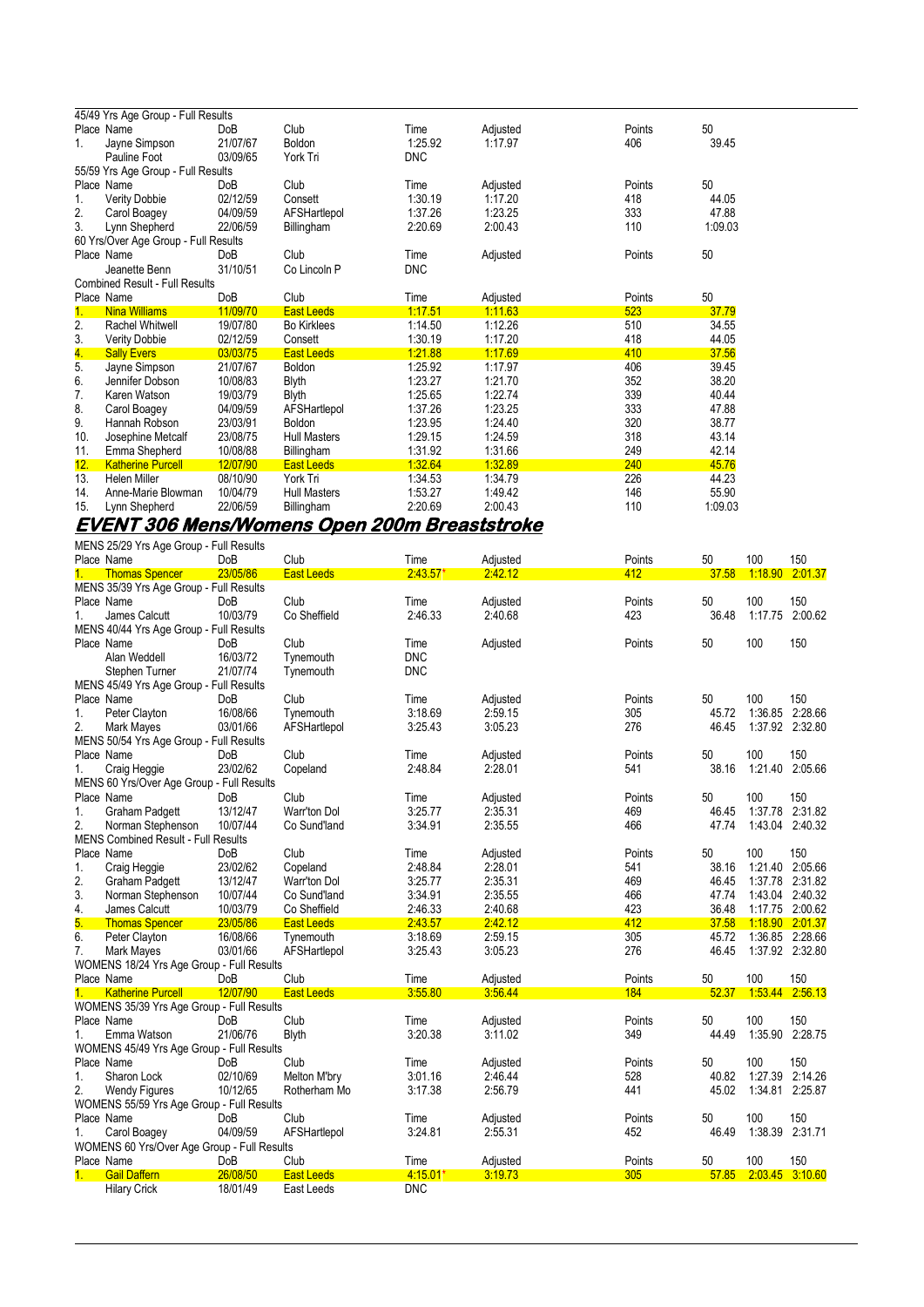|                  | <b>WOMENS Combined Result - Full Results</b>                 |                      |                                          |                     |                     |               |             |                 |                |
|------------------|--------------------------------------------------------------|----------------------|------------------------------------------|---------------------|---------------------|---------------|-------------|-----------------|----------------|
| Place Name<br>1. |                                                              | DoB<br>02/10/69      | Club                                     | Time<br>3:01.16     | Adjusted<br>2:46.44 | Points<br>528 | 50<br>40.82 | 100<br>1:27.39  | 150<br>2:14.26 |
| 2.               | Sharon Lock<br>Carol Boagey                                  | 04/09/59             | Melton M'bry<br>AFSHartlepol             | 3:24.81             | 2:55.31             | 452           | 46.49       | 1:38.39 2:31.71 |                |
| 3.               | <b>Wendy Figures</b>                                         | 10/12/65             | Rotherham Mo                             | 3:17.38             | 2:56.79             | 441           | 45.02       | 1:34.81 2:25.87 |                |
| 4.               | Emma Watson                                                  | 21/06/76             | <b>Blyth</b>                             | 3:20.38             | 3:11.02             | 349           | 44.49       | 1:35.90 2:28.75 |                |
| 5.               | <b>Gail Daffern</b>                                          | 26/08/50             | <b>East Leeds</b>                        | 4:15.01             | 3:19.73             | 305           | 57.85       | 2.03.45 3.10.60 |                |
| 6.               | <b>Katherine Purcell</b>                                     | 12/07/90             | <b>East Leeds</b>                        | 3.55.80             | 3:56.44             | 184           | 52.37       | 1:53.44 2:56.13 |                |
|                  |                                                              |                      | <b>EVENT 307 Mens Open 50m Butterfly</b> |                     |                     |               |             |                 |                |
|                  | 18/24 Yrs Age Group - Full Results                           |                      |                                          |                     |                     |               |             |                 |                |
| Place Name       |                                                              | DoB                  | Club                                     | Time                | Adjusted            | Points        |             |                 |                |
| 1.               | Conor Crozier                                                | 15/06/92             | Co Sund'land                             | 28.38               | 28.60               | 442           |             |                 |                |
| 2.               | Callum Conway                                                | 07/05/94             | Co Sund'land                             | 28.92               | 29.28               | 412           |             |                 |                |
| 3.               | Nicholas Simpson<br>25/29 Yrs Age Group - Full Results       | 14/08/96             | <b>Boldon</b>                            | 31.59               | 32.12               | 312           |             |                 |                |
| Place Name       |                                                              | DoB                  | Club                                     | Time                | Adjusted            | Points        |             |                 |                |
| 1.               | <b>Thomas Spencer</b>                                        | 23/05/86             | <b>East Leeds</b>                        | 31.59               | 31.31               | 337           |             |                 |                |
|                  | 30/34 Yrs Age Group - Full Results                           |                      |                                          |                     |                     |               |             |                 |                |
| Place Name       |                                                              | DoB                  | Club                                     | Time                | Adjusted            | Points        |             |                 |                |
| 1.               | Andrew Czyzewski                                             | 04/09/83<br>03/01/82 | <b>Bo Kirklees</b>                       | 29.08<br>30.38      | 28.53<br>29.70      | 446<br>395    |             |                 |                |
| 2.<br>3.         | Andrew Duckworth<br>Robert Kelly                             | 22/08/81             | <b>Brighouse</b><br><b>Bo Kirklees</b>   | 31.63               | 30.80               | 354           |             |                 |                |
|                  | James Barwick                                                | 24/03/82             | Ilkley                                   | <b>DNC</b>          |                     |               |             |                 |                |
|                  | 35/39 Yrs Age Group - Full Results                           |                      |                                          |                     |                     |               |             |                 |                |
| Place Name       |                                                              | DoB                  | Club                                     | Time                | Adjusted            | Points        |             |                 |                |
| 1.               | Graeme Wilkinson                                             | 14/04/78             | Tynemouth                                | 29.68               | 28.55               | 445           |             |                 |                |
| 2.               | John Major                                                   | 24/06/79             | <b>Hull Masters</b>                      | 30.88               | 29.83               | 390           |             |                 |                |
| 3.               | James Calcutt                                                | 10/03/79             | Co Sheffield                             | 33.87               | 32.72               | 295           |             |                 |                |
| 4.               | Christopher Toop<br>40/44 Yrs Age Group - Full Results       | 20/03/76             | Co Sund'land                             | 34.80               | 33.17               | 283           |             |                 |                |
| Place Name       |                                                              | DoB                  | Club                                     | Time                | Adjusted            | Points        |             |                 |                |
| 1.               | <b>Paul Clemence</b>                                         | 19/06/70             | <b>East Leeds</b>                        | 27.26               | 25.19               | 648           |             |                 |                |
| 2.               | Sean O'Flaherty                                              | 14/12/72             | <b>Bo Kirklees</b>                       | 31.38               | 29.32               | 411           |             |                 |                |
| 3.               | Colin Campbell                                               | 20/10/70             | <b>York City</b>                         | 34.93               | 32.28               | 308           |             |                 |                |
|                  | 45/49 Yrs Age Group - Full Results                           |                      |                                          |                     |                     |               |             |                 |                |
| Place Name       |                                                              | DoB<br>10/06/68      | Club<br>Gates & Whick                    | Time<br>27.77       | Adjusted<br>25.36   | Points<br>635 |             |                 |                |
| 1.<br>2.         | David Chaney<br>Mark Mayes                                   | 03/01/66             | AFSHartlepol                             | 39.27               | 35.41               | 233           |             |                 |                |
|                  | Alan Turner                                                  | 17/09/68             | <b>NCL SwimTeam</b>                      | <b>DNC</b>          |                     |               |             |                 |                |
|                  | <b>Stuart Hoyle</b>                                          | 10/08/66             | East Leeds                               | <b>DNC</b>          |                     |               |             |                 |                |
|                  | <b>Steven Vickers</b>                                        | 20/05/67             | <b>Brighouse</b>                         | <b>DNC</b>          |                     |               |             |                 |                |
|                  | 50/54 Yrs Age Group - Full Results                           |                      |                                          |                     |                     |               |             |                 |                |
| Place Name       |                                                              | DoB                  | Club                                     | Time                | Adjusted            | Points        |             |                 |                |
| 1.               | David Lewis<br><b>Matthew Grant</b>                          | 18/11/61<br>24/05/64 | Melton M'bry<br>Gates & Whick            | 38.73<br><b>DNC</b> | 33.69               | 270           |             |                 |                |
|                  | David Emerson                                                | 20/04/62             | East Leeds                               | <b>DNC</b>          |                     |               |             |                 |                |
|                  | 55/59 Yrs Age Group - Full Results                           |                      |                                          |                     |                     |               |             |                 |                |
| Place Name       |                                                              | DoB                  | Club                                     | Time                | Adjusted            | Points        |             |                 |                |
| 1.               | David Bradford                                               | 04/03/58             | Co Sheffield                             | 34.53               | 29.31               | 411           |             |                 |                |
| 2.               | <b>Terry Edwards</b>                                         | 28/12/55             | Co South'ton                             | 43.58               | 35.99               | 222           |             |                 |                |
|                  | Peter French                                                 | 01/11/58             | <b>NCL SwimTeam</b>                      | <b>DNC</b>          |                     |               |             |                 |                |
| Place Name       | 60 Yrs/Over Age Group - Full Results                         | DoB                  | Club                                     | Time                | Adjusted            | Points        |             |                 |                |
| 1.               | <b>Graham Padgett</b>                                        | 13/12/47             | <b>Warr'ton Dol</b>                      | 40.06               | 30.24               | 374           |             |                 |                |
| 2.               | Colin Gerrard                                                | 29/07/47             | RichmondDale                             | 40.19               | 30.33               | 371           |             |                 |                |
| 3.               | Alex Brown                                                   | 08/09/44             | Blyth                                    | 40.62               | 29.40               | 407           |             |                 |                |
| 4.               | Norman Stephenson                                            | 10/07/44             | Co Sund'land                             | 40.70               | 29.46               | 405           |             |                 |                |
| 5.               | <b>Graeme Shutt</b><br><b>Combined Result - Full Results</b> | 27/01/49             | Co Sund'land                             | 47.40               | 36.69               | 209           |             |                 |                |
| Place Name       |                                                              | DoB                  | Club                                     | Time                | Adjusted            | Points        |             |                 |                |
| 1.               | <b>Paul Clemence</b>                                         | 19/06/70             | <b>East Leeds</b>                        | 27.26               | 25.19               | 648           |             |                 |                |
| 2.               | David Chaney                                                 | 10/06/68             | Gates & Whick                            | 27.77               | 25.36               | 635           |             |                 |                |
| 3.               | Andrew Czyzewski                                             | 04/09/83             | <b>Bo Kirklees</b>                       | 29.08               | 28.53               | 446           |             |                 |                |
| 4.               | Graeme Wilkinson                                             | 14/04/78             | Tynemouth                                | 29.68               | 28.55               | 445           |             |                 |                |
| 5.               | <b>Conor Crozier</b>                                         | 15/06/92             | Co Sund'land                             | 28.38               | 28.60               | 442           |             |                 |                |
| 6.<br>7.         | Callum Conway<br>David Bradford                              | 07/05/94<br>04/03/58 | Co Sund'land<br>Co Sheffield             | 28.92<br>34.53      | 29.28<br>29.31      | 412<br>411    |             |                 |                |
| 8.               | Sean O'Flaherty                                              | 14/12/72             | <b>Bo Kirklees</b>                       | 31.38               | 29.32               | 411           |             |                 |                |
| 9.               | Alex Brown                                                   | 08/09/44             | <b>Blyth</b>                             | 40.62               | 29.40               | 407           |             |                 |                |
| 10.              | Norman Stephenson                                            | 10/07/44             | Co Sund'land                             | 40.70               | 29.46               | 405           |             |                 |                |
| 11.              | Andrew Duckworth                                             | 03/01/82             | <b>Brighouse</b>                         | 30.38               | 29.70               | 395           |             |                 |                |
| 12.              | John Major                                                   | 24/06/79             | <b>Hull Masters</b>                      | 30.88               | 29.83               | 390           |             |                 |                |
| 13.<br>14.       | <b>Graham Padgett</b><br>Colin Gerrard                       | 13/12/47<br>29/07/47 | Warr'ton Dol<br>RichmondDale             | 40.06<br>40.19      | 30.24<br>30.33      | 374<br>371    |             |                 |                |
| 15.              | Robert Kelly                                                 | 22/08/81             | <b>Bo Kirklees</b>                       | 31.63               | 30.80               | 354           |             |                 |                |
| <u> 16.</u>      | <b>Thomas Spencer</b>                                        | 23/05/86             | <b>East Leeds</b>                        | 31.59               | 31.31               | 337           |             |                 |                |
| 16.              | Nicholas Simpson                                             | 14/08/96             | Boldon                                   | 31.59               | 32.12               | 312           |             |                 |                |
| 18.              | Colin Campbell                                               | 20/10/70             | <b>York City</b>                         | 34.93               | 32.28               | 308           |             |                 |                |
| 19.              | James Calcutt                                                | 10/03/79             | Co Sheffield                             | 33.87               | 32.72               | 295           |             |                 |                |
| 20.              | Christopher Toop                                             | 20/03/76             | Co Sund'land                             | 34.80               | 33.17               | 283           |             |                 |                |